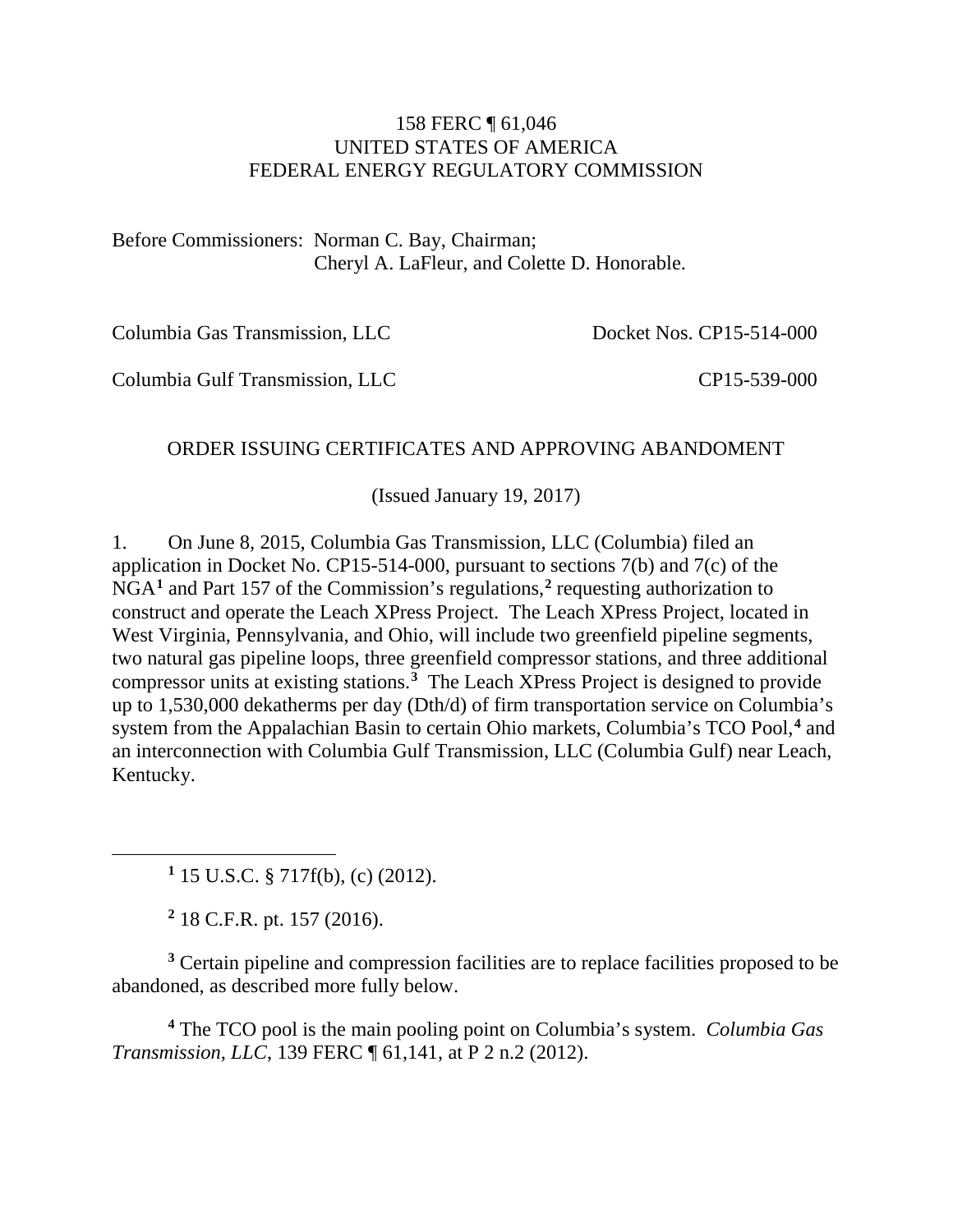2. On July 29, 2015, Columbia Gulf filed an application in Docket No. CP15-539-000, under section 7(c) of the NGA**[5](#page-1-0)** and Part 157 of the Commission's regulations,**[6](#page-1-1)** requesting authorization to construct and operate the Rayne XPress Project. The Rayne XPress Project includes two greenfield compressor stations, and is designed to provide an additional 621,000 Dth/d of firm transportation service from the Leach, Kentucky interconnect with Columbia to Gulf markets, including the Gulf Mainline Pool.

3. For the reasons discussed below, the Commission grants the requested certificate and abandonment authorizations, subject to conditions.

# **I. Background and Proposal**

4. Columbia**[7](#page-1-2)** and Columbia Gulf**[8](#page-1-3)** are natural gas companies engaged in the transportation and storage of natural gas in interstate commerce, subject to the Commission's jurisdiction.**[9](#page-1-4)** Columbia operates transportation and storage facilities in Delaware, Kentucky, Maryland, New Jersey, New York, North Carolina, Ohio, Pennsylvania, Virginia, and West Virginia. Columbia Gulf's transmission system extends from Louisiana through Mississippi and Tennessee to northeastern Kentucky.

# **A. Leach XPress Project**

5. Columbia proposes to construct and operate facilities to provide an additional 1,530,000 Dth/d of firm natural gas transportation service on its system from Appalachian Basin receipt points to delivery points in Ohio, the TCO Pool, and an interconnection with Columbia Gulf near Leach, Kentucky. Columbia states that the proposed facilities will offer Leach XPress shippers opportunities to access more liquid markets and points of delivery on Columbia's reticulated system. Columbia estimates the total cost of the Leach XPress Project to be \$1.52 billion.

**<sup>5</sup>** 15 U.S.C. § 717f(c) (2012).

**<sup>6</sup>** 18 C.F.R. Pt. 157 (2016).

<span id="page-1-0"></span> $\overline{a}$ 

<span id="page-1-2"></span><span id="page-1-1"></span>**<sup>7</sup>** Columbia, a Delaware limited liability company, is an indirect subsidiary of TransCanada Corporation.

<span id="page-1-4"></span><span id="page-1-3"></span>**<sup>8</sup>** Columbia Gulf, a Delaware limited liability company, is an indirect subsidiary of TransCanada Corporation.

**<sup>9</sup>** 15 U.S.C. § 717a(6) (2012).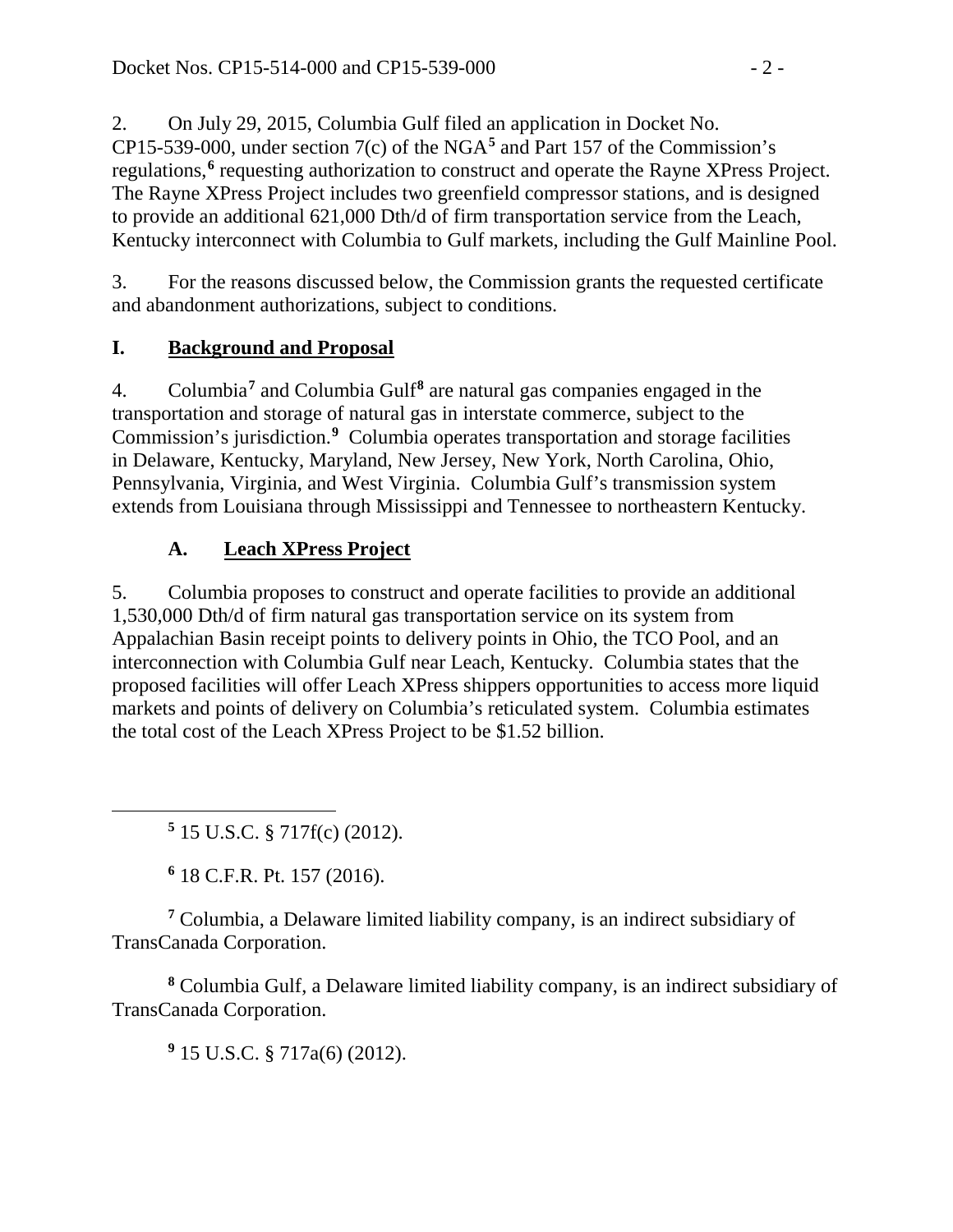- 6. Specifically, Columbia proposes to construct:
	- an approximately 130-mile, 36-inch-diameter greenfield pipeline, extending from near the existing MarkWest Energy Partners, LP Processing Plant in Marshall County, West Virginia, and traversing through Greene County, Pennsylvania, back into Marshall County, West Virginia, and on through Monroe, Noble, Muskingum, Morgan, Perry, Fairfield, and Hocking Counties, Ohio, to the new K-260 Regulator Station (RS) near Sugar Grove, Ohio (LEX pipeline);
	- an approximately 0.5-mile, 30-inch-diameter pipeline in Fairfield County, Ohio, extending from Columbia's existing K-260 pipeline to the new K-260 RS near Sugar Grove, Ohio (LEX1 pipeline);
	- an approximately 27-mile, 36-inch-diameter pipeline loop on Columbia's existing R-System from Fairfield County, Ohio, to Vinton County, Ohio (R-801 Loop); **[10](#page-2-0)**
	- an approximately 3-mile, 36-inch-diameter pipeline loop of Columbia's existing Line BM-111 extending from Lawrence County, Ohio, to the existing Ceredo Compressor Station in Wayne County, West Virginia (BM-111 Loop);
	- a new 47,700 horsepower (hp) compressor station located in Marshall County, West Virginia, on the LEX pipeline, consisting of three 15,900 hp natural gas turbine driven compressor units and appurtenant equipment (Lone Oak Compressor Station);**[11](#page-2-1)**
	- a new 15,400 hp compressor station located in Noble County, Ohio, on the LEX pipeline, consisting of two 7,700 hp natural gas turbine driven compressor units and appurtenant equipment (Summerfield Compressor Station);

<span id="page-2-1"></span>**<sup>11</sup>** Columbia states that at the maximum capacity acquired by the Leach XPress shippers, the third compressor unit only utilizes 54 percent of its available horsepower.

<span id="page-2-0"></span> $\overline{a}$ **<sup>10</sup>** Columbia's R-System, consisting of three looped lines (R-501, R-601, and R-701), extends 90 miles from near Burlington, Ohio, to the Crawford Compressor Station in Fairfield County, Ohio. Columbia also proposes to abandon a portion of the R-501 Line as described below.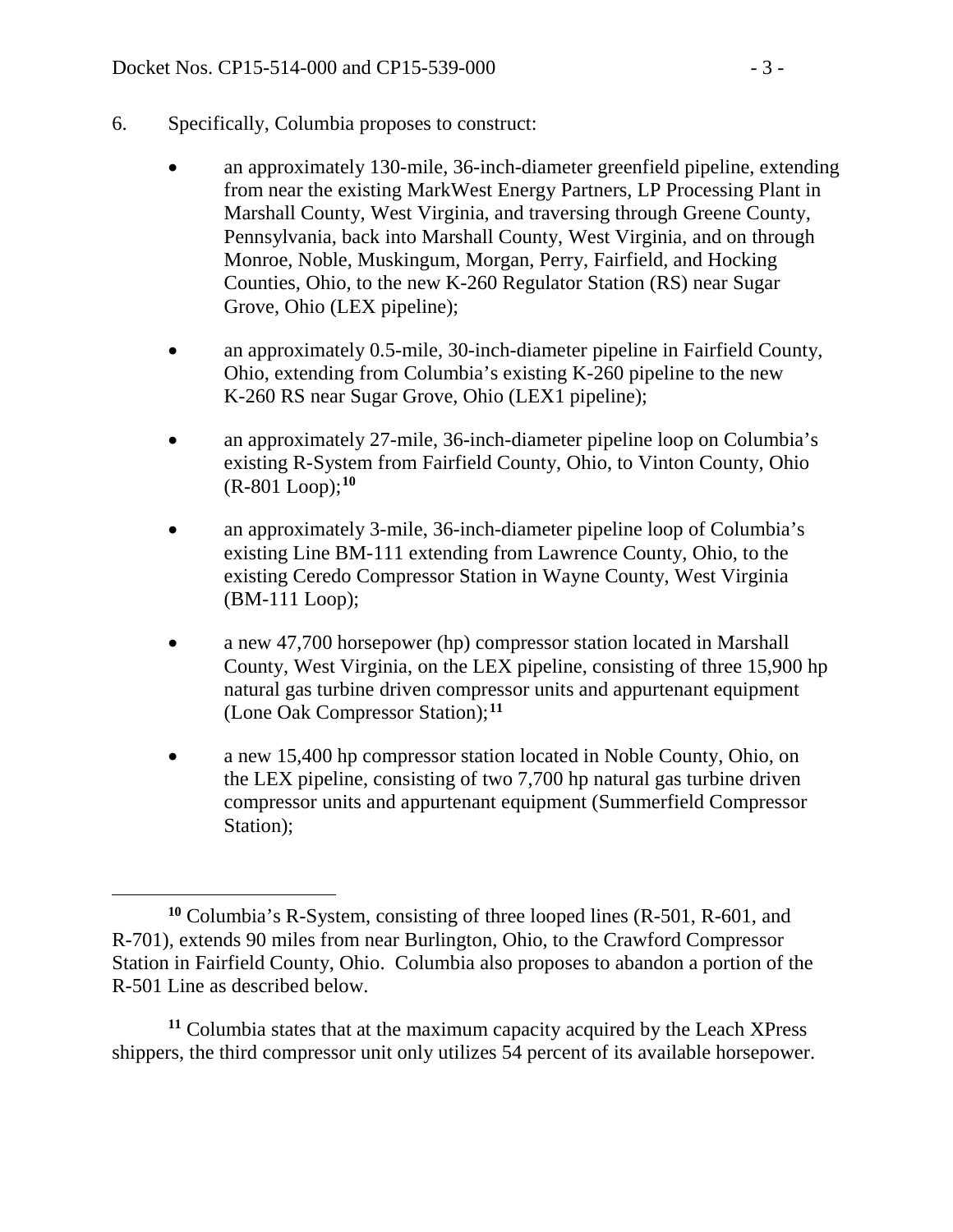- a new 47,700 hp compressor station located in Jackson County, Ohio, on Columbia's existing R-System, consisting of three 15,900 hp natural gas turbine driven compressor units and appurtenant equipment (Oak Hill Compressor Station);
- three additional 11,000 hp electric driven compressor units at the existing Ceredo Compressor Station in Wayne County, West Virginia;**[12](#page-3-0)** and
- other appurtenant facilities to be constructed pursuant to section 2.55(a) of the Commission's regulations,**[13](#page-3-1)** including regulators, launchers and receivers, and mainline valves.

7. Columbia also proposes to abandon in place approximately 28 miles of its existing 20-inch-diameter R-501 pipeline in Fairfield, Hocking, and Vinton Counties, Ohio. Columbia proposes to replace the abandoned R-501 pipeline segment with the R-801 Loop. Columbia asserts the R-System replacement is desirable due to integrity issues related to wrinkle bends on the R-501 pipeline.**[14](#page-3-2)** Columbia states that the costs of the abandonment and replacement facilities will be shared by its existing customers and shippers on the Leach XPress Project. Specifically, Columbia proposes to recover a portion of the costs associated with the R-501 abandonment/R-801 pipeline loop replacement from existing shippers through its Capital Cost Recovery Mechanism (CCRM).**[15](#page-3-3)**

8. Columbia acknowledges that the proposed R-501 pipeline abandonment will affect consumers receiving gas through that section of the pipeline.**[16](#page-3-4)** Columbia avers that it will compensate the affected consumers by facilitating the transition to an alternative

<span id="page-3-0"></span> $\overline{a}$ **<sup>12</sup>** Columbia states that each compressor unit would be capable of operating at up to 13,000 hp with additional modifications.

**<sup>13</sup>** 18 C.F.R. § 2.55 (2016).

<span id="page-3-2"></span><span id="page-3-1"></span>**<sup>14</sup>** Wrinkle bends are often linked to corrosion because of the difficulty of fully and uniformly coating wrinkled pipeline.

<span id="page-3-3"></span>**<sup>15</sup>** The CCRM was approved by the Commission as part of a settlement in Docket No. RP12-1201-000. *Columbia Gas Transmission, LLC*, 142 FERC ¶ 61,062 (2013). Columbia states that through the CCRM, Columbia can allocate costs between existing customers and new Leach XPress shippers.

<span id="page-3-4"></span>**<sup>16</sup>** The R-501 pipeline provides gas to customers of Columbia Gas of Ohio, a local distribution company (LDC), and to individual consumers through mainline farm taps.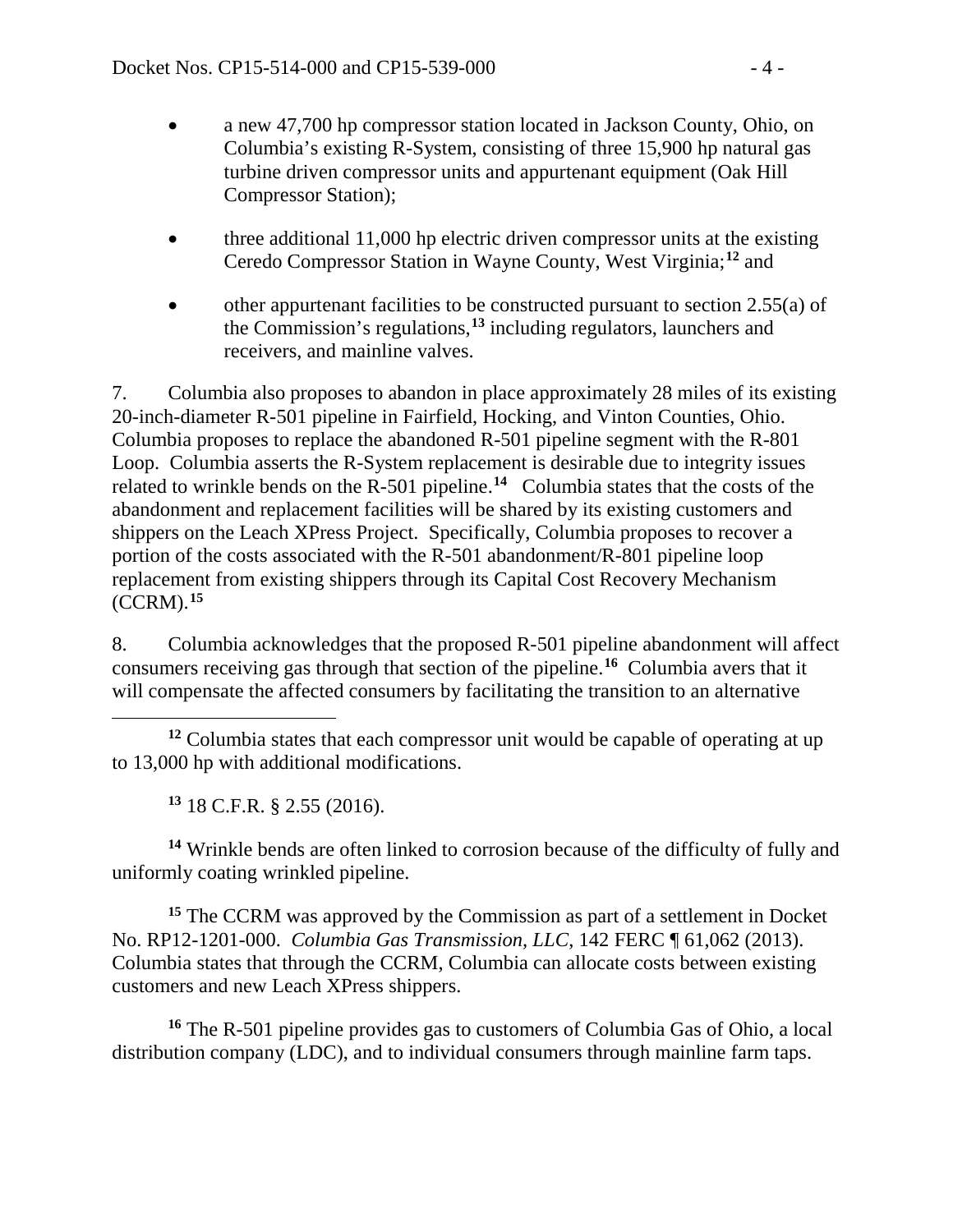energy source, such as propane, or reconnect service to another natural gas pipeline. Columbia states that other than by specific agreements to the contrary, it will retain existing easements on property where the R-501 pipeline is being proposed for abandonment.

9. Last, Columbia proposes to abandon one 10,500 hp natural gas fired compressor unit at the Ceredo Compressor Station.**[17](#page-4-0)** Columbia states that it is abandoning the compressor unit due to the age and condition of the unit and will replace it with one of the 11,000 hp units proposed herein.**[18](#page-4-1)** Columbia requests to roll in the costs associated with the replacement of the compressor unit at the Ceredo Compressor Station in its next NGA section 4 general rate case.

10. Columbia held an open season between December 3, 2013, and January 10, 2014, for capacity on the Leach XPress Project.**[19](#page-4-2)** Columbia states that the open season was the direct result of customers' requests for additional transportation service from production areas near Columbia's operational footprint. As a result of the open season, Columbia executed precedent agreements for approximately 90 percent of the available Leach XPress capacity.

11. Columbia states that Leach XPress shippers will be responsible for approximately \$1.38 billion of the project's costs, and existing shippers will be responsible for the remaining \$140 million. Columbia proposes to establish an initial incremental recourse rate under Rate Schedule FTS-LXP to recover costs associated with service to Leach XPress shippers.

# **B. Rayne XPress Project**

<span id="page-4-0"></span> $\overline{a}$ 

12. Columbia Gulf states that the Rayne XPress Project is designed to provide an additional 621,000 Dth/d of north-to-south firm transportation service on its existing mainline system and ensure that firm, contractual obligations are maintained for existing customers. Columbia Gulf avers that the new, bi-directional operation of the mainline will provide shippers the opportunity to access Gulf markets, as well as more liquid

**<sup>17</sup>** Columbia proposes to abandon Unit #8, which was installed in 1968.

<span id="page-4-1"></span>**<sup>18</sup>** Upon completion of the proposed construction, the Ceredo Compressor Station will have a total of 65,000 hp.

<span id="page-4-2"></span>**<sup>19</sup>** Columbia also solicited offers from existing shippers to turn back firm transportation capacity under existing service agreements during the open season. Columbia states that it received no offers from its existing shippers that provided a benefit to the project through reduced facilities.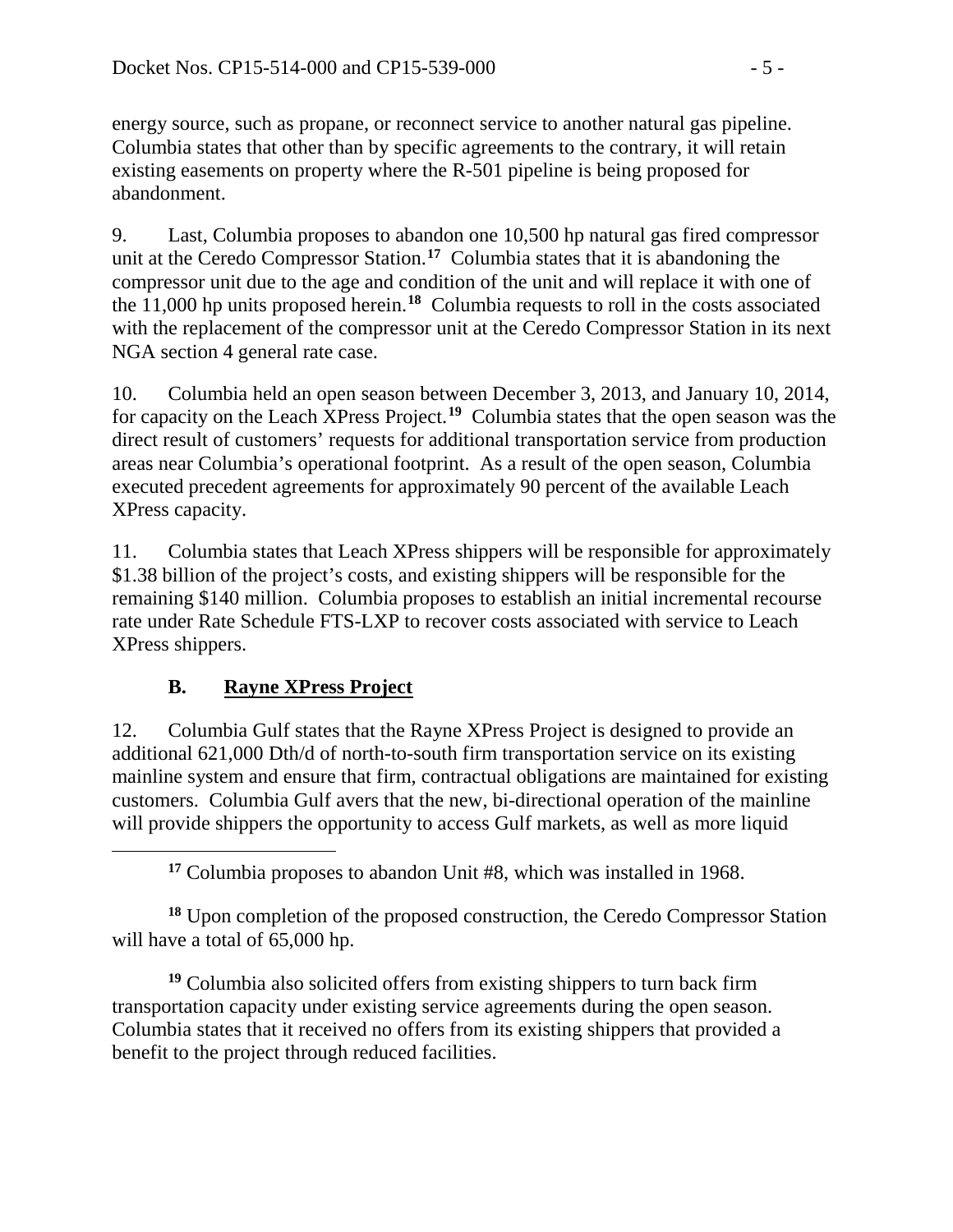pools, including firm deliveries to the Gulf Mainline Pool. **[20](#page-5-0)** Columbia Gulf estimates the total cost of the Rayne XPress Project to be \$173.7 million.

- 13. Specifically, Columbia Gulf proposes to construct:
	- a new 36,400 hp compressor station located in Carter County, Kentucky, consisting of one 15,900 hp natural gas turbine driven compressor unit, one 20,500 hp natural gas turbine driven compressor unit, and appurtenant equipment (Grayson Compressor Station);
	- a new 15,400 hp compressor station located on the border of Menifee and Montgomery Counties, Kentucky, consisting of two 7,700 hp natural gas turbine driven compressor units and appurtenant equipment (Means Compressor Station);**[21](#page-5-1)** and
	- other appurtenant facilities to be constructed pursuant to section 2.55(a) of the Commission's regulations. **[22](#page-5-2)**

14. Columbia Gulf held an open season between December 3, 2013, and January 10, 2014, for capacity on Rayne XPress Project.**[23](#page-5-3)** Columbia Gulf states that results of the open season and subsequent discussions with shippers desiring north to south transportation indicated support for an increase of Columbia Gulf's ability to transport gas in a north to south direction to various points along its system. Ultimately, Columbia Gulf executed precedent agreements for 1,050,000 Dth/d of natural gas transportation

**<sup>22</sup>** 18 C.F.R. § 2.55 (2016).

<span id="page-5-3"></span><span id="page-5-2"></span>**<sup>23</sup>** Columbia Gulf also offered existing shippers the opportunity to turn back firm transportation capacity under existing service agreements during the open season. Columbia Gulf states that it received no conforming offers from its existing shippers that provided a benefit to the project through reduced facilities.

<span id="page-5-0"></span> $\overline{a}$ **<sup>20</sup>** The Gulf Mainline Pool is a pooling point located just south of the Inverness Compressor Station in Humphreys County, Mississippi.

<span id="page-5-1"></span>**<sup>21</sup>** Columbia Gulf states that construction of the Means Compressor Station is intended to enable it to meet the delivery pressure requirements for Columbia's customers at the interconnection between Columbia Gulf and Columbia near Leach, Kentucky.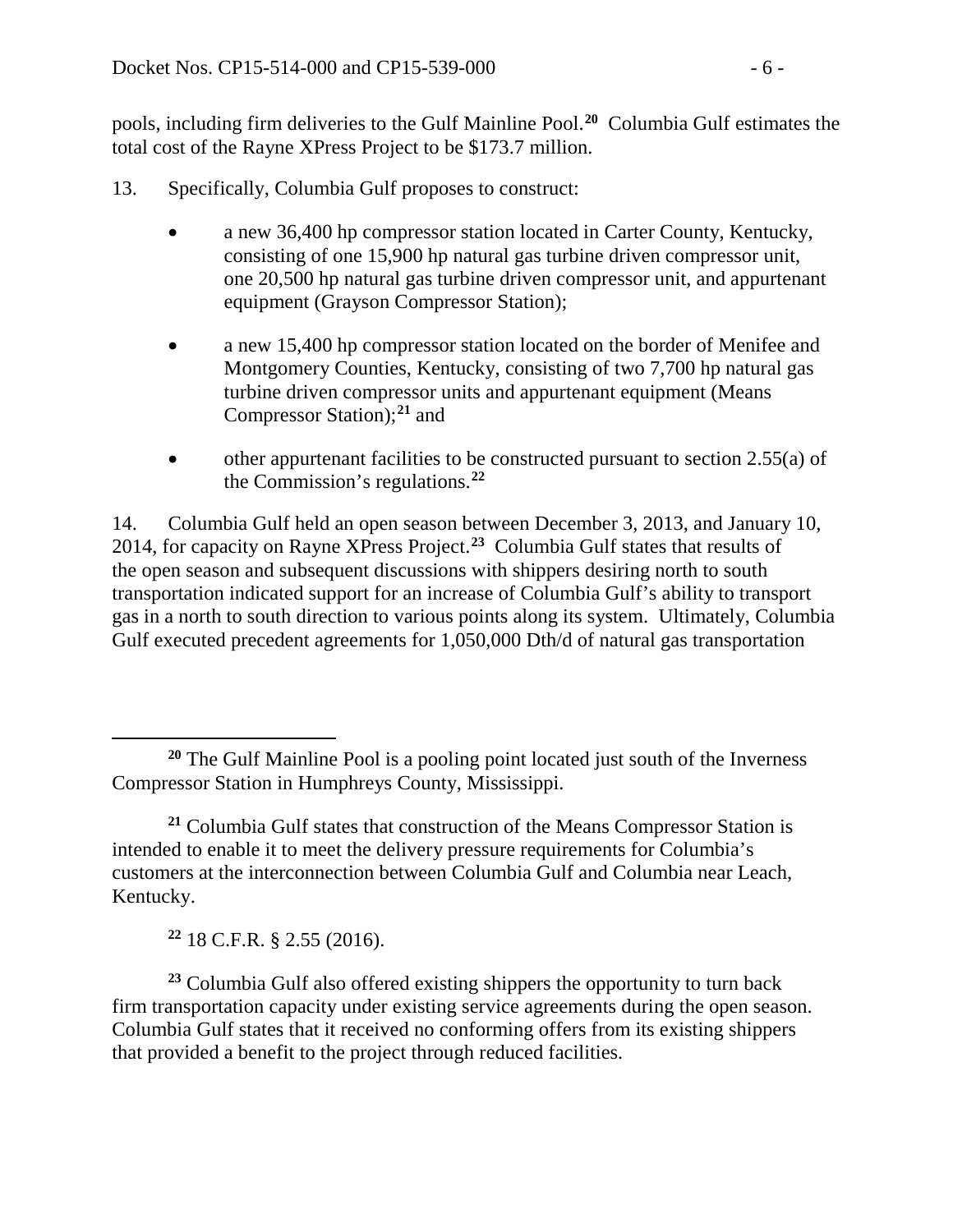service. Columbia Gulf states that the contracted service utilizes both existing backhaul capacity and the additional north to south capacity created by the project.**[24](#page-6-0)**

## **II. Procedural Issues**

## **A. Notice and Intervention**

15. Notice of Columbia's application in Docket No. CP15-514-000 was published in the *Federal Register* on June 29, 2015 (80 Fed. Reg*.* 36,983). Notice of Columbia Gulf's application in Docket No. CP15-539-000 was published in the *Federal Register* on August 17, 2015 (80 Fed. Reg*.* 49,220).

16. In each docket, a number of parties have filed timely motions to intervene. Timely, unopposed motions to intervene are granted automatically pursuant to Rule 214 of the Commission's Rules of Practice and Procedure.**[25](#page-6-1)** Columbia opposes the timely motions to intervene filed by G&B Landowners and E&W Landowners in Docket No. CP15-514-000. As discussed below, the Commission also grants these timely opposed motions to intervene.

17. Peoples TWC, LLC and Rover Pipeline, LLC filed untimely motions to intervene in Docket No. CP15-514-000. We will grant these late motions to intervene.**[26](#page-6-2)** All parties to each proceeding are listed in Appendix A of this order.

18. Several comments opposing the project on environmental grounds were filed. Columbia filed an answer to the comments.**[27](#page-6-3)** These concerns are addressed in the Environment Impact Statement prepared by Commission staff, as well as the environmental section of this order.

**<sup>25</sup>** 18 C.F.R. § 385.214(c) (2016).

**<sup>26</sup>** *See* 18 C.F.R. § 385.214(d) (2016).

<span id="page-6-3"></span><span id="page-6-2"></span><span id="page-6-1"></span>**<sup>27</sup>** Although the Commission's Rules of Practice and Procedure generally do not permit answers to protests, 18 C.F.R. § 385.213(a)(2), we will accept Columbia's answer because it clarifies the concerns raised and provides information that has assisted in our decision making.

<span id="page-6-0"></span> $\overline{a}$ **<sup>24</sup>** Columbia Gulf asserts that the precedent agreements include an additional 429,000 Dth/d of transportation service utilizing existing capacity made possible on a north to south basis through the installation, under section 2.55(a) of the Commission's regulations, of certain appurtenant facilities and modifications at existing compressor stations that allow for bi-directional flow of gas on Columbia Gulf's system.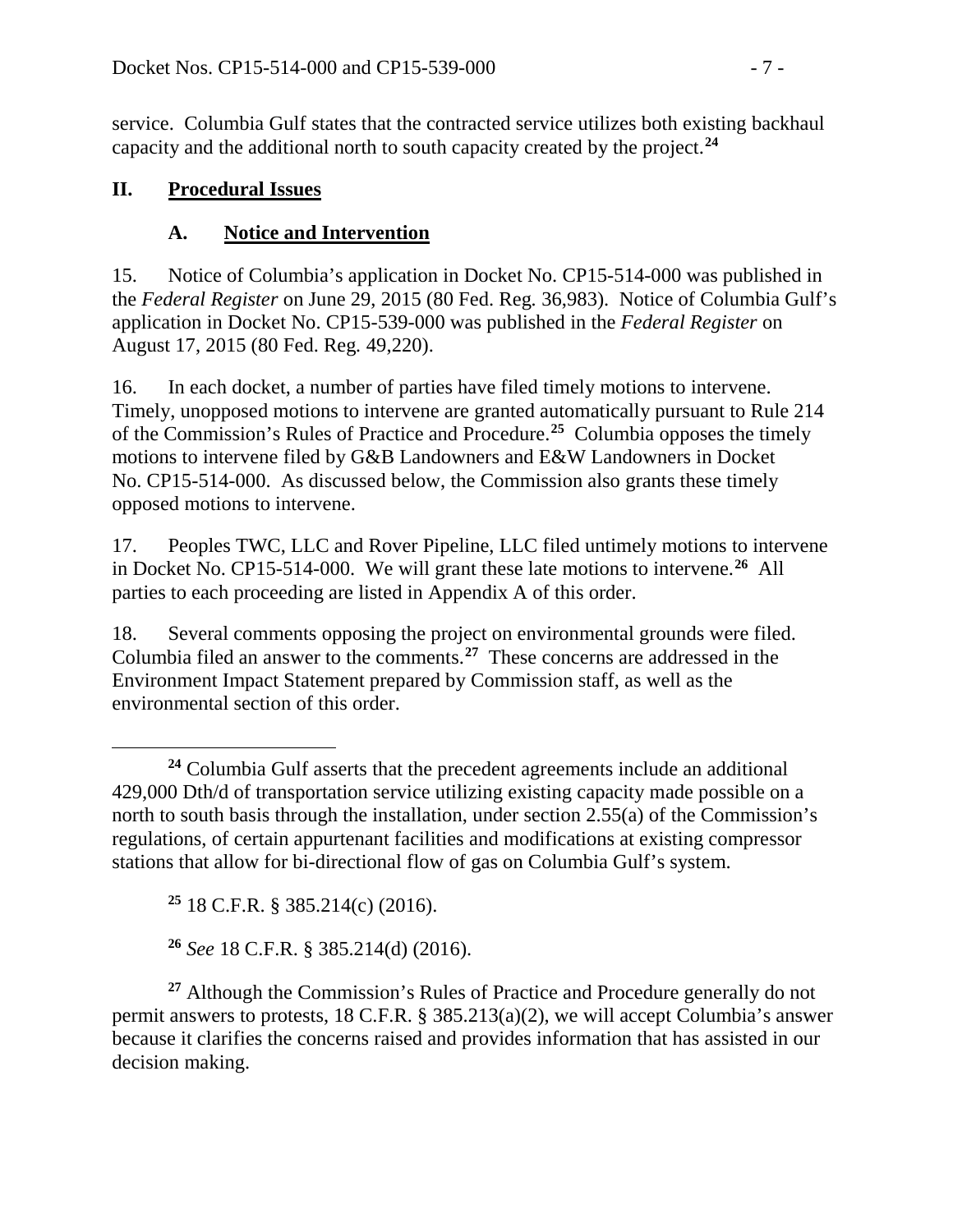## **B. G&B Landowners and E&W Landowners Interventions**

19. Emens & Wolper Law Firm Co., LPA (Emens &Wolper) and Goldman & Braunstein, LLP (Goldman & Braunstein) filed timely motions to intervene in Docket No. CP15-514-000 on behalf of affected landowners (E&W Landowners and G&B Landowners, respectively). Both motions to intervene included a "privileged and confidential" list of clients affected by the Leach XPress Project.

20. On July 23, 2015, Columbia filed an answer opposing the motions to intervene. Specifically, Columbia requests that the Commission clarify that the law firms may not intervene as "law firms," and that the landowners represented by the law firms may become parties to the proceeding upon a proper showing of interest. Columbia asserts that it does not oppose the motions to intervene on behalf of the landowners so long as the list of landowners filed by each law firm is publically disclosed.**[28](#page-7-0)**

21. The motions to intervene did not request that the law firms themselves become parties to the proceeding. Each motion to intervene clearly states that the motion is "on behalf of" the landowner clients. Thus, the motions to intervene requested party status for the landowner groups as a whole. Further, individual landowners do not have intervenor status through the consolidated group since such status was not requested, and, in any event, the names of the individual landowners were not publicly identified. **[29](#page-7-1)** With respect to the motions to intervene of the landowner groups, we find that  $E&W$ Landowners and G&B Landowners have sufficiently demonstrated that they represent interests that may be affected by the outcome of the proceeding as required by Rule 214 of the Commission's Rules of Practice and Procedure.**[30](#page-7-2)** Therefore, we grant E&W Landowners' and G&B Landowners' timely motions to intervene.

## **III. Discussion**

 $\overline{a}$ 

22. Since the proposed facilities will be used to transport natural gas in interstate commerce, subject to the jurisdiction of the Commission, the construction and operation of the facilities are subject to the requirements of subsections (c) and (e) of section 7 of the NGA. In addition, Columbia's proposed abandonment of facilities is subject to the requirements of section 7(b) of the NGA.

<span id="page-7-1"></span><span id="page-7-0"></span>**<sup>28</sup>** Columbia also opposed the law firms' request to "supplement" the landowner list throughout the proceeding. However, neither law firm has filed a supplemental list to include additional landowners. Therefore, Columbia's concern is moot.

**<sup>29</sup>** *See Southern Natural Gas Co.*, 79 FERC ¶ 61,280 (1997).

<span id="page-7-2"></span>**<sup>30</sup>** *See* 18 C.F.R. § 385.214(b) (2016).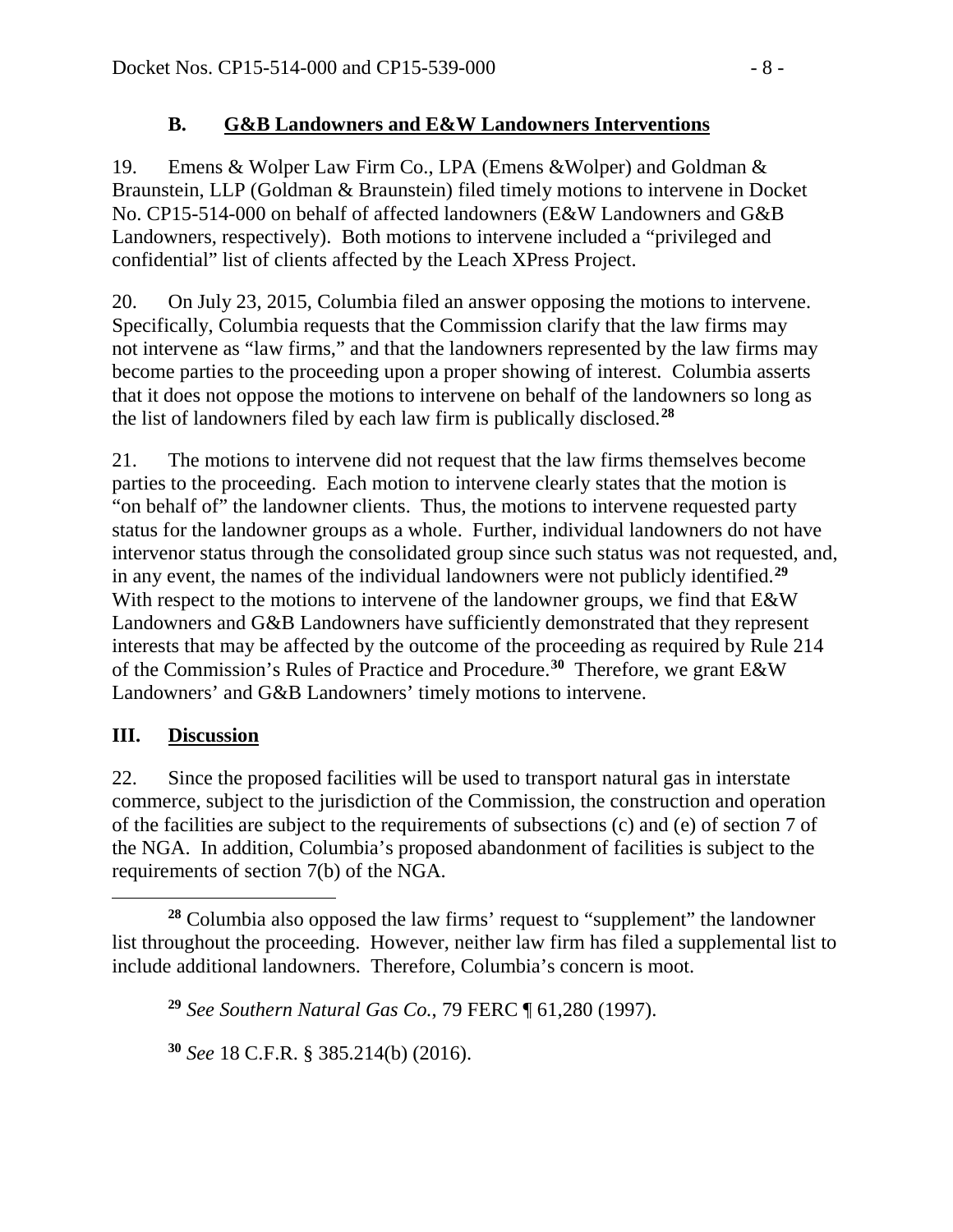## **A. Certificate Policy Statement**

23. The Certificate Policy Statement provides guidance for evaluating proposals to certificate new pipeline construction.**[31](#page-8-0)** The Certificate Policy Statement establishes criteria for determining whether there is a need for a proposed project and whether the proposed project will serve the public interest. The Certificate Policy Statement explains that in deciding whether to authorize the construction of major new facilities, the Commission balances the public benefits against the potential adverse consequences. The Commission's goal is to give appropriate consideration to the enhancement of competitive transportation alternatives, the possibility of overbuilding, subsidization by existing customers, the applicant's responsibility for unsubscribed capacity, the avoidance of unnecessary disruptions of the environment, and the unneeded exercise of eminent domain in evaluating new pipeline construction.

24. Under this policy, the threshold requirement for pipelines proposing new projects is that the pipeline must be prepared to financially support the project without relying on subsidization from its existing customers. The next step is to determine whether the applicant has made efforts to eliminate or minimize any adverse effects the project might have on the applicant's existing customers, existing pipelines in the market and their captive customers, or landowners and communities affected by the route of the new pipeline. If residual adverse effects on these interest groups are identified after efforts have been made to minimize them, the Commission will evaluate the project by balancing the evidence of public benefits to be achieved against the residual adverse effects. This is essentially an economic test. Only when the benefits outweigh the adverse effects on economic interests will the Commission proceed to complete the environmental analysis where other interests are considered.

# **1. Leach XPress Project**

25. As stated, the threshold requirement for pipelines proposing new projects is that the applicant must be prepared to financially support the project without relying on subsidization from its existing customers. The Certificate Policy Statement further provides that it is not a subsidy for existing customers to pay for projects designed to replace existing capacity or improve the reliability or flexibility of existing service.**[32](#page-8-1)**

<span id="page-8-1"></span><span id="page-8-0"></span> $\overline{a}$ **<sup>31</sup>** *Certification of New Interstate Natural Gas Pipeline Facilities*, 88 FERC ¶ 61,227 (1999), *clarified*, 90 FERC ¶ 61,128, *further clarified*, 92 FERC ¶ 61,094 (2000) (Certificate Policy Statement).

**<sup>32</sup>** Certificate Policy Statement, 88 FERC at 61,746 n.12.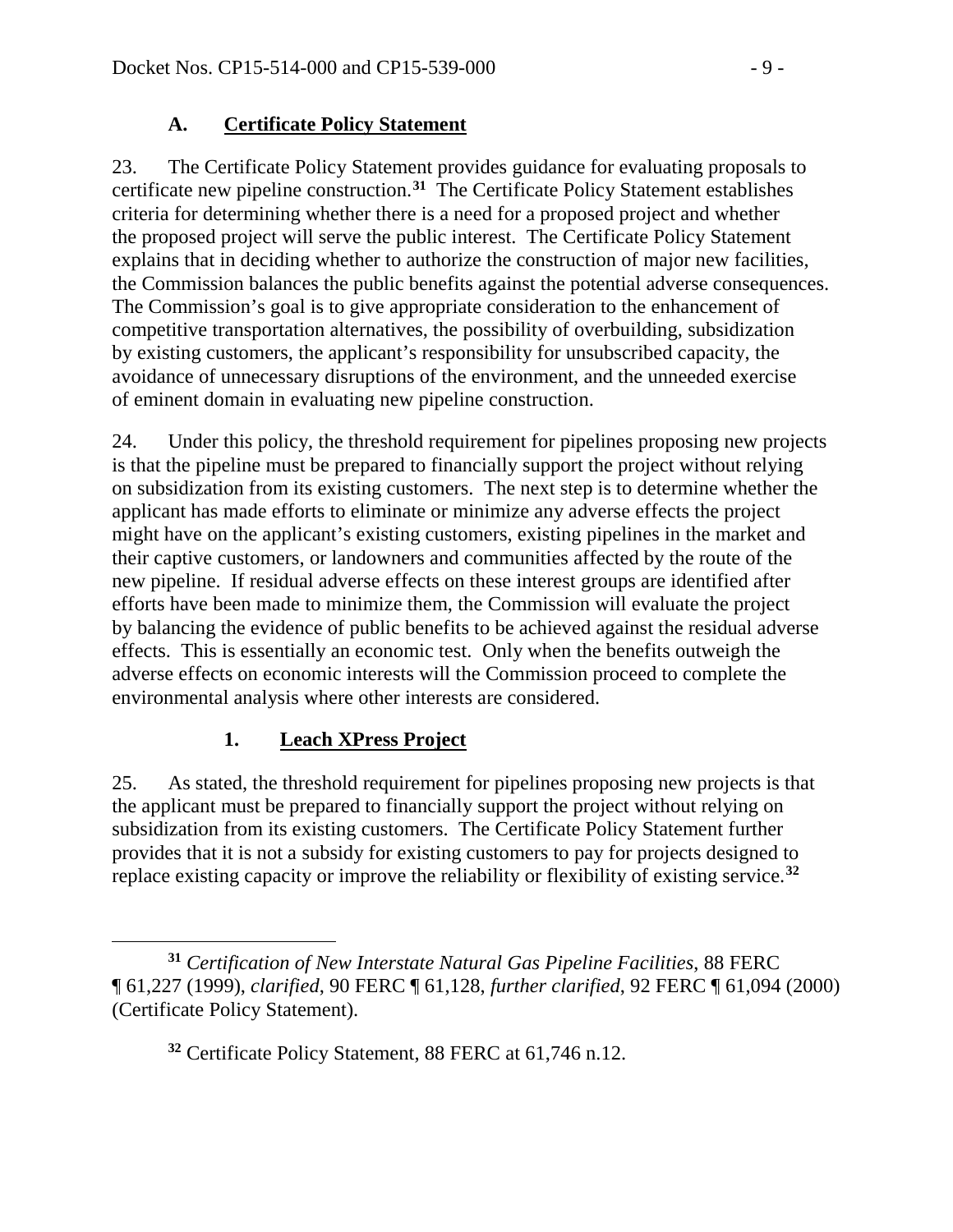$\overline{a}$ 

26. Columbia proposes to recover the costs for the Leach XPress Project through a combination of incremental rates, rolled-in rates, and its CCRM.**[33](#page-9-0)** Columbia's proposed incremental rate is designed to recover the costs associated with the expansion portion of the proposed project, thus eliminating any risk of subsidization by its existing customers of that component of the project.**[34](#page-9-1)** With respect to the abandonment of Line R-501, the construction of the R-801 Loop, and replacement of one compressor unit at the Ceredo Compressor Station, this aspect of the project will replace facilities that are deteriorated due to age and condition. Existing shippers will benefit from the enhanced reliability and flexibility these activities will enable. Under these circumstances, we find there will be no subsidization of the project by existing shippers.

27. The Leach XPress Project will enable Columbia to provide 1,530,000 Dth/d of firm natural gas transportation service on its system from Appalachian Basin receipt points to delivery points in Ohio, the TCO Pool, and an interconnection with Columbia Gulf near Leach, Kentucky. None of Columbia's existing shippers have indicated that the proposed project will adversely affect existing services. Nor is there any evidence that the proposed project will adversely affect any other pipelines or their customers. Thus, we find that there will be no adverse impact on existing customers or other existing pipelines and their captive customers.

28. While we are mindful that Columbia has been unable to reach easement agreements with some landowners, for purposes of our consideration under the Certificate Policy Statement, we find that Columbia has taken sufficient steps to minimize adverse impacts on landowners and surrounding communities. Columbia participated in the Commission's pre-filing process and has been working to address landowner and community concerns and input.**[35](#page-9-2)** Specifically, Columbia incorporated

<span id="page-9-1"></span>**<sup>34</sup>** *See Transcontinental Gas Pipe Line Corp.*, 98 FERC ¶ 61,155, at 61,552 (2002) (noting that the Commission has previously determined that where a pipeline proposes to charge an incremental rate for new construction, the pipeline satisfies the threshold requirement that the project will not be subsidized by existing shippers) (citations omitted); *see also*, *Dominion Transmission, Inc.*, 155 FERC ¶ 61,106 (2016) (same).

<span id="page-9-2"></span>**<sup>35</sup>** To the extent landowners have raised concerns regarding the level of compensation offered, the Commission expects companies under its jurisdiction to respect the rights of property owners along the paths of their projects and to negotiate

(continued ...)

<span id="page-9-0"></span>**<sup>33</sup>** Approximately \$1.38 billion is supported by Leach XPress shippers and \$0.14 billion is borne by Columbia's existing shippers. Specifically, existing shippers will be allocated a portion of costs associated with the abandonment of Line R-501, the construction of the R-801 Loop, and replacement of one compressor unit at the Ceredo Compressor Station. Leach XPress shippers will not be charged the CCRM surcharge.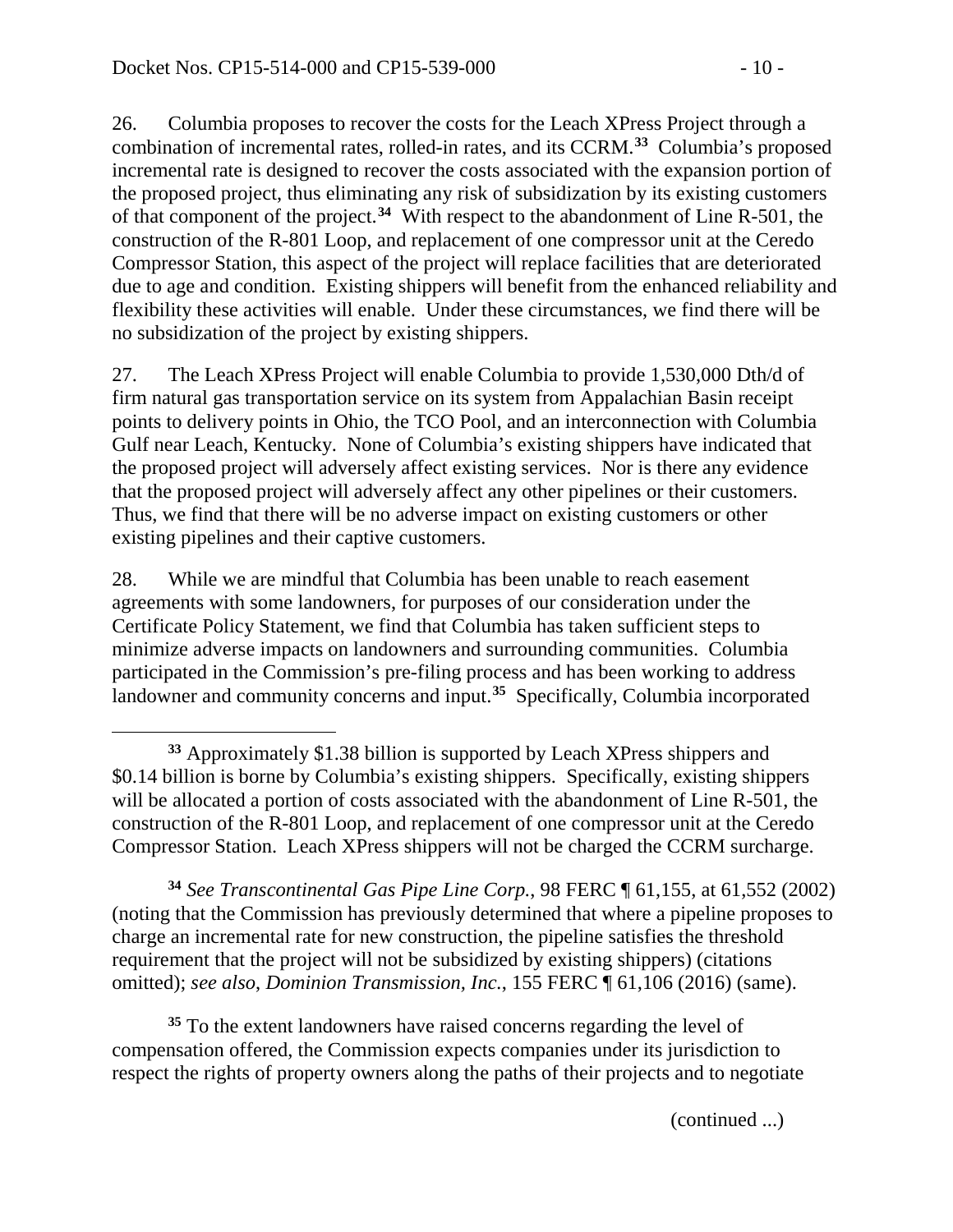a total of 31 route variations into its proposed route for various reasons, including landowner requests, avoidance of sensitive resources, or engineering considerations.**[36](#page-10-0)** Approximately 40 percent of Columbia's pipeline rights-of-way will be collocated with Columbia's existing pipeline rights-of-way or parallel to existing utility corridors.**[37](#page-10-1)** Columbia has also acquired the land and surrounding parcels for the three new compressor stations proposed as part of the project.**[38](#page-10-2)**

29. Last, we find that Columbia's proposed abandonment of facilities is permitted by the public convenience and necessity.**[39](#page-10-3)** Overall, Columbia's abandonment and replacement will increase the capacity of its system and replace facilities experiencing integrity issues due to age and condition. Although some consumers served from the certain facilities to be abandoned will be affected by the abandonment, Columbia states that it will compensate those consumers by either facilitating the transition to an alternative source of energy or reconnecting service to another natural gas pipeline. No consumer affected by the proposed abandonment has filed comments in opposition to Columbia's proposed abandonment.

30. We find that the benefits that the Leach XPress Project will provide to the market outweigh any adverse effects on existing shippers, other pipelines and their captive customers, and on landowners and surrounding communities. Consistent with the criteria discussed in the Certificate Policy Statement and subject to the environmental discussion below, we find that the public convenience and necessity requires approval of Columbia's proposal, as conditioned in this order.

# **2. Rayne XPress Project**

31. The Rayne XPress Project will enable Columbia Gulf to provide an additional 621,000 Dth/d of natural gas transportation service in a north-to-south direction. Columbia Gulf proposes to utilize its existing rates under Rate Schedules FTS-1 and ITS-1 as the initial recourse rates for service on the Rayne XPress Project facilities and, as is discussed below, Columbia Gulf has demonstrated that the revenues from its

<span id="page-10-1"></span><span id="page-10-0"></span>in good faith for any necessary property rights. However, we do not play a direct role in such negotiations. *Chestnut Ridge Storage LLC*, 128 FERC ¶ 61,210, at P 20 (2009).

**<sup>36</sup>** *See infra* Section C.1.

**<sup>37</sup>** Final EIS at 2-1.

 $\overline{a}$ 

<span id="page-10-2"></span>**<sup>38</sup>** Final EIS at 2-18.

<span id="page-10-3"></span>**<sup>39</sup>** 15 U.S.C. § 717f(b) (2012).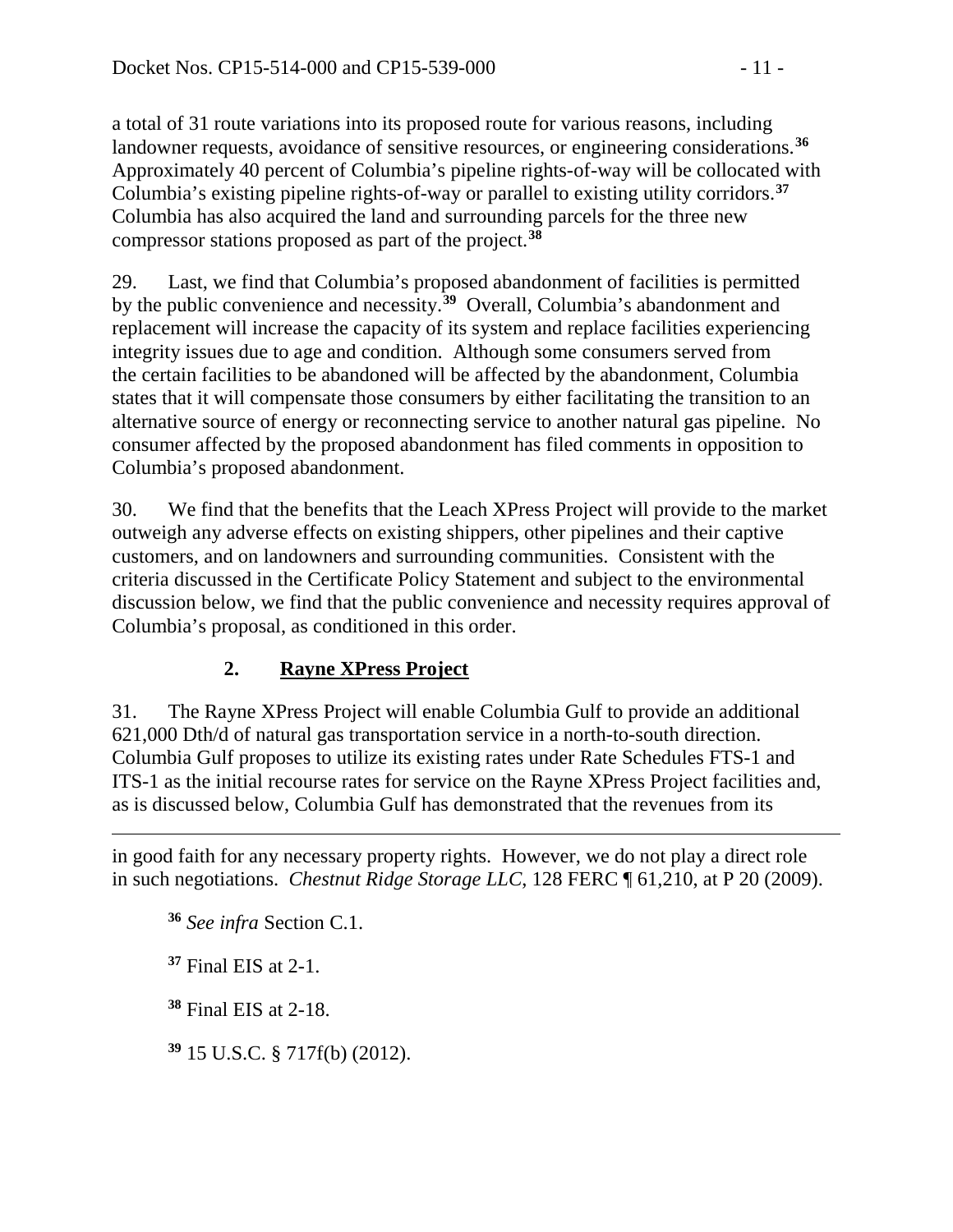contracts for service using the proposed facilities will exceed the project's estimated cost of service. Therefore, we find that Columbia Gulf's existing customers will not subsidize the proposed project, and the threshold requirement of no subsidization is met.

32. The Rayne XPress Project also meets the remaining criteria set forth in the Certificate Policy Statement. There will be no adverse effect on existing customers because Columbia Gulf will continue to be able to meet its contractual commitments to its existing firm shippers. In addition, no other pipeline companies or their captive customers filed adverse comments regarding the proposal.

33. While the project will include construction of two new compressor stations, we find that Columbia Gulf has designed its project to minimize impact on landowners and surrounding communities. The two new compressor stations will be located adjacent to Columbia Gulf's existing pipeline right-of-way and there is no indication that Columbia Gulf will not be able to obtain the necessary land without the use of eminent domain.

34. We find that the benefits that the Rayne XPress Project will provide to the market outweigh any adverse effects on existing shippers, other pipelines and their captive customers, and on landowners and surrounding communities. Consistent with the criteria discussed in the Certificate Policy Statement and subject to the environmental discussion below, we find that the public convenience and necessity requires approval of Columbia Gulf's proposal, as conditioned in this order.

# **B. Rates**

<span id="page-11-0"></span> $\overline{a}$ 

# **1. Leach XPress Project**

35. Columbia proposes a monthly maximum incremental firm recourse reservation charge of \$14.033 per Dth for service on the Leach XPress Project. Columbia submitted a cost of service and rate design study showing the derivation of the project recourse rate based on a total first year cost of service of \$252,588,450 and billing determinants of 18,000,000 Dth. **[40](#page-11-0)** The proposed cost of service was calculated using Columbia's existing transmission depreciation rate of 1.50 percent,**[41](#page-11-1)** and pre-tax rate of return.**[42](#page-11-2)** The proposed new incremental rate will be designated as Rate Schedule FTS-LXP.

<span id="page-11-1"></span>**<sup>41</sup>** Columbia's current depreciation rate was established in Docket No. RP95-408- 000. *See Columbia Gas Transmission LLC*, 79 FERC ¶ 61,044 (1997).

<span id="page-11-2"></span>**<sup>42</sup>** Columbia's current pre-tax rate of return was established in Docket No. RP12- 1021-000. *Columbia Gas Transmission LLC*, 142 FERC ¶ 61,062.

**<sup>40</sup>** Columbia's Application, Exhibit P at 1.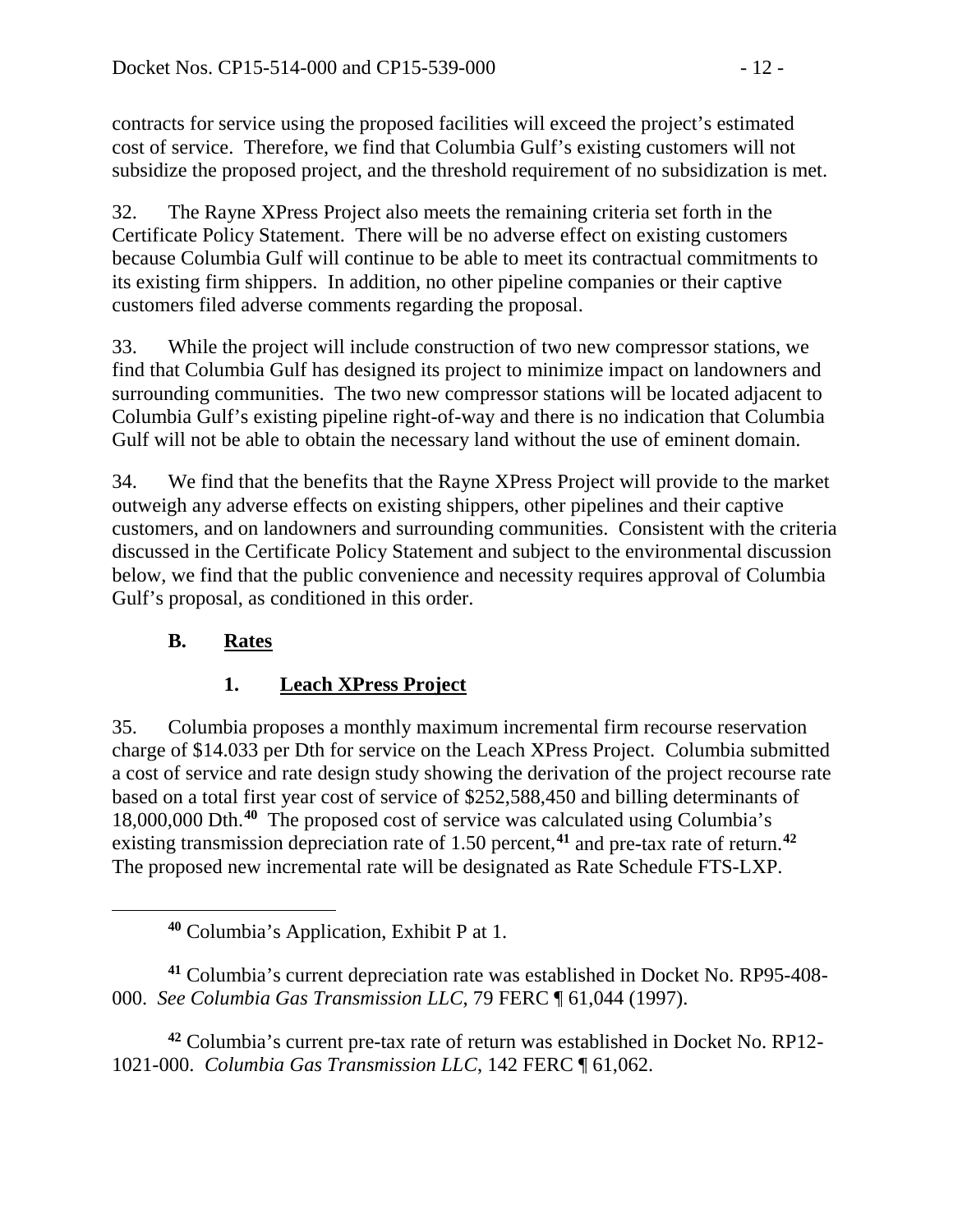36. As part of its cost of service, Columbia allocated a total of \$2,984,220 in nonlabor Operation and Maintenance expenses to FERC account numbers 853 and 864.**[43](#page-12-0)** Consistent with the Commission's regulations requiring the use of straight fixed-variable rate design,**[44](#page-12-1)** these costs are classified as variable costs and should be recovered through a usage charge, not through the reservation charge as proposed. Accordingly, Columbia is directed to classify its costs consistent with a straight fixed-variable rate design and to recalculate its Leach XPress incremental recourse reservation charge to recover only fixed costs when it files actual tariff records.

37. In its application, Columbia states that it will only need to utilize the third compressor unit to be installed at the proposed Lone Oak Compressor Station at approximately 62 percent capacity in order to provide the maximum level of service subscribed by the Leach XPress shippers.**[45](#page-12-2)** Thus, in developing the project's incremental charge, Columbia excluded approximately 38 percent of the costs of constructing the third unit.**[46](#page-12-3)** However, in its February 24, 2016 data response, Columbia updated the estimated utilization rate of the third unit to 54 percent. This change in utilization results in a reduction in allocated costs of approximately \$3.1 million.**[47](#page-12-4)** Given that this revision would lower the overall Leach XPress cost of service and result in a lower incremental recourse charge, the Commission directs Columbia to include this reduced cost allocation when it recalculates its incremental recourse charge. **[48](#page-12-5)**

38. In addition, Columbia has designed its incremental reservation charge based on billing determinants of 1,500,000 Dth/d. However, the facilities that Columbia is constructing allow the pipeline to provide up to 1,530,000 Dth/d of additional firm transportation service. Therefore, Columbia's incremental reservation charge should be designed using billing determinants based on that capacity. Accordingly, when Columbia recalculates its incremental reservation charge, it is directed to do so using billing determinants of 1,530,000 Dth/d.

**<sup>43</sup>** February 24, 2016 Data Response at 4.

**<sup>44</sup>** 18 C.F.R. § 284.7(e) (2016).

<span id="page-12-2"></span><span id="page-12-1"></span><span id="page-12-0"></span> $\overline{a}$ 

**<sup>45</sup>** Columbia's Application at 10.

**<sup>46</sup>** Columbia's Application, Exhibit K.

**<sup>47</sup>** February 24, 2016 Data Response at 3.

<span id="page-12-5"></span><span id="page-12-4"></span><span id="page-12-3"></span>**<sup>48</sup>** With respect to the \$3.1 million not recovered through the Leach XPress incremental recourse rate, Columbia would be responsible for those costs.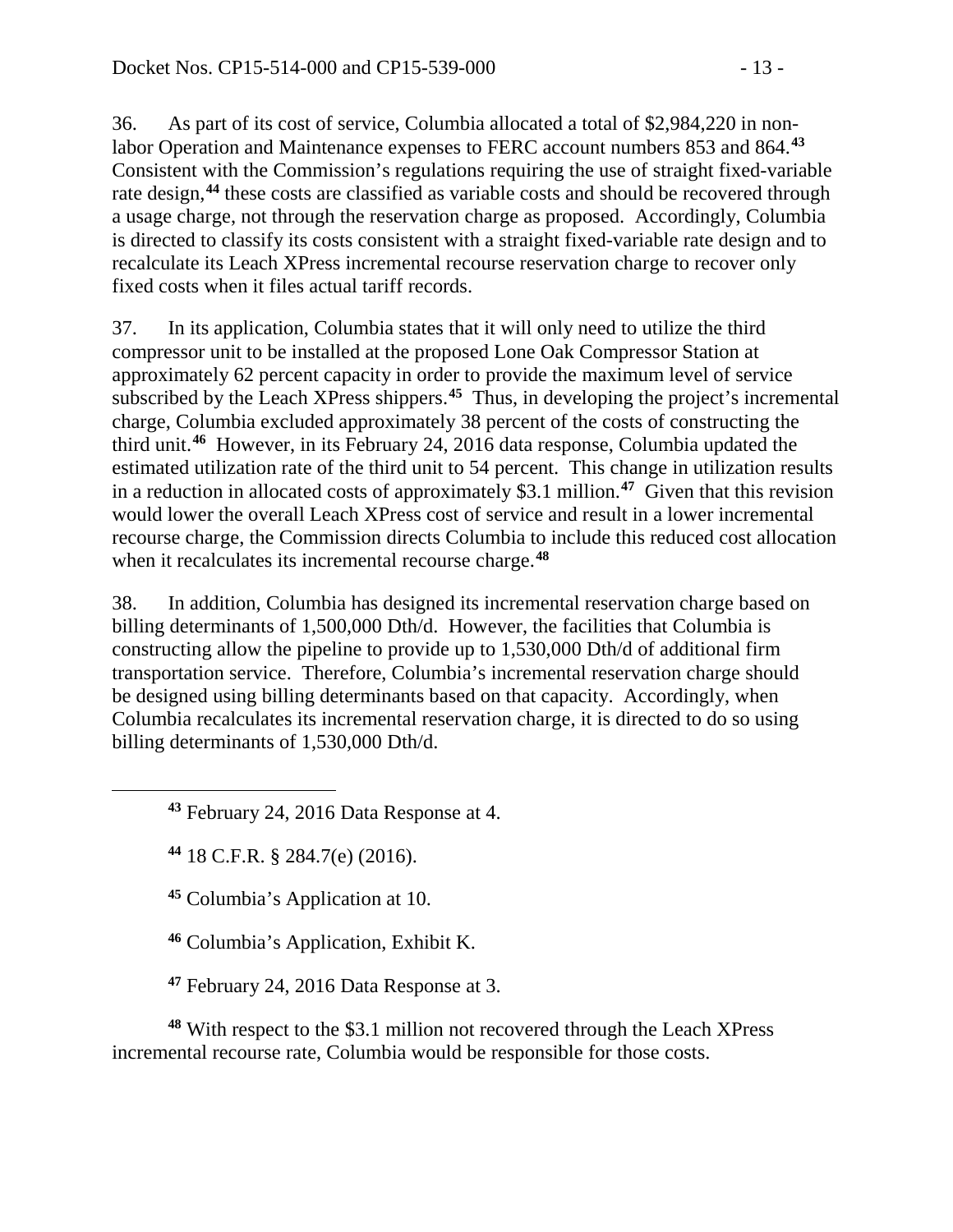39. Columbia's proposed incremental recourse reservation charge for the Leach XPress Project of \$14.033 per Dth is higher than the system charge of \$4.771 per Dth for firm transportation service contained in Columbia's tariff.**[49](#page-13-0)** Although we have not recalculated the Leach XPress reservation charge as directed above, the required changes do not appear to result in a reservation charge less than Columbia's system charge. Because the resulting incremental reservation charge will be higher than Columbia's existing Rate Schedule FTS system charge, we will approve, subject to the conditions discussed above, Columbia's proposed incremental reservation charge as the initial recourse charge for firm service for the Leach XPress Project.

40. Columbia did not propose an incremental usage charge since the initial filing included no variable costs. An incremental usage charge calculated to recover the \$2,984,220 in variable costs would appear to be lower than the current applicable maximum base system usage charge of \$0.0104 per Dth. Therefore, the Commission will require Columbia to charge its currently applicable system usage charge for the project.

41. Columbia states that shippers using the Leach XPress capacity will be subject to the generally applicable system surcharges to recover the costs of fueling and powering the project's compressor units, and lost and unaccounted for gas. These surcharges consist of the Retainage Adjustment Mechanism, the Electric Power Cost Adjustment, the Transportation Cost Rate Adjustment, and the Operational Transaction Rate Adjustment. As shown in Exhibit Z-5 of Columbia's Application, the Leach XPress Project will result in an overall decrease in the cost of operating compression for Columbia's existing shippers.**[50](#page-13-1)** Additionally, the project will result in lower Transportation Cost Rate Adjustment and Operational Transaction Rate Adjustment surcharges as a result of the added billing determinants from the Leach XPress Project. Based on the overall benefits attributable to the Leach XPress Project, the Commission approves Columbia's proposal to assess its generally applicable system-wide surcharges and grants the request to roll in the project's fuel costs into its Retainage Adjustment Mechanism and Electric Power Cost Adjustment fuel recovery mechanisms.

42. Columbia states that the development of Leach XPress Project afforded Columbia opportunities to address system integrity issues on its R-System and that portions of the Leach XPress Project – the abandonment of a segment of the R-501 pipeline and the replacement of that line with the R-801 Loop – were added as eligible facilities to its

<span id="page-13-1"></span><span id="page-13-0"></span> $\overline{a}$ **<sup>49</sup>** Columbia Gas Transmission, LLC, FERC NGA Gas Tariff, Baseline Tariffs, Currently Effective Rates, FTS Rates, 38.0.0.

**<sup>50</sup>** Columbia's Application, Exhibit Z-5.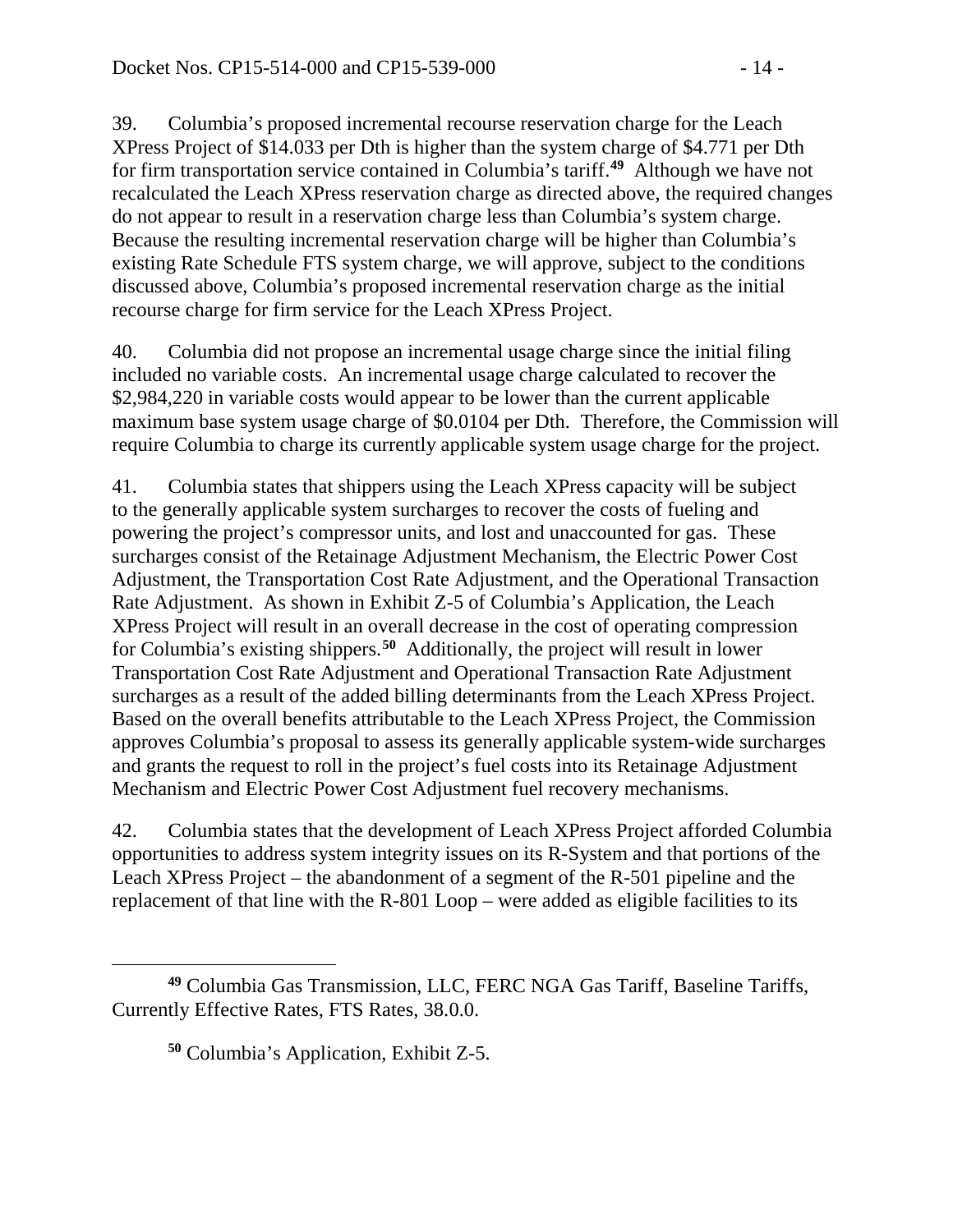CCRM.**[51](#page-14-0)** Columbia states that based upon an agreement with its customers, 54.3 percent of the R-501 replacement costs will be recovered through the CCRM mechanism and the remaining 45.7 percent will be included in the incremental recourse rate for Leach XPress Project service. Based upon the agreement between Columbia and its customers to include the above described construction as an Eligible Facility of the CCRM, the Commission will approve the recovery of these costs through the CCRM.

43. Finally, Columbia proposes to replace Unit #8 at the Ceredo Compressor Station with a new 11,000 horsepower electric motor driven compressor unit at a cost of \$33.2 million. Columbia requests approval to recover the costs of Ceredo Unit #8 in its system rates in its next NGA section 4 general rate proceeding. As described above, Columbia states that replacement of the compressor unit is due to its age and condition and will ensure more reliable operation of the existing station.

44. In considering a request for a pre-determination that a pipeline may roll the costs of a project into its system-wide rates in its next NGA section 4 general rate proceeding, a pipeline must demonstrate that rolling in the costs associated with the construction and operation of new facilities will not result in existing customers subsidizing the expansion. As discussed above, the Commission's Certificate Policy Statement recognizes, however, that increasing the costs to existing customers to pay for a project designed to improve reliability or flexibility of service for existing customers is not a subsidy.**[52](#page-14-1)** For the reasons stated above, we will grant Columbia's request for a pre-determination of rolledin treatment for the recovery of the costs to replace Unit #8 at the Ceredo Compressor Station in a future NGA section 4 general rate proceeding.

45. Section 154.309 of the Commission's regulations includes bookkeeping and accounting requirements applicable to all expansions for which incremental rates are approved to ensure that costs are properly allocated between pipelines' existing shippers and incremental expansion shippers.**[53](#page-14-2)** Therefore, Columbia must keep separate books and accounting of costs and revenues attributable to Leach XPress capacity and incremental services using that capacity as required by section 154.309. The books should be maintained with applicable cross-references. This information must be in

<span id="page-14-1"></span><span id="page-14-0"></span>**<sup>51</sup>** Columbia states that its shippers voted to support a modification to the CCRM's Eligible Facilities Plan to include the replacement of a segment of R-501 into the modernization program.

**<sup>52</sup>** Certificate Policy Statement, 88 FERC at 61,746 n.12.

<span id="page-14-2"></span>**<sup>53</sup>** 18 C.F.R. § 154.309 (2016).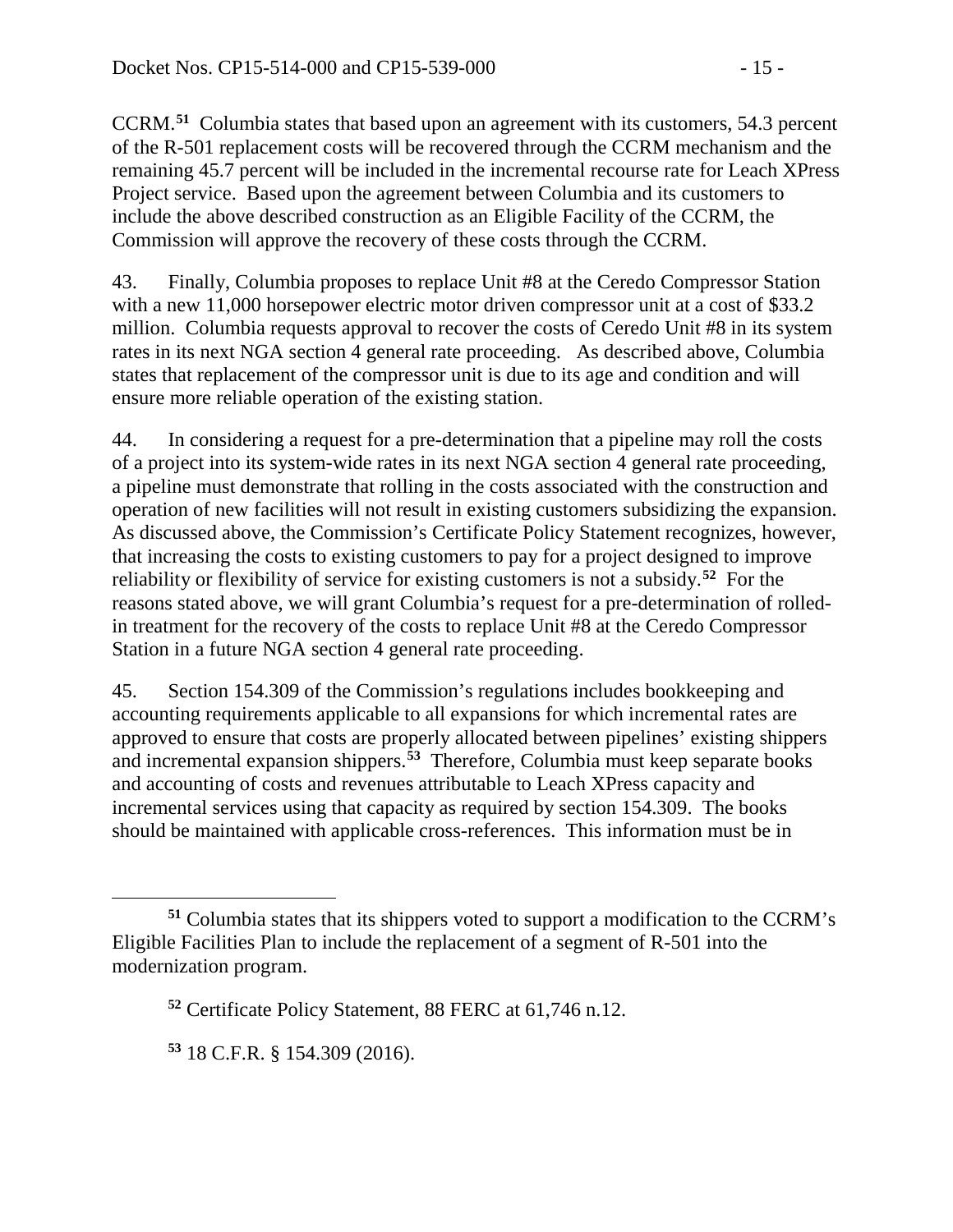sufficient detail so that the data can be identified in Statements G, I, and J in any future NGA section 4 or 5 rate case, and the information must be provided consistent with Order No. 710. **[54](#page-15-0)**

## **2. Rayne XPress Project**

46. Columbia Gulf proposes to utilize its existing rates under Rate Schedules FTS-1 and ITS-1 as the initial recourse rates for service on the Rayne XPress Project facilities. Columbia Gulf states that the incremental reservation charge for the Rayne XPress Project would be \$3.684 per Dth and the commodity charge would be \$0.0080 per Dth.**[55](#page-15-1)** The calculated incremental recourse charges for the Rayne XPress Project are lower than Columbia Gulf's existing monthly reservation charge of \$4.2917 per Dth and existing commodity charge of \$0.0109 per Dth, respectively; therefore, Columbia Gulf's use of its existing system rates as the recourse rates for the Rayne XPress Project is appropriate.

47. Columbia Gulf also requests that the Commission make a preliminary determination that the costs associated with the project can be rolled into its system-wide rates in Columbia Gulf's next NGA section 4 general rate proceeding. In support, Columbia Gulf provides an analysis showing the revenues from the Rayne XPress Project exceed the cost of service in each year over a four year period.**[56](#page-15-2)**

48. As indicated above, to receive authorization for rolled-in rate treatment for expansion facilities, a pipeline must demonstrate that rolling in the costs associated with the construction and operation of new facilities will not result in existing customers subsidizing the expansion. In general, this means that a pipeline must show that the revenues to be generated by an expansion project will exceed project costs. For purposes of making a determination in a certificate proceeding as to whether it would be appropriate to roll the costs of a project into the pipeline's system rates in a future NGA section 4 general rate proceeding, we compare the cost of the project to the revenues generated using actual contract volumes and either the maximum recourse rate or, if the negotiated rate is lower than the recourse rate, the actual negotiated rate.**[57](#page-15-3)**

 $\overline{a}$ 

<span id="page-15-3"></span>**<sup>57</sup>** *See Tennessee Gas Pipeline Co., L.L.C.*, 144 FERC ¶ 61,219, at P 22 (2013).

<span id="page-15-2"></span><span id="page-15-1"></span><span id="page-15-0"></span>**<sup>54</sup>** *Revisions to Forms, Statements, and Reporting Requirements for Natural Gas Pipelines*, Order No. 710, FERC Stats. & Regs. ¶ 31,267, at P 23 (2008).

**<sup>55</sup>** February 24, 2016 Data Response to Question 2.

**<sup>56</sup>** Columbia Gulf's Application, Exhibit N at 1.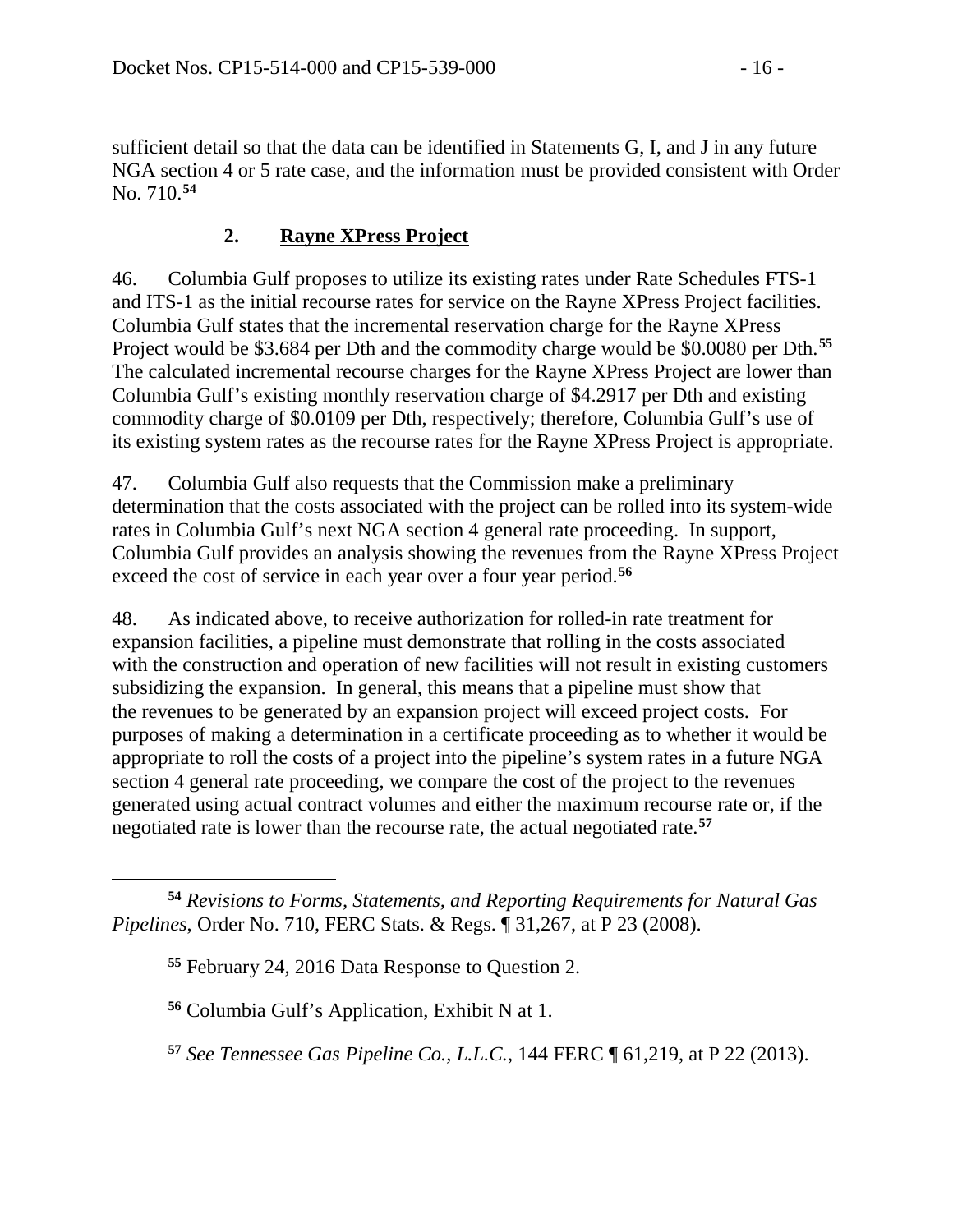49. The Commission finds that Columbia Gulf has properly calculated revenues for the Rayne XPress Project and that the revenues will exceed its costs for each of the first four years of operation. Therefore, we will grant Columbia Gulf's request for a predetermination supporting rolled-in rate treatment for the project's costs in a future NGA section 4 general rate proceeding, absent any significant change in material circumstances.

50. Columbia Gulf proposes to apply its generally applicable system fuel retention rate to shippers on the Rayne XPress Project and requests rolled-in treatment of the project's fuel costs through its Transportation Retainage Adjustment mechanism. Based on a study designed to determine the impact of the additional fuel required to operate the project facilities, Columbia Gulf determined that system fuel use is expected to decrease on a percentage basis as a result of the Rayne XPress Project, thereby resulting in lower fuel costs to existing customers.**[58](#page-16-0)** Based on the benefits attributable to the Rayne XPress Project, the Commission approves Columbia Gulf's proposal to charge its generally applicable system-wide fuel retention percentage and grants the request to roll-in the project's fuel cost into the system-wide fuel recovery mechanism.

51. Columbia Gulf states that it will maintain a separate record of capital costs for the project facilities in its books and accounts.**[59](#page-16-1)** In addition, Columbia Gulf states that that it will maintain separate and identifiable accounts for volumes transported, billing determinants, rate components, surcharges, and revenues associated with the negotiated rates in sufficient detail so that they can be identified in Statements G, I and J in any future NGA section 4 general rate case. Consistent with Order No. 710, the Commission directs Columbia Gulf to keep separate books and accounting of costs attributable to the Rayne XPress Project. **[60](#page-16-2)**

# **3. Negotiated Rate Agreements**

52. Columbia and Columbia Gulf both propose to provide service to their shippers under negotiated rate agreements. Columbia and Columbia Gulf must file either the negotiated rate agreements or tariff records setting forth the essential elements of the

<span id="page-16-0"></span> $\overline{a}$ 

<span id="page-16-2"></span><span id="page-16-1"></span>**<sup>60</sup>** *Revisions to Forms, Statements, and Reporting Requirements for Natural Gas Pipelines,* Order No. 710, FERC Stats. & Regs. *¶* 31,267, at P 23 (2008).

**<sup>58</sup>** Columbia Gulf's Application, Exhibit Z-1.

**<sup>59</sup>** Columbia Gulf's Application at Page 11.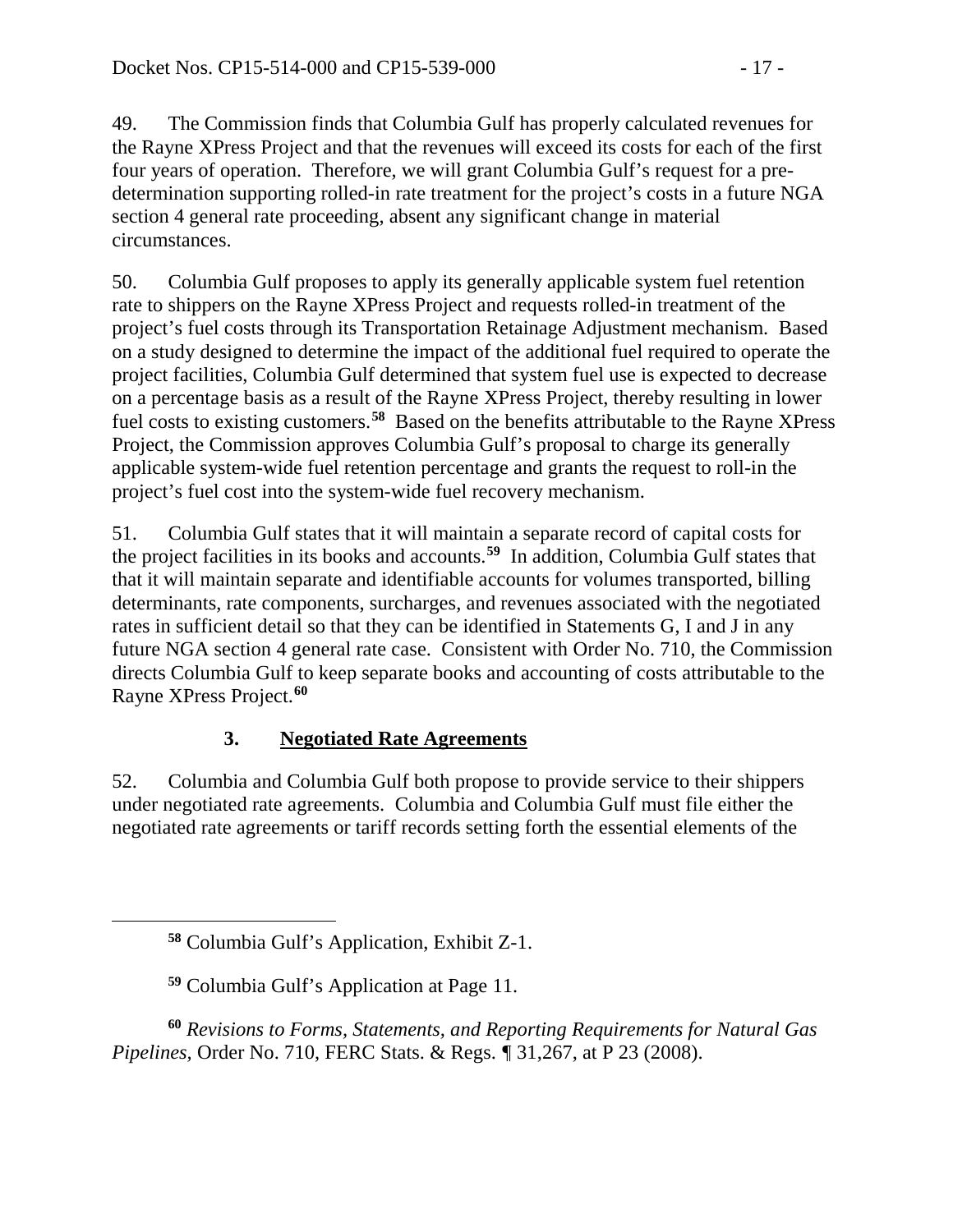agreements in accordance with the Alternative Rate Policy Statement**[61](#page-17-0)** and the Commission's negotiated rate policies.**[62](#page-17-1)** Columbia and Columbia Gulf must file the negotiated rate agreements or tariff records at least 30 days, but no more than 60 days, before the proposed effective date for such rates.**[63](#page-17-2)**

# **C. Environmental Analysis**

## **1. Pre-filing and Application Review**

53. On October 19, 2014, Commission staff granted Columbia's request to use the pre-filing process in Docket No. PF13-23-000. As part of the pre-filing review in that docket, the Commission issued on January 13, 2015, a *Notice of Intent to Prepare an Environmental Impact Statement for the Planned Leach XPress Project, Request for Comments on Environmental Issues, and Notice of Public Scoping Meetings* (NOI). The notice was published in the Federal Register on January 20, 2015,**[64](#page-17-3)** and mailed to more than 1,300 interested parties including federal, state, and local government representatives and agencies; elected officials; environmental and public interest groups; Native American Tribes; affected property owners; other interested parties; and local libraries and newspapers.

54. The NOI briefly described the project and the environmental review process, provided a preliminary list of issues identified by Commission staff, invited written comments on the environmental issues that should be addressed in the draft Environmental Impact Statement (EIS), listed the date and location of five public

<span id="page-17-0"></span>**<sup>61</sup>** *Alternatives to Traditional Cost-of-Service Ratemaking for Natural Gas Pipelines; Regulation of Negotiated Transportation Services of Natural Gas Pipelines* (Alternative Rate Policy Statement), 74 FERC ¶ 61,076 (1996), *reh'g and clarification denied*, 75 FERC ¶ 61,024 (1996), *reh'g denied*, 75 FERC ¶ 61,066 (1996), *aff'd sub nom. Burlington Resources Oil & Gas Co. v. FERC*, 172 F.3d (D.C. Cir. 1998).

<span id="page-17-1"></span>**<sup>62</sup>** *Natural Gas Pipelines Negotiated Rate Policies and Practices; Modification of Negotiated Rate Policy*, 104 FERC ¶ 61,134 (2003), *order on reh'g and clarification*, 114 FERC ¶ 61,042, *reh'g dismissed and denied clarification*, 114 FERC ¶ 61,304 (2006).

<span id="page-17-3"></span><span id="page-17-2"></span>**<sup>63</sup>** Pipelines are required to file any service agreement containing non-conforming provisions and to disclose and identify any transportation term or agreement in a precedent agreement that survives the execution of the service agreement. *See, e.g., Texas Eastern Transmission, LP*, 149 FERC ¶ 61,198, at P 33 (2014).

**<sup>64</sup>** 80 Fed. Reg*.* 2697 (2015).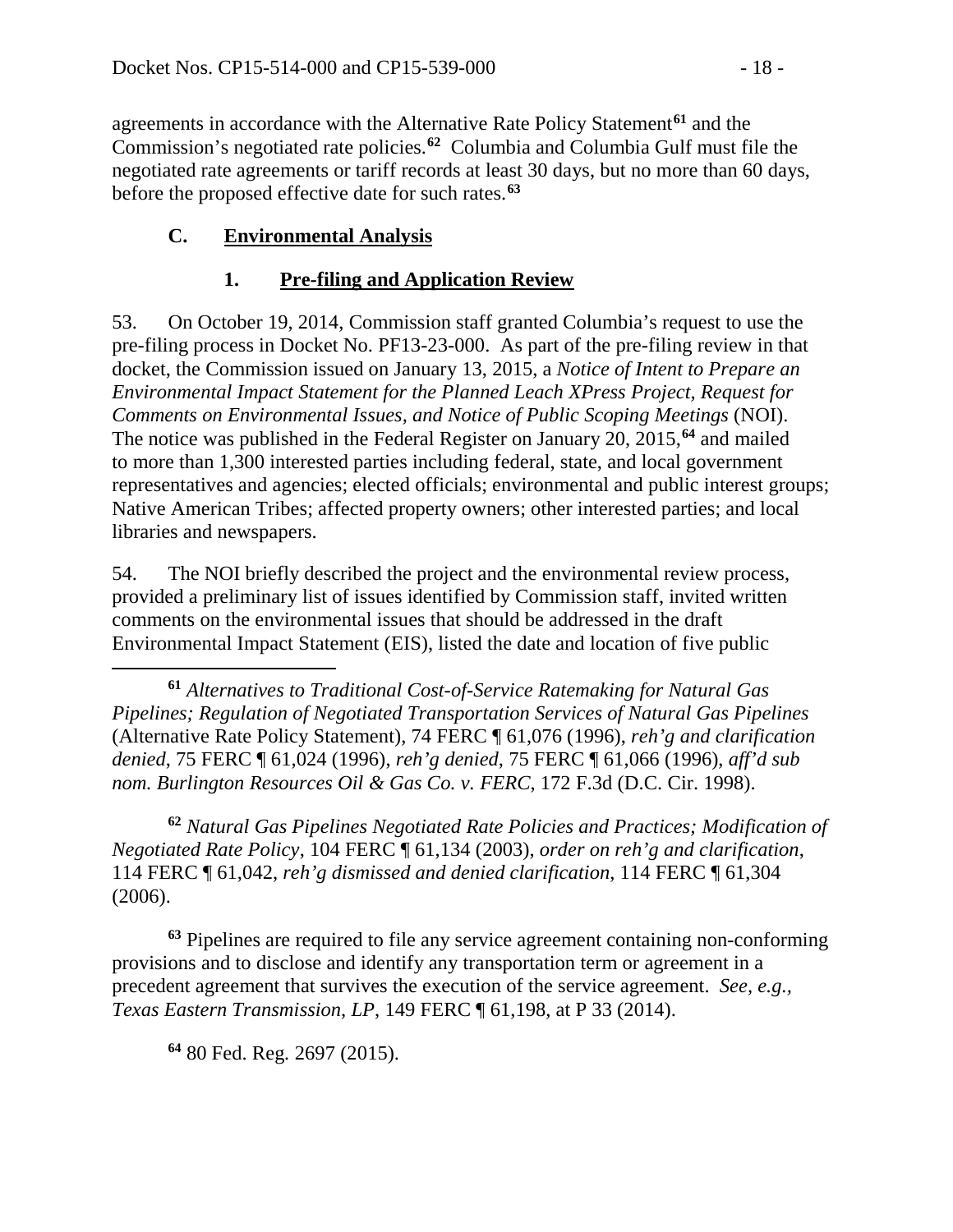scoping meetings to be held in the project area,**[65](#page-18-0)** and established February 12, 2015, as the deadline for comments. As a result of a route modification proposed by Columbia on March 17, 2015, the Commission issued a supplemental public scoping notice to potentially affected landowners on April 1, 2015, which was mailed to more than 300 individuals. Commission staff also continued to accept comments past the comment period.

55. Twenty-three speakers provided comments on the Leach XPress Project at the scoping meetings. In addition, 22 written comments were filed during the public scoping period by federal, state, and local agencies; elected officials; environmental and public interest groups; potentially affected landowners; and other interested stakeholders regarding the project.**[66](#page-18-1)**

56. The pre-filing review ended on June 8, 2015, when Columbia filed its application with the Commission under sections 7(b) and 7(c) of the NGA seeking authorization to construct and operate the Leach XPress Project.

57. Following Columbia Gulf's application filing on July 29, 2015, the Commission issued a Notice of Intent to Prepare an Environmental Impact Statement for the Rayne XPress Expansion Project and Request for Comments on Environmental Issues (NOI) on September 4, 2015. The NOI was published in the *Federal Register* on September 11, 2015,**[67](#page-18-2)** and mailed to more than 230 stakeholders, including federal, state, and local government representatives and agencies; elected officials; environmental and public interest groups; Native American Tribes; affected property owners; and local libraries and newspapers. The notice briefly described the project and the environmental review process, provided a preliminary list of issues, invited written comments on the environmental issues that should be addressed in the environmental document, and established a closing date for receipt of comments of October 5, 2015. In this notice, Commission staff announced that it would evaluate the environmental impacts of the Rayne XPress Project in the EIS being prepared for the related Leach XPress Project.

<span id="page-18-0"></span> $\overline{a}$ **<sup>65</sup>** Commission staff held the public scoping meetings between January 27 and February 4, 2015, in Moundsville, West Virginia; Caldwell, Ohio; Oak Hill, Ohio; Logan, Ohio; and Huntington, West Virginia.

<span id="page-18-2"></span><span id="page-18-1"></span>**<sup>66</sup>** Table 1.3-2 of the final EIS provides a detailed and comprehensive list of issues raised during scoping.

**<sup>67</sup>** 80 Fed. Reg*.* 54,783 (2015).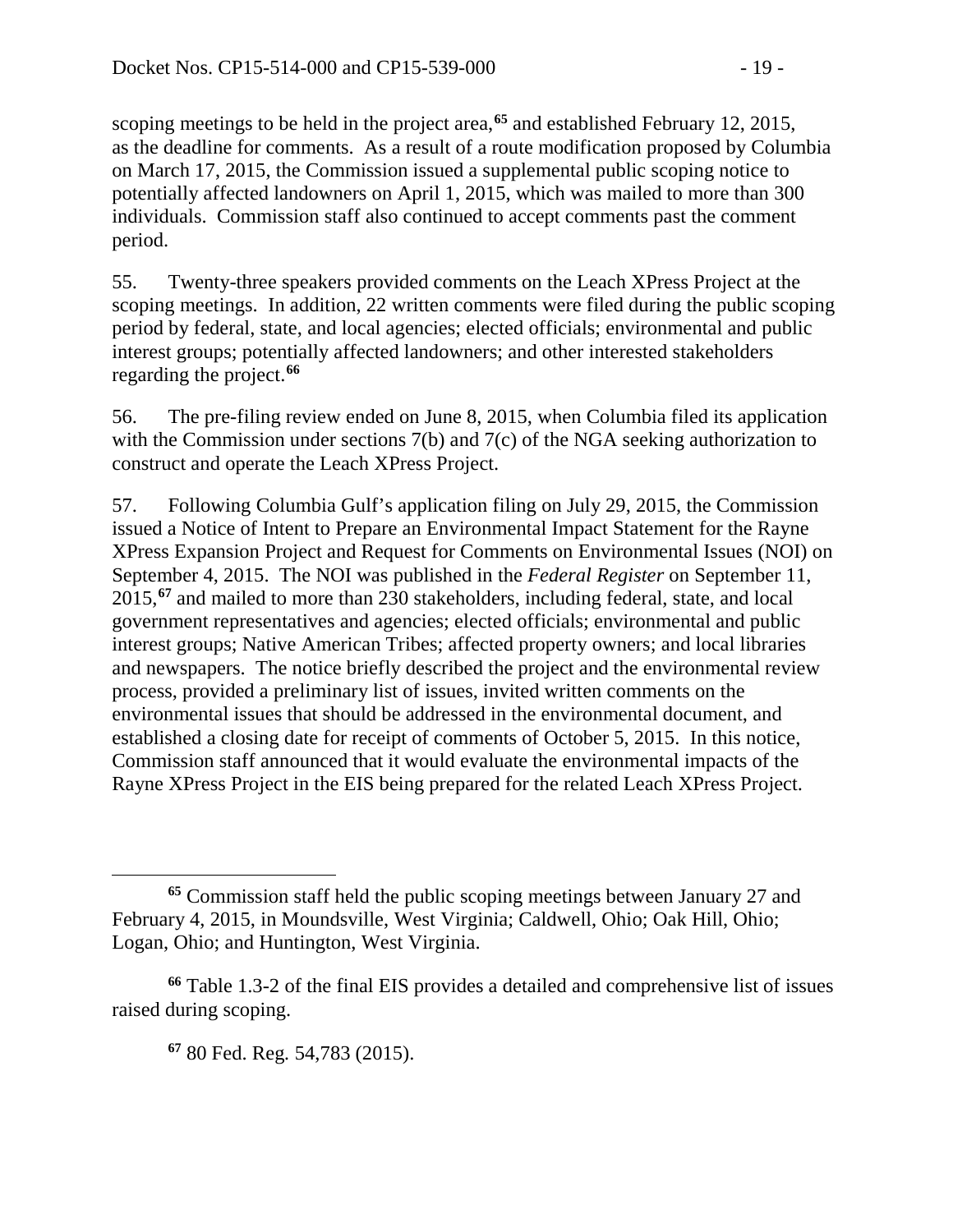58. To satisfy the requirements of the National Environmental Policy Act of 1969 (NEPA),**[68](#page-19-0)** Commission staff evaluated the potential environmental impacts of the proposed Leach XPress and Rayne XPress Projects in an EIS. The U.S. Environmental Protection Agency (EPA), the U.S. Army Corps of Engineers, the U.S. Fish and Wildlife Service (FWS), the Ohio Environmental Protection Agency, the Pennsylvania Department of Environmental Protection, the Pennsylvania Department of Conservation and Natural Resources, the West Virginia Department of Environmental Protection, the West Virginia Division of Natural Resources, and the Kentucky Department for Environmental Protection participated as cooperating agencies in the preparation of the EIS.

59. Commission staff issued the draft EIS for the Leach XPress and Rayne XPress Projects on April 21, 2016, which addressed the issues raised during the scoping period and prior to issuance of the document. **[69](#page-19-1)** Notice of the draft EIS was published in the *Federal Register* on April 27, 2016, establishing a 45-day public comment period ending on June 13, 2016.**[70](#page-19-2)** The draft EIS was mailed to the environmental mailing list for the projects, including additional interested entities that were added since issuance of the NOIs. Commission staff held five public comment meetings between May 18 and May 26, 2016, to receive comments on the draft EIS.**[71](#page-19-3)** Approximately 10 speakers provided oral comments at these meetings, and 25 individual comments were filed from federal, state, and local agencies; companies and organizations; and individuals in response to the draft EIS. The transcript of the public comment meetings and all written comments on the draft EIS are part of the public record for the projects.

60. On September 1, 2016, Commission staff issued the final EIS for the Leach XPress and Rayne XPress Projects, and a public notice of the availability of the final EIS was published in the *Federal Register*. **[72](#page-19-4)** The final EIS addresses timely comments

<span id="page-19-0"></span> $\overline{a}$ **<sup>68</sup>** 42 U.S.C. §§ 4321 *et seq.* (2012). *See also* the Commission's NEPAimplementing regulations at Part 380 of Title 18 of the Code of Federal Regulations.

<span id="page-19-1"></span>**<sup>69</sup>** Comments received from one federal agency and four individuals immediately prior to issuance of the draft EIS were addressed later in the final EIS.

**<sup>70</sup>** 81 Fed. Reg. 24,806 (2016).

<span id="page-19-4"></span><span id="page-19-3"></span><span id="page-19-2"></span>**<sup>71</sup>** Commission staff held these public comment meetings in Huntington, West Virginia; Moundsville, West Virginia; Caldwell, Ohio; Logan, Ohio; and Oak Hill, Ohio.

**<sup>72</sup>** 81 Fed. Reg. 62,498 (2016).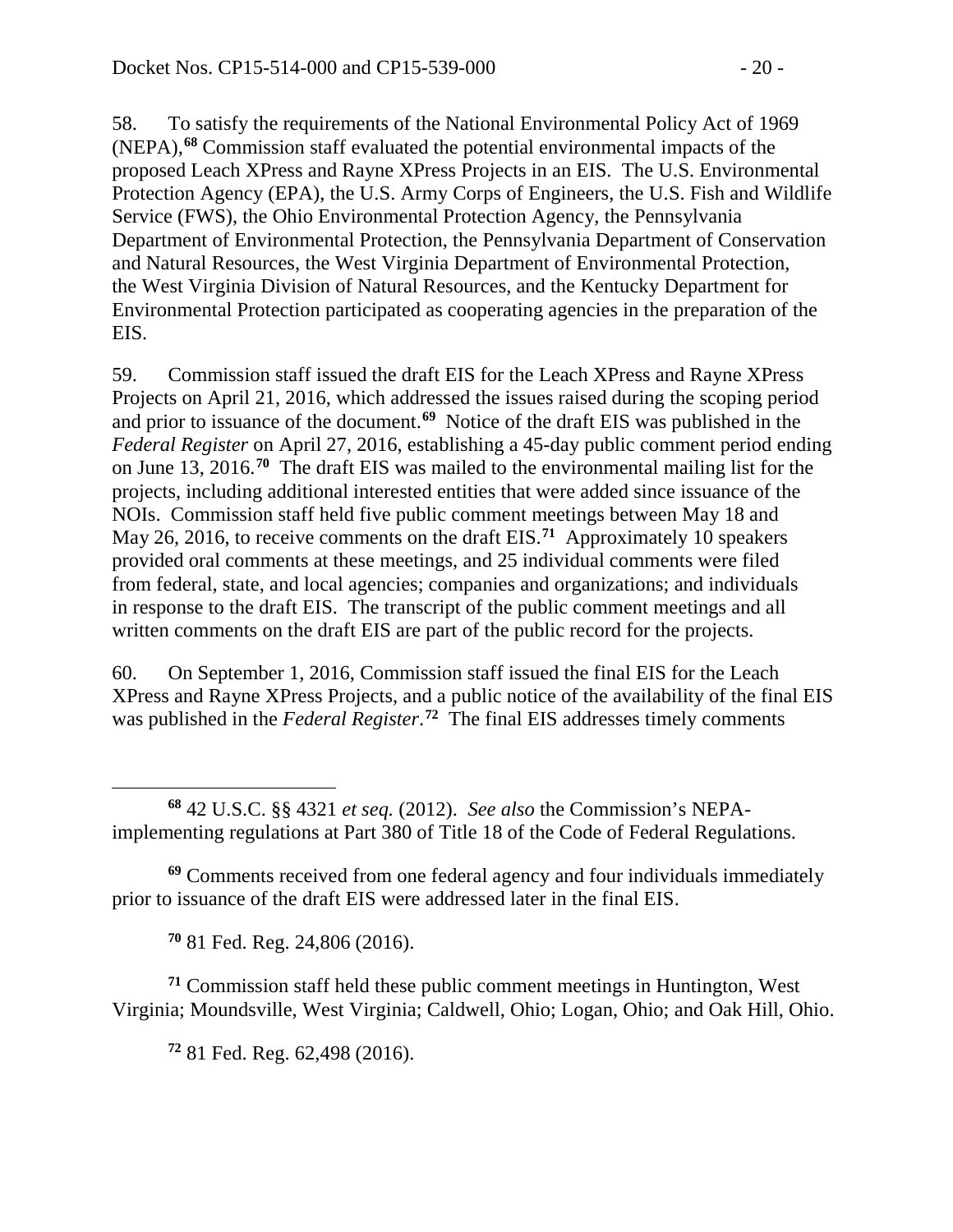received on the draft EIS.**[73](#page-20-0)** The final EIS was mailed to the same parties as the draft EIS, as well as to additional parties that commented on the draft EIS.**[74](#page-20-1)** The final EIS addresses geology; soils; water resources; wetlands; vegetation; wildlife and fisheries; special status species; land use, recreation, and visual resources; socioeconomics; cultural resources; air quality and noise; reliability and safety; cumulative impacts; and aboveground site alternatives and minor route variations incorporated into the projects' design.

61. Throughout the pre-filing and post-filing process, Columbia incorporated a large number of minor route variations to its initially proposed LEX and R-801 Loop pipelines. The variations were developed primarily in response to comments and consultations with landowners, often to accommodate constructability concerns, but also to accommodate landowner preferences. Columbia filed seven route variations during pre-filing and 24 additional variations after the project's application was filed. In all, the abovementioned variations result in a net increase of approximately one mile in length of the LEX pipeline. Columbia adopted all the above-mentioned variations into its proposed LEX pipeline route, and the final EIS concludes that none of the above-mentioned variations would result in environmentally adverse impacts.**[75](#page-20-2)**

62. The final EIS analyzes an additional 11 minor route variations for the LEX pipeline route that were requested by landowners during the draft EIS comment period. The final EIS does not recommend adoption of five of them, as they would result in additional environmental and constructability concerns.**[76](#page-20-3)** Environmental Recommendation 13 in the final EIS recommends that Columbia incorporate the six outstanding variations into its route or explain why the variation cannot be practically accommodated.

63. Through consultation with the U.S. Army Corps of Engineers, Commission staff determined that the minor route variation requested by Steve Roley, an affected landowner, was not adequately addressed in the final EIS. Steve Roley commented on the draft EIS noting that the proposed alignment would parallel an existing pipeline

<span id="page-20-2"></span>**<sup>75</sup>** *See* Final EIS at 1-8 through 1-10.

<span id="page-20-3"></span>**<sup>76</sup>** Final EIS at 3-11.

<span id="page-20-1"></span><span id="page-20-0"></span> $\overline{a}$ **<sup>73</sup>** Volume II of the final EIS includes responses to comments on the draft EIS received through July 21, 2016. Comments received after July 21, 2016, that raise new issues not previously identified are addressed in this order.

**<sup>74</sup>** The distribution list is provided in appendix A of the final EIS.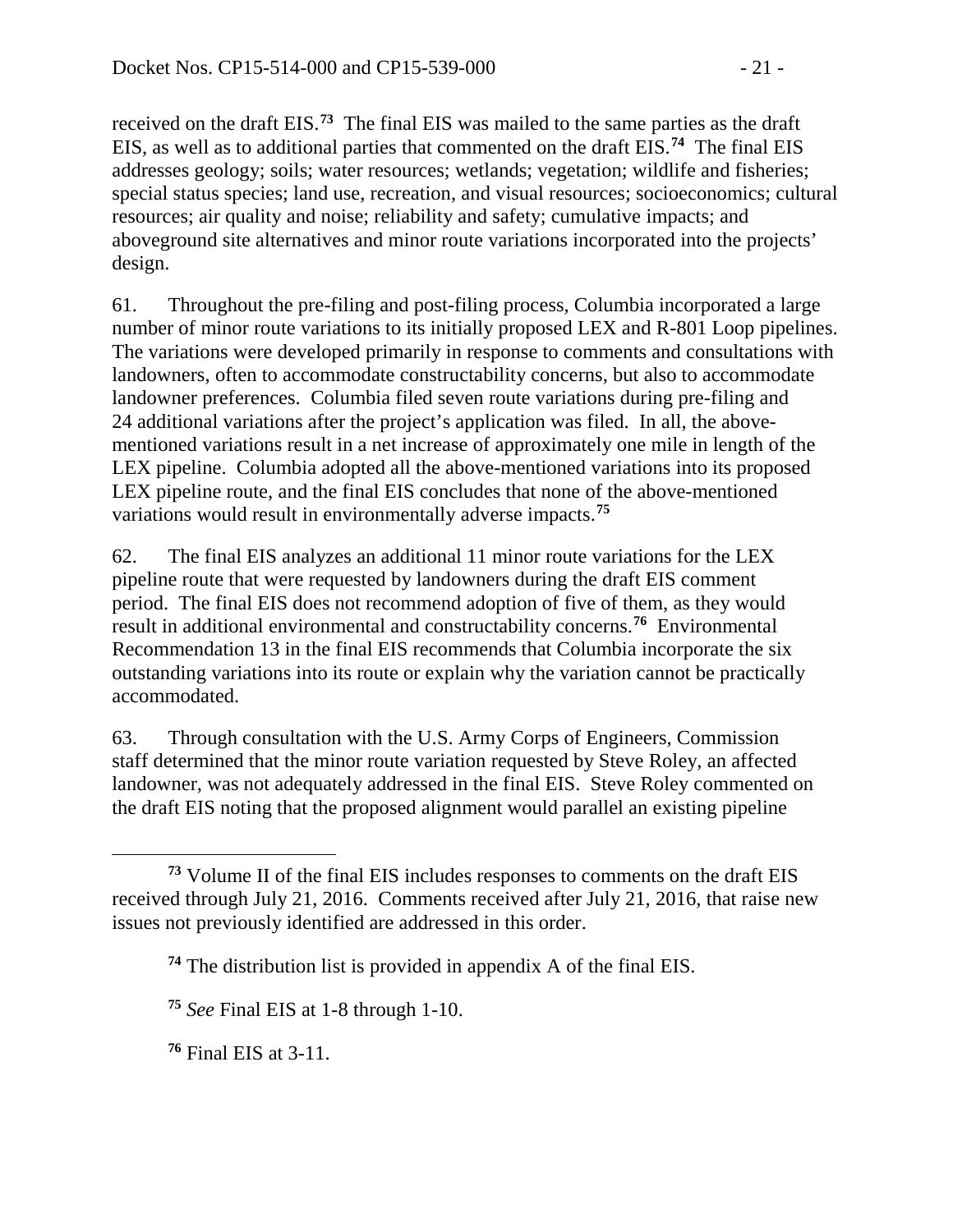easement and cut through a portion of his property containing a scenic rock cliff and spring, likely involving blasting. He identifies a route variation using the opposite side of the existing pipeline easement that would avoid these impacts. Additionally, on December 5, 2016, Mr. Jerry Day filed comments on the final EIS requesting the Commission consider a new route variation that had not been analyzed in the final EIS. Mr. Day suggests that this new route variation may be environmentally beneficial because it could potentially avoid four stream crossings, impact less forest, and avoid impacting a waterfall on Mr. Day's property.**[77](#page-21-0)** In order to study the feasibility of the additional route variations described by Mr. Roley and Mr. Day, Environmental Recommendation 13 is revised in Environmental Condition 13 of this order to include the six outstanding minor route variations described in the final EIS and Steve Roley's and Jerry Day's minor route variations.

64. The final EIS concludes that construction and operation of the projects would result in limited adverse environmental impacts, with the exception of impacts on forested land along the Leach XPress Project. This determination is based on a review of the information provided by Columbia and Columbia Gulf and further developed from data requests; field investigations; scoping; literature research; alternatives analyses; and contacts with federal, state, and local agencies as well as individual members of the public.

65. James Lehman, a Switzerland Township Trustee, and Oil Change International filed late comments on the draft EIS while the final EIS was in final production, beyond the time of which it could be reasonably updated. Debra and Christian LoFrumento,

<span id="page-21-0"></span> $\overline{a}$ **<sup>77</sup>** In his comments, Mr. Day also notes that the proposed route for the LEX pipeline deviates from an existing right-of-way for approximately 6,000 feet before paralleling the same right-of-way. Mr. Day implies that the proposed alignment results in an additional 5,000 feet of greenfield tree clearing that would be avoided if the route stayed on the existing corridor. Based on our review of alignment sheets in the area Mr. Day describes, it appears that Columbia's proposed route avoids crossing a reach of congested pipelines and aboveground facilities and does not involve steep sideslope conditions. Although construction of the proposed route through this area would impact additional forest and springs, we find that paralleling existing rights-of-way in this particular area is not technically preferable.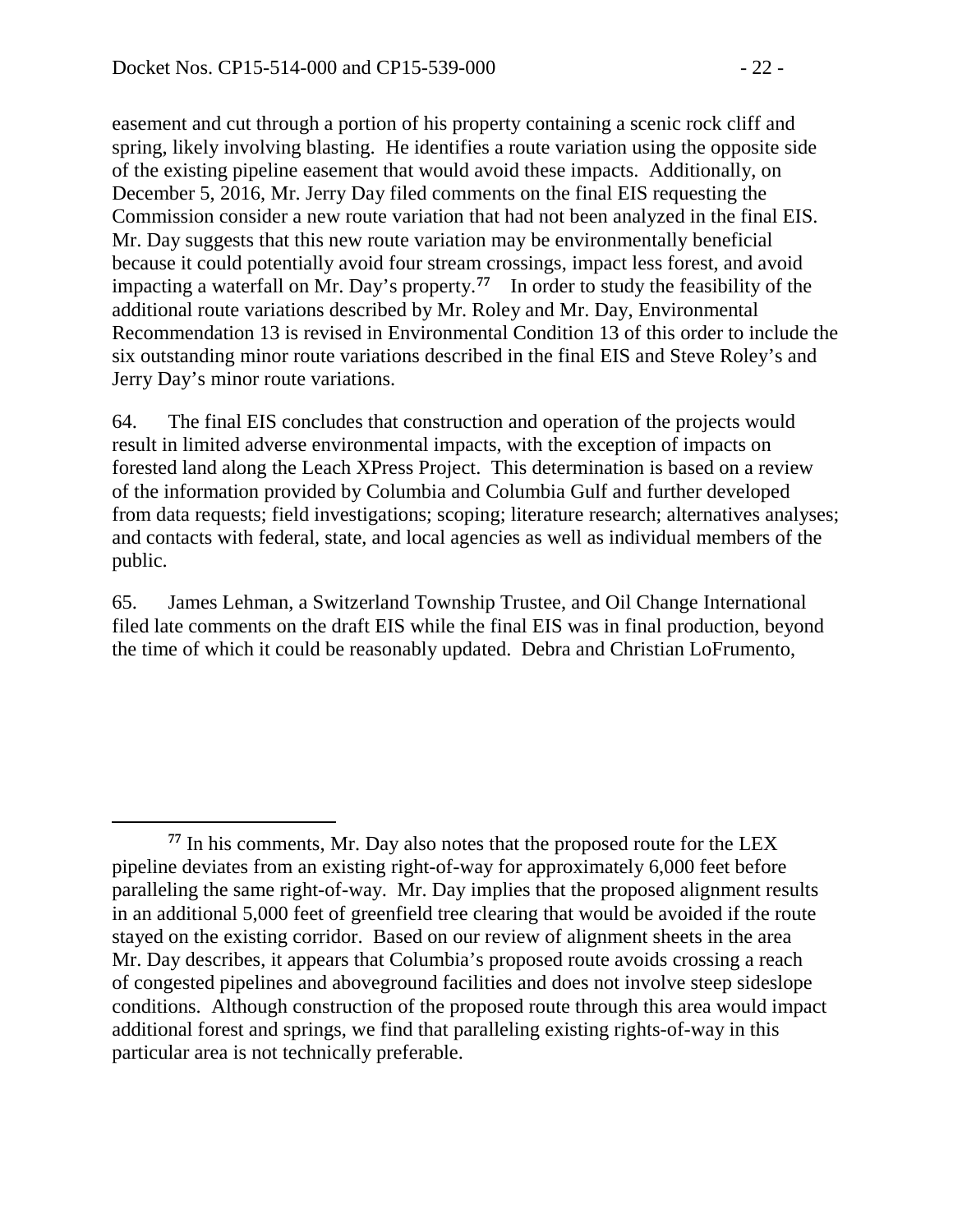Phillip Smith, Jerry Day,**[78](#page-22-0)** EPA - Region 5, and the FWS - Midwest Region filed comments on the final EIS. The major environmental issues raised during this proceeding, which include forested land, visual impacts, and indirect impacts, and comments from the above listed stakeholders are addressed below.

#### **2. Major Environmental Issues and Comments on the Final EIS**

#### **a. Water Resources and Wetlands**

66. Debra and Christian LoFrumento comment they have never been notified of the LEX pipeline alignment location adjacent to their property, and that accurate detailed maps of the pipeline route have not been published. The LoFrumentos are concerned that the pipeline will be within 500 feet of their water well and that any sedimentation, pollution, spills, or disturbance of the water table will ruin their water. Mr. Jerry Day states that the final EIS fails to list a private water well and septic system that is located within 150 feet of the proposed LEX pipeline. Columbia filed detailed alignment mapping with its application on the public record for this project, showing the proposed pipeline route. The LoFrumentos have been on the project environmental mailing list since the project entered the pre-filing process and have had adequate opportunity to review project materials, attend informational open houses, scoping, and public comment meetings, and review the EIS documents. In any event, section 4.3.1 of the final EIS, which addresses groundwater impacts, including impacts on wells, is applicable to water wells on the LoFrumento's and Day's properties. Specifically, section 4.3.1.6 of the final EIS addresses the water well impacts from construction activities, including clearing, trench excavation and detwatering, soil mixing and compaction, fuel handling and storage, and blasting, and the associated mitigation measures proposed by Columbia. These mitigation measures should be sufficient to prevent contamination of nearby wells. In the event that wells or springs within 150 feet of the edge of workspace are discovered during construction, Columbia would conduct pre- and post-construction water supply well and spring testing and compensate landowners for the repair of the well, installation of a new well, or otherwise arrange for provision of suitable water supplies should significant differences arise in the results of testing that cannot be attributed to naturally occurring events.**[79](#page-22-1)** Columbia would also repair any septic systems damaged by its

<span id="page-22-1"></span>**<sup>79</sup>** Final EIS at 4-32.

<span id="page-22-0"></span>**<sup>78</sup>** In addition to his comments discussed below, Mr. Day states that the final EIS fails to include six natural gas wells located within  $\frac{1}{4}$  mile of the project. As the final EIS acknowledges, every well may not have been accounted for in our analysis. Final EIS at 4-4. However, we note that Environmental Condition 14 is applicable here, as it requires Columbia to report any unlisted wells to the Commission prior to the start of construction.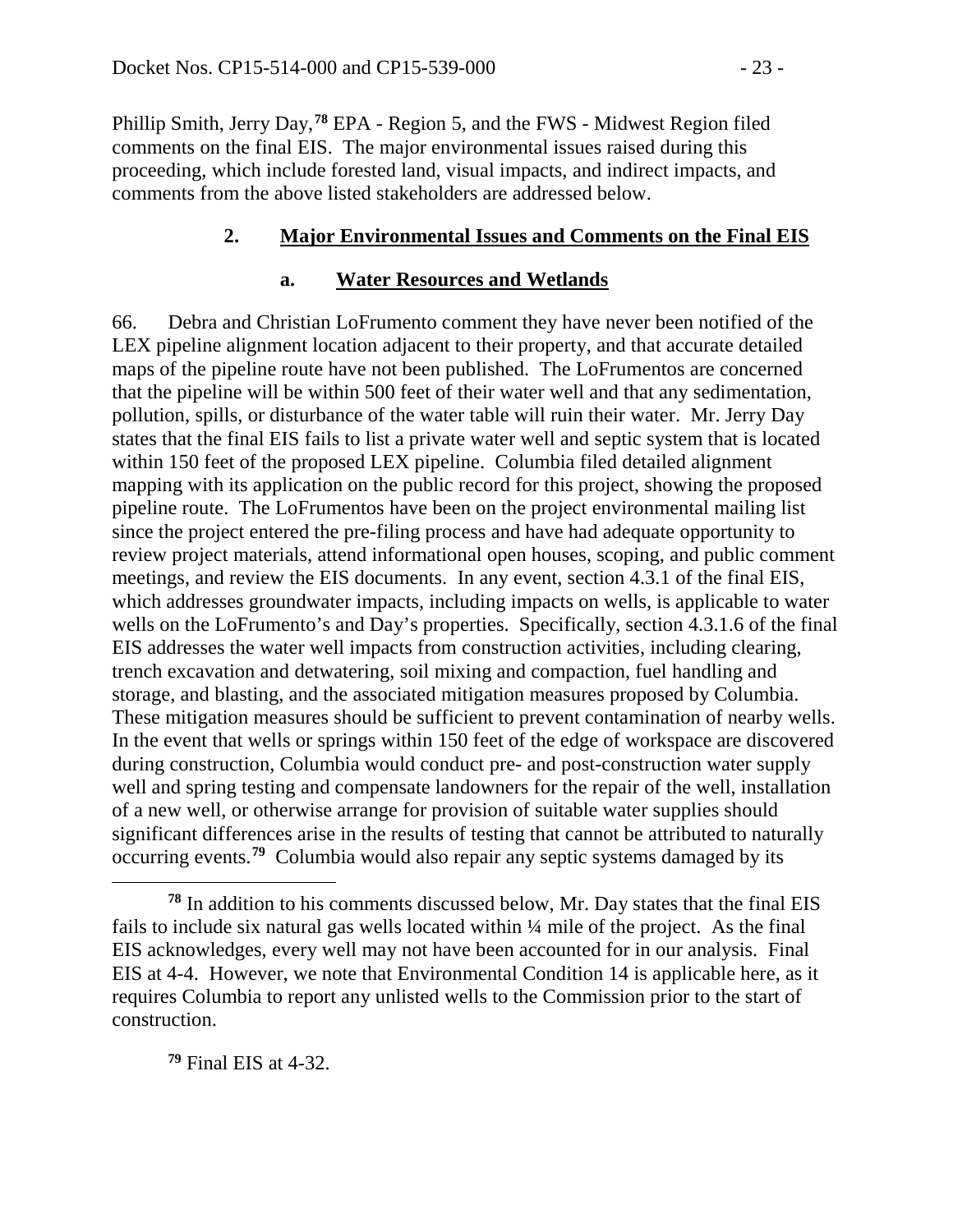construction activities. With the implementation of the measures discussed above and in the final EIS, we find that impacts on ground water and wells has been sufficiently addressed.

67. The EPA reiterates its previous requests for supporting materials on the avoidance and minimization of impacts on aquatic resources to be included in the NEPA document. The final EIS responds to the request explaining that the EIS is a summary document disclosing impacts and avoidance or mitigation measures, and that details or supporting materials are incorporated by reference.**[80](#page-23-0)** The EPA provides no justification on why this approach is insufficient, and we continue to find referencing, rather than including, voluminous materials available to the public appropriate.**[81](#page-23-1)**

68. The final EIS explains that Columbia intends to request a waiver from the West Virginia Division of Natural Resources, allowing it to cross West Virginia statedesignated high quality waters during seasonal timing restrictions.**[82](#page-23-2)** Consequently, the final EIS recommends and this order includes Environmental Condition 15, requiring Columbia to file with the Commission the West Virginia Division of Natural Resources' final approval of the proposed instream work timing windows. The EPA requests that we require Columbia to comply with the existing instream work timing restrictions, and not allow Columbia to obtain a waiver from the West Virginia Division of Natural Resources. The EPA also argues that because it is uncertain whether the West Virginia Division of Natural Resources would grant this waiver, it is unclear whether the final EIS supports the conclusion that impacts on waterbodies would be adequately minimized.

69. The Commission's *Wetland and Waterbody Construction and Restoration Procedures* (Wetland Procedures) includes generic requirements on seasonal instream work timing restrictions as a baseline measure applicable to projects across the United States. However, applicants are encouraged to revise the Wetland Procedures to address site- or project-specific conditions. As such, we find it appropriate for Columbia to consult with the West Virginia Division of Natural Resources and request project specific timing restrictions. The West Virginia Division of Natural Resources has the

<span id="page-23-1"></span><span id="page-23-0"></span>**<sup>81</sup>** 40 C.F.R. § 1500.4(j) (2016) (directing agencies to reduce length of NEPA documents by incorporating by reference); *see also Colo. Envtl. Coal. v. Dombeck*, 185 F.3d 1162, 1172–73 (10th Cir.1999) ("Congress did not enact the National Environmental Policy Act to generate paperwork or impose rigid documentary specifications.").

<span id="page-23-2"></span>**<sup>82</sup>** Final EIS at 4-39.

**<sup>80</sup>** Final EIS, Volume II – Comment Responses at page FA-25.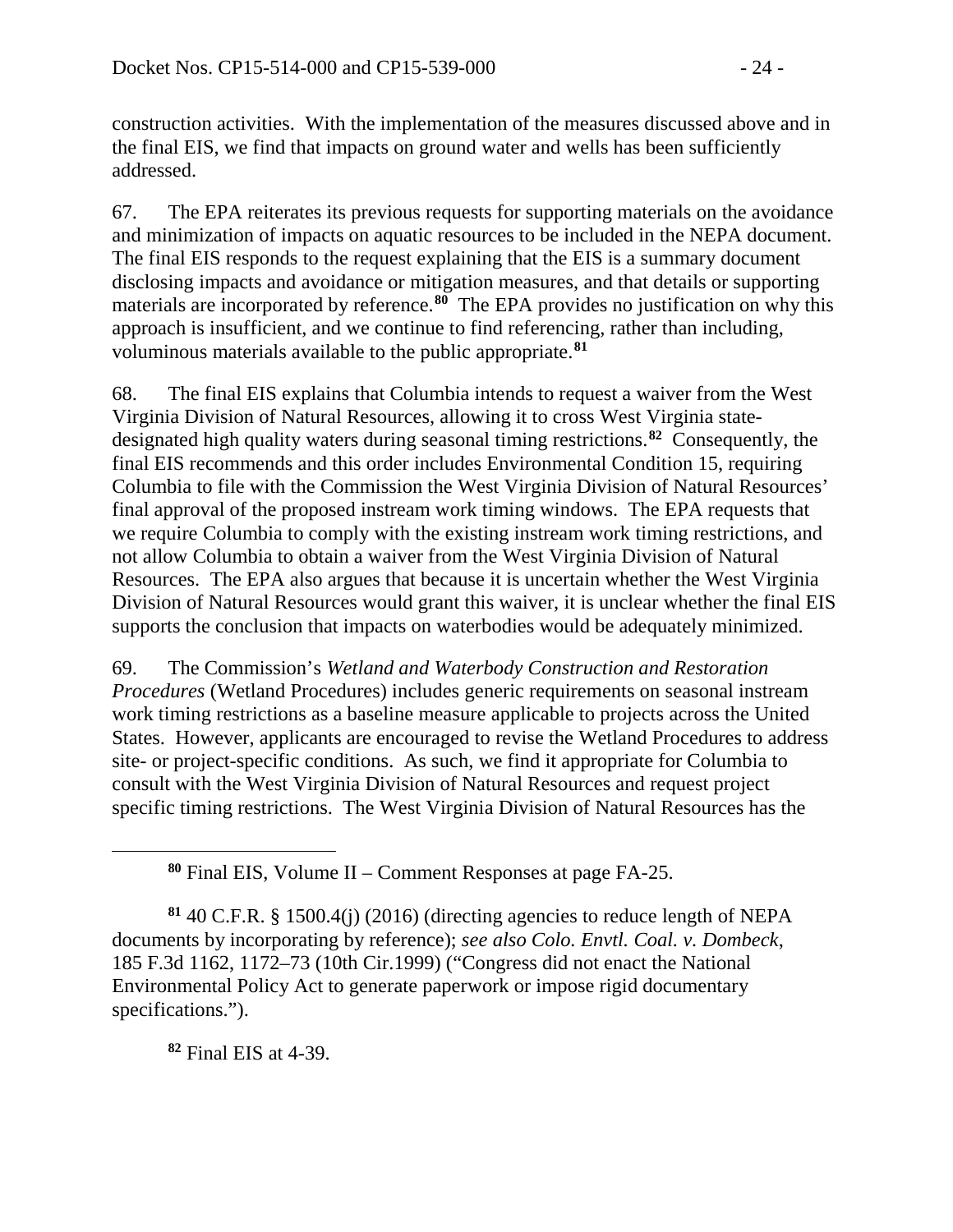jurisdictional authority to determine whether to grant such timing restrictions as part of its West Virginia Division of Natural Resources Stream Activity Permit, and would ensure adequate protection of the waterbodies should it grant a waiver. Should the West Virginia Division of Natural Resources deny this waiver request, the instream timing windows currently in the applicants' Environmental Construction Standards, which incorporates the Wetland Procedures, will apply to the project. As such, regardless of the West Virginia Division of Natural Resources' final determination, impacts on waterbodies will be adequately minimized.

70. The EPA is also concerned about the potential combined impacts from water withdrawals for hydrostatic testing, instream construction (including blasting), and vegetation removal, and requests that this order ensure continuous flow of water downstream of water withdrawal zones and minimize or avoid loss of habitat, change in water temperature and dissolved oxygen levels, and entrainment of fish. The final EIS adequately addresses aquatic resources, including clear requirements to ensure the maintenance of downstream water flow during water withdrawals, avoidance of fish entrainment, and instream window compliance for construction.**[83](#page-24-0)** Columbia has also prepared a Blasting Plan to address mitigation measures should blasting occur within any sensitive waterbodies. The final EIS also includes reference to the applicants' Environmental Construction Standards that provide best management practices to minimize impacts on aquatic resources from vegetation removal and erosion.**[84](#page-24-1)** As such, we conclude that these measures work together to minimize impacts to aquatic resources.

71. Last, the EPA requests that Columbia be required to provide a copy of the wetland compensatory mitigation plan to the EPA such that it may coordinate review with the U.S. Army Corps of Engineers. The EPA also asks that the Commission include a condition to the order requiring this plan be completed and approved prior to construction of the projects. The final EIS concludes that implementation of the mitigation measures outlined in the Environmental Construction Standards will minimize impacts on wetlands and ensure the successful restoration of wetlands.**[85](#page-24-2)** However, the U.S. Army Corps of Engineers and applicable state agencies have wetland permitting authority under Sections 401 and 404 of the Clean Water Act, including the approval of mitigation requirements. As such, Environmental Condition 16 of this order requires Columbia to file the final wetland compensation plan, developed in consultation with the appropriate agencies, prior to construction, and Environmental Condition 9 requires the applicants to

<span id="page-24-0"></span>**<sup>83</sup>** *See* Final EIS at 4-43 through 4-49.

<span id="page-24-1"></span>**<sup>84</sup>** Final EIS at 4-30.

<span id="page-24-2"></span>**<sup>85</sup>** Final EIS at 4-57.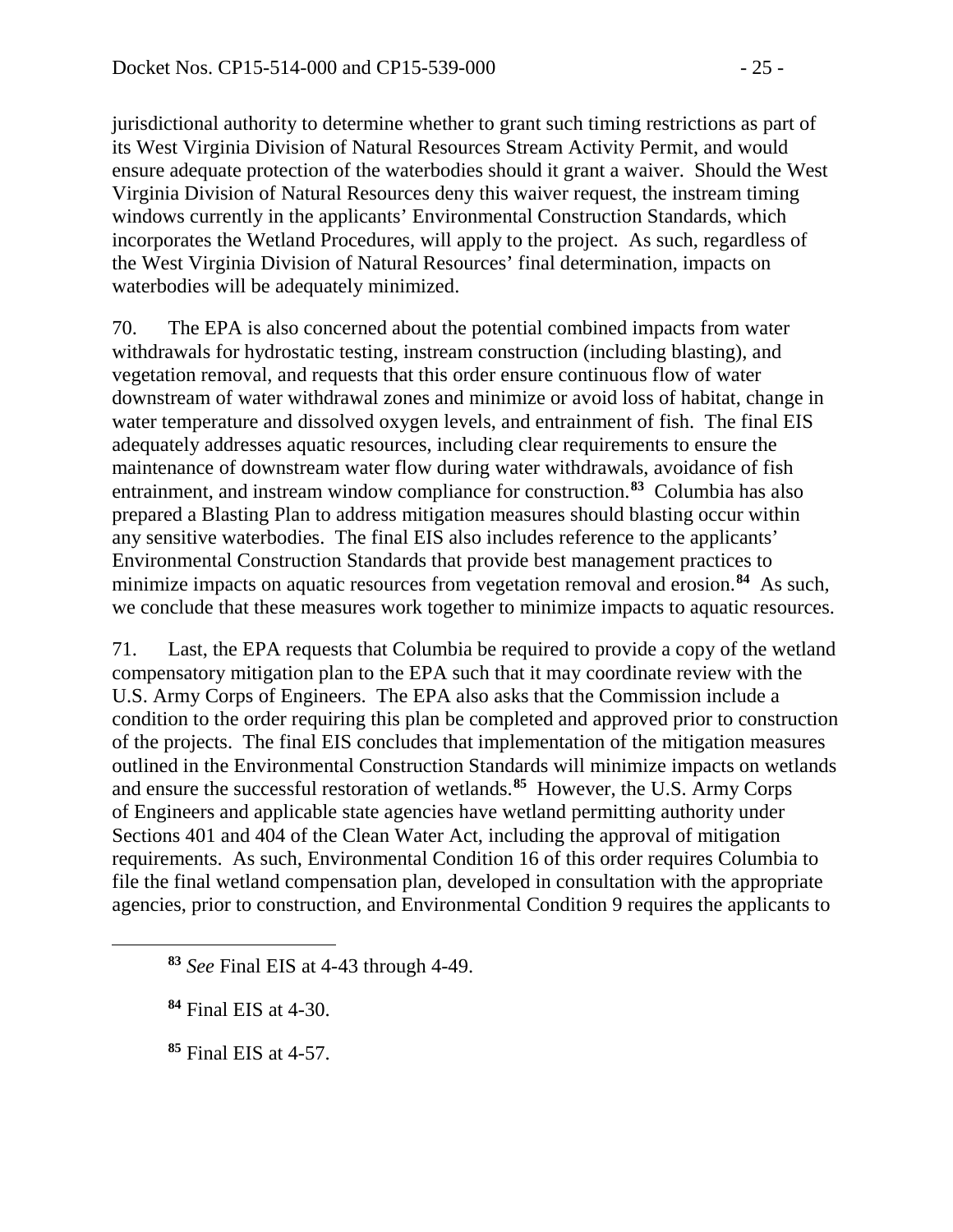file, prior to construction, documentation that they have received all applicable federal authorizations. The final plan will be publicly available for the EPA to review with this filing.

### **b. Vegetation, Forested Land, and Migratory Bird Impacts**

72. The EPA reiterates its request for implementation of an Invasive Species Management Plan applicable to upland areas. The final EIS response appendix explains that in addition to invasive species management in wetland areas, section 4.5.5 of the EIS provides information on minimization of invasive species in the construction corridor (including upland areas) based on implementation of the Environmental Construction Standards, and that an Invasive Species Management Plan is under development, in consultation with the appropriate agencies.**[86](#page-25-0)** Since an Invasive Species Management Plan has not yet been provided, we are including as Environmental Condition 33 the requirement for Columbia to file, prior to construction, an Invasive Species Management Plan to minimize and control the spread of noxious and invasive species in both upland and wetland habitats.

73. While the EPA supports the final EIS recommendation to require a revised Environmental Construction Standards with provisions for the use of native pollinator plant species seed mix, it requests that the revised Environmental Construction Standards be considered prior to a Commission order. We believe this is unnecessary. Environmental Condition 17 requires that a revised Environmental Construction Standards inclusive of native pollinator plan species seeds be filed for review and written approval, prior to construction. Moreover, Environmental Condition 2 provides the Director of the Office of Energy Projects delegated authority to design and implement any additional measures deemed necessary to ensure continued compliance with the intent of the environmental conditions as well as the avoidance or mitigation of adverse environmental impacts resulting from construction and operation of the projects.**[87](#page-25-1)** Therefore, the Commission is satisfied, based on the findings of the final EIS, that these impacts are sufficiently addressed through the imposition of these conditions.

74. Several comments were received during the NEPA review process concerning the impact of the Leach XPress Project on forest and migratory bird habitat. Construction of the Leach XPress Project would clear 1,381 acres of upland forest, of which 516 acres

<span id="page-25-0"></span> $\overline{a}$ 

<span id="page-25-1"></span>**<sup>87</sup>** *See Transcontinental Gas Pipe Line Co.*, 126 FERC ¶ 61,097, at P 29 (2009) (noting that Environmental Condition 2 includes authority to impose additional mitigation measures).

**<sup>86</sup>** Final EIS, Volume II – Comment Responses at page FA-26.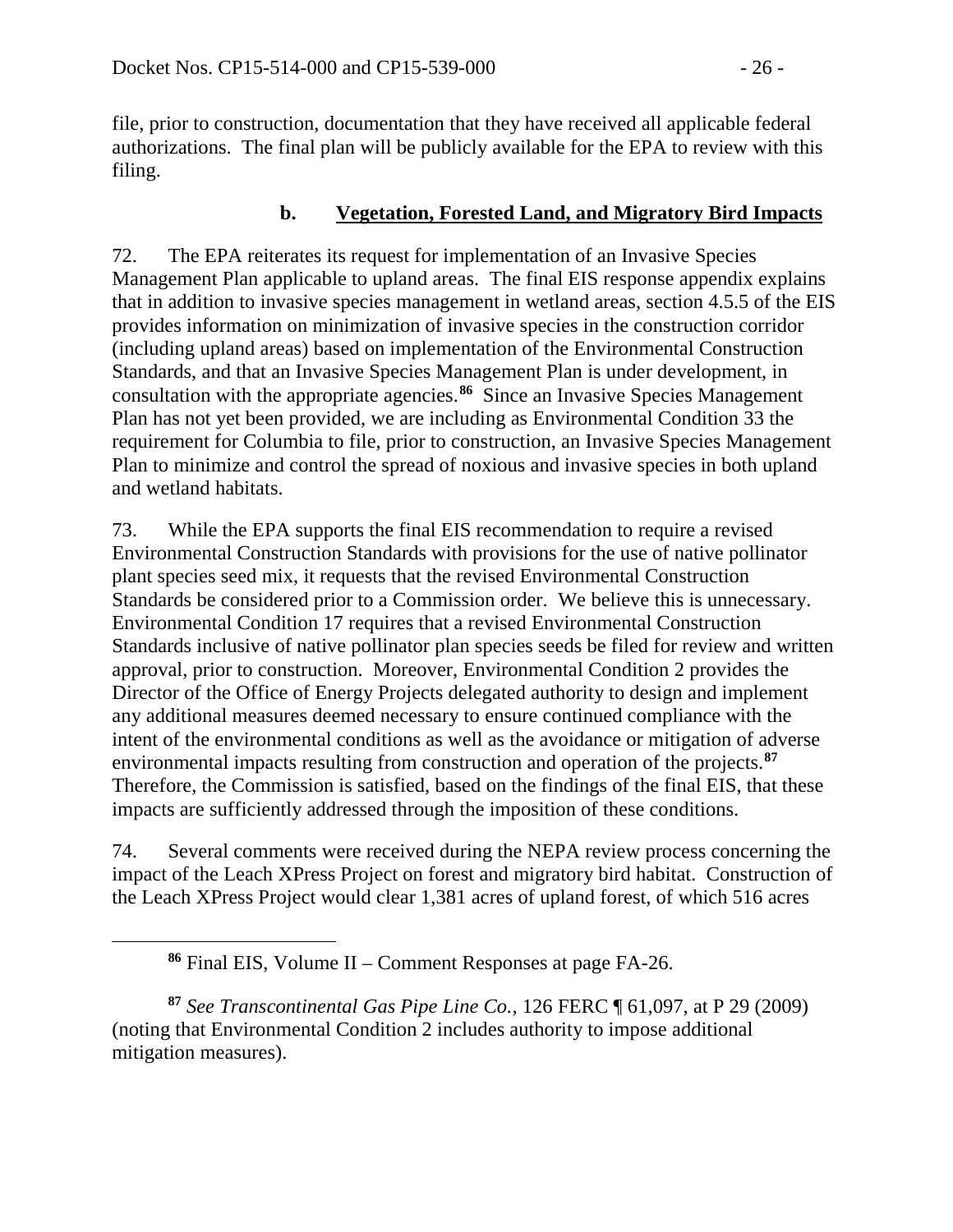would remain in the permanent pipeline right-of-way and would not return to forested condition during pipeline operations.**[88](#page-26-0)** The final EIS calculates that the Leach XPress Project would directly or indirectly impact a total of 1,143 acres of interior forest block habitat, and concludes that forest clearing resulting from the Leach XPress Project would result in significant impacts.**[89](#page-26-1)** However, given the prevalence of forested habitats within the Leach XPress Project area; the expected regrowth of forest within the temporary construction right-of-way; and Columbia's proposed avoidance, minimization and mitigation, the permanent conversion of interior forest block habitat would be reduced to less than significant levels.**[90](#page-26-2)**

75. The final EIS also states that potential impacts on migratory birds could be greatly reduced with appropriate vegetation clearing dates, implementation of measures from Columbia's Multi-Species Habitat Conservation Plan, and with mitigation measures included from the Leach XPress Project design.**[91](#page-26-3)** The Leach XPress Project design includes implementation of provisions of Columbia's Environmental Construction Standards, which incorporates measures of the Commission's Wetland Procedures, *Upland Erosion Control, Revegetation and Maintenance Plan*, resulting in a less than significant impact on migratory bird species. As discussed in the final EIS, Columbia was also developing a draft Migratory Bird Conservation Plan to address migratory bird habitat.**[92](#page-26-4)**

76. The FWS comments on the final EIS indicate that the draft Migratory Bird Conservation Plan was not prepared with FWS input, per the intent of the final EIS environmental recommendation. The FWS disagrees with the methodology used by Columbia to estimate impacts and mitigation on bird habitats, and states it is not consistent with mitigation ratios used on other Commission-regulated projects. The FWS also asserts that Columbia's plan is deficient because it does not provide adequate compensatory mitigation for impacts to migratory bird habitat. The EPA requests that the Commission consider the final Migratory Bird Conservation Plan in its determination on the project.

<span id="page-26-1"></span><span id="page-26-0"></span> $\overline{a}$ 

**<sup>90</sup>** Final EIS at 5-6.

**<sup>91</sup>** Final EIS at 4-84 through 4-86.

<span id="page-26-4"></span><span id="page-26-3"></span><span id="page-26-2"></span>**<sup>92</sup>** Final EIS at 4-86. Columbia filed their draft Migratory Bird Conservation Plan after issuance of the final EIS.

**<sup>88</sup>** Final EIS at 4-234.

**<sup>89</sup>** Final EIS at 5-5.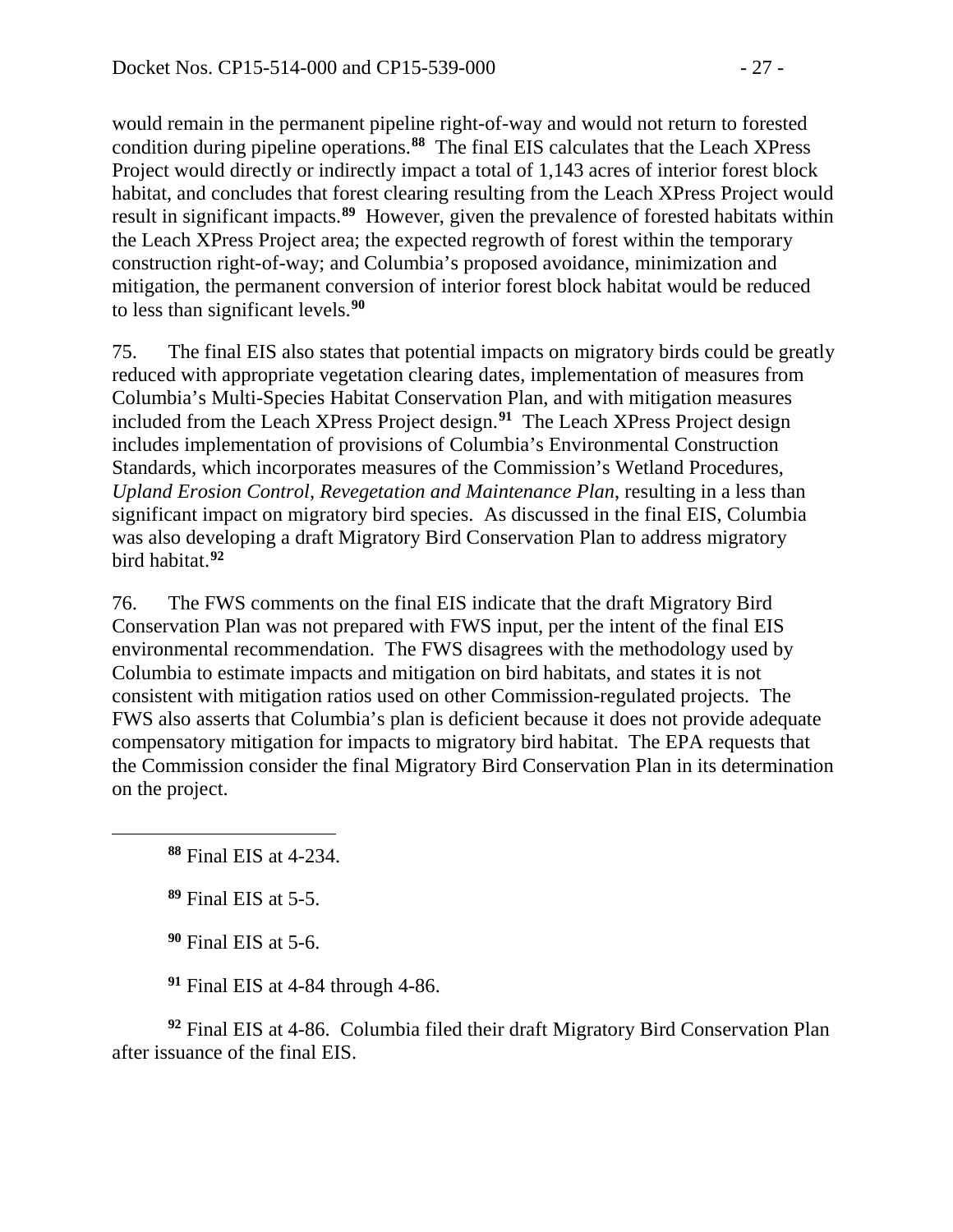77. In its October 7, 2016 response to the FWS letter, Columbia provides a summary of its communications with the FWS and contends that its activities to avoid and minimize impacts on migratory birds through routing and tree clearing restrictions are compliant with the Migratory Bird Treaty Act,**[93](#page-27-0)** FWS recommendations during consultation, and the Memorandum of Understanding between the Commission and the FWS. Columbia indicates that its draft plan proposes to compensate for impacts on migratory bird habitat via a voluntary contribution of funds to a chosen conservation organization based on the results of a forest habitat quality evaluation. Columbia also contends that compensatory mitigation is a voluntary action and is not required by regulations or interagency agreements to demonstrate compliance with the Migratory Bird Treaty Act. **[94](#page-27-1)**

78. The final EIS discusses numerous measures that Columbia would implement to avoid and minimize impacts on migratory bird habitat, per the intent of the Migratory Bird Treaty Act. **[95](#page-27-2)** Specifically, Columbia will minimize impacts by conducting tree clearing activities during the non-nesting season to the extent practicable, avoiding fragmenting large tracts, and co-locating activities with disturbed areas where possible, as recommended by the FWS.

79. Although Columbia and the FWS have not yet reached a consensus on the methodology to estimate impacts and potential mitigation for bird habitats, Columbia and the FWS will continue to collaborate to develop a final Migratory Bird Conservation Plan that could include additional avoidance, minimization, and mitigation measures to reduce the potential population-effects on migratory birds and their habitat. Environmental Condition 19 of this order requires Columbia to file for the Commission's review, the final Migratory Bird Conservation Plan and documentation of consultation with the FWS prior to construction, consistent with the FWS request.**[96](#page-27-3)** Environmental Condition 2 provides the Director of the Office of Energy Projects delegated authority to implement any additional measures necessary to avoid or mitigate adverse environmental impacts

**<sup>93</sup>** 16 U.S.C. §§ 703-712 (2012).

<span id="page-27-1"></span>**<sup>94</sup>** Columbia October 7, 2016 Letter at 7-9 (citing Executive Order 13186 and the 2011 Memorandum of Understanding between FERC and FWS).

**<sup>95</sup>** *See* Final EIS at 4-84.

<span id="page-27-0"></span> $\overline{a}$ 

<span id="page-27-3"></span><span id="page-27-2"></span>**<sup>96</sup>** Specifically, when Columbia files their final plan, it will include the comments made by the FWS on the plan and Columbia's responses.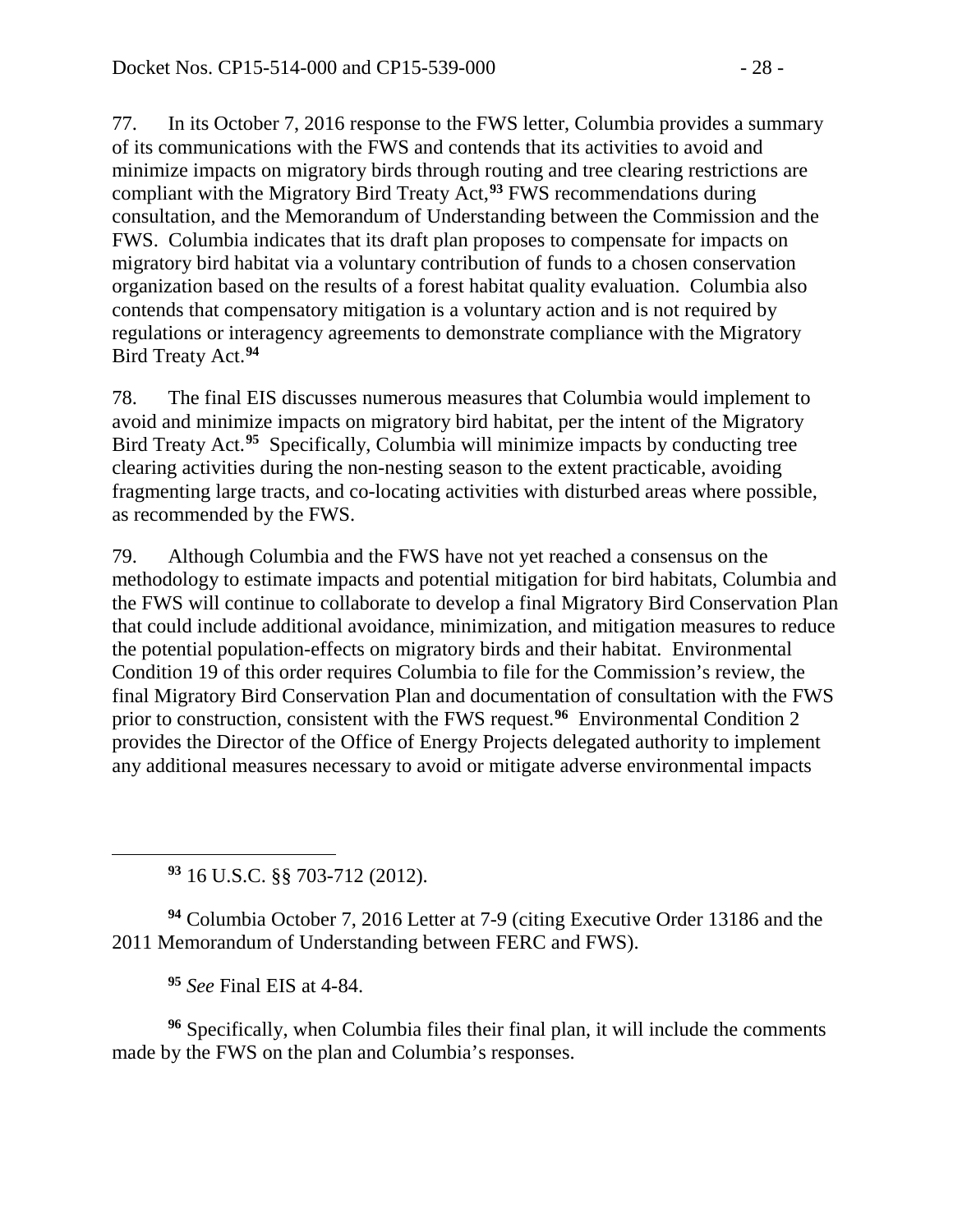resulting from construction and operation of the projects. **[97](#page-28-0)** Thus, after the final Migratory Bird Conservation Plan is filed, the Commission may require, if necessary, additional mitigation measures be included. However, the Commission neither requires mitigation funding nor recommends a specific model, methodology, or mitigation ratio for calculating voluntary mitigation funding for Commission-jurisdictional projects. Instead, voluntary funding is a project-specific agreement based on habitat and related factors that the applicant and the FWS agree are important, that should take into consideration the avoidance and minimization measures already proposed by an applicant.

80. With respect to EPA's request that we consider the final Migratory Bird Conservation Plan in this order, we find that requiring the Migratory Bird Conservation Plan to be completed prior to construction, together with the additional mitigation measures described above, will adequately minimize any impacts on forest habitat and migratory bird populations and, thus, completion of a final Migratory Bird Conservation Plan prior to issuance of this order is unnecessary.

# **c. Visual Impacts**

81. Construction and operation of compressor stations and meter stations will result in visual resource impacts. Construction of new aboveground facilities, at existing and newly-sited aboveground facilities, will result in conversion of 133.6 acres of forest to industrial land, thereby potentially exposing nearby residences and businesses to new views of the facilities.**[98](#page-28-1)** Some of these residences have existing visual buffers that will screen their view of the aboveground facilities, while others will experience altered view sheds.<sup>[99](#page-28-2)</sup> In general, visual impacts will be greatest for residences and businesses closest to the above ground facilities. The Lone Oak Compressor Station, Oak Hill Compressor Station, R-System Regulator Station, Grayson Compressor Station, and Means Compressor Station will be less than 0.25 mile from the nearest residence.**[100](#page-28-3)**

82. During the NEPA review process, commenters expressed concern over the potential sight impacts on residential communities of the Oak Hill Compressor Station

<span id="page-28-1"></span><span id="page-28-0"></span> $\overline{a}$ **<sup>97</sup>** *See Transcontinental Gas Pipe Line Co.*, 126 FERC ¶ 61,097, at P 29 (2009) (noting that Environmental Condition 2 includes authority to impose additional mitigation measures).

**<sup>98</sup>** Final EIS at 4-126.

<span id="page-28-2"></span>**<sup>99</sup>** Final EIS at ES-9.

<span id="page-28-3"></span>**<sup>100</sup>** Final EIS at 4-141.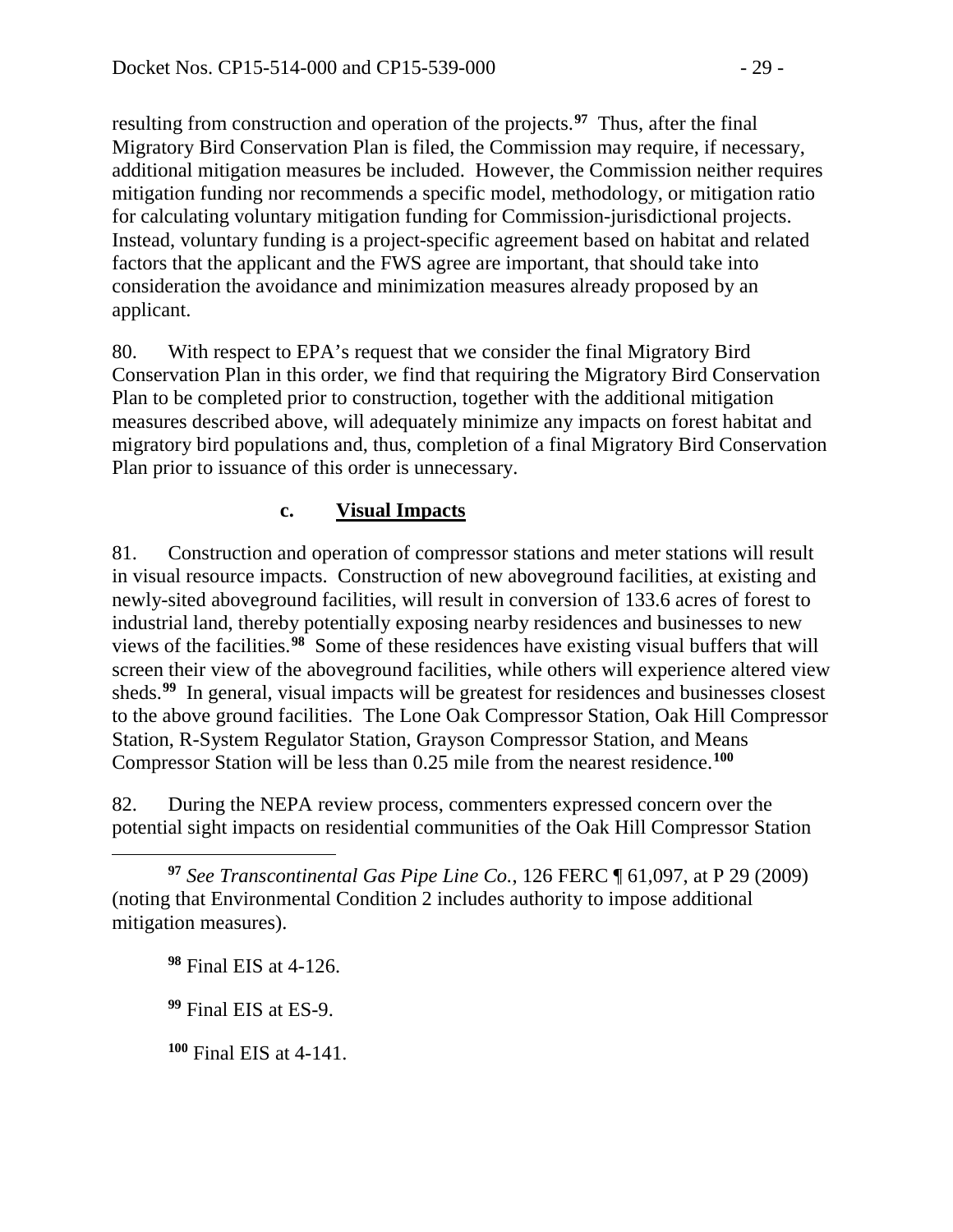proposed in the Leach XPress Project and the Means Compressor Station proposed in the Rayne XPress Project. Phillip Smith's comment on the final EIS notes that the Oak Hill Compressor Station will be within the line of sight of his residence and requests that the station not be visible. The Oak Hill Compressor Station site will place a new compressor station into an agricultural site in plain view of five residences that are located within 1,400 feet north and west of the proposed facility. Overall the new compressor station will pose new permanent visual impacts on the view shed of nine nearby residences. In response to residential comments, Columbia committed to planting evergreen trees and shrubs around the northwest side of the facility.**[101](#page-29-0)** In order to aid in achieving meaningful reduction in visual impact of the proposed location of the Oak Hill Compressor Station, the final EIS recommends, and Environmental Condition 24 of this order requires, that Columbia file a visual screening plan for the Oak Hill Compressor Station for the Commission's review and approval prior to construction.

83. While Columbia Gulf sited the Means Compressor Station adjacent to its existing Means Meter Station, it will pose new permanent visual impacts on the view shed of nine nearby residences. The final EIS concludes that visual screening of the proposed Means Compressor Station will minimize these visual impacts to nearby residences.**[102](#page-29-1)** Therefore, Environmental Condition 25 requires Columbia Gulf to provide a visual screening plan for the Means Compressor Station for the Commission's review and approval prior to construction.

84. We agree with the final EIS's conclusions that overall impacts on land use and visual resources will be adequately minimized, with adherence to Columbia's and Columbia Gulf's proposed impact avoidance, minimization, and mitigation plans, and our environmental conditions.

## **d. Environmental Justice**

85. The EPA contests the final EIS's conclusion that the projects would not cause a disproportionate share of adverse environmental or socioeconomic impacts on any racial, ethnic, or socioeconomic group, particularly the identified low-income population in the area of the proposed Means Compressor Station.**[103](#page-29-2)** The EPA expresses concern that the discussion of adverse impacts was limited to air and noise quality, suggesting that low income populations may experience disproportionally high and adverse impacts as a

<span id="page-29-2"></span><span id="page-29-1"></span><span id="page-29-0"></span> $\overline{a}$ 

**<sup>103</sup>** Final EIS at 4-156.

**<sup>101</sup>** Final EIS at 4-141.

**<sup>102</sup>** Final EIS at 4-141.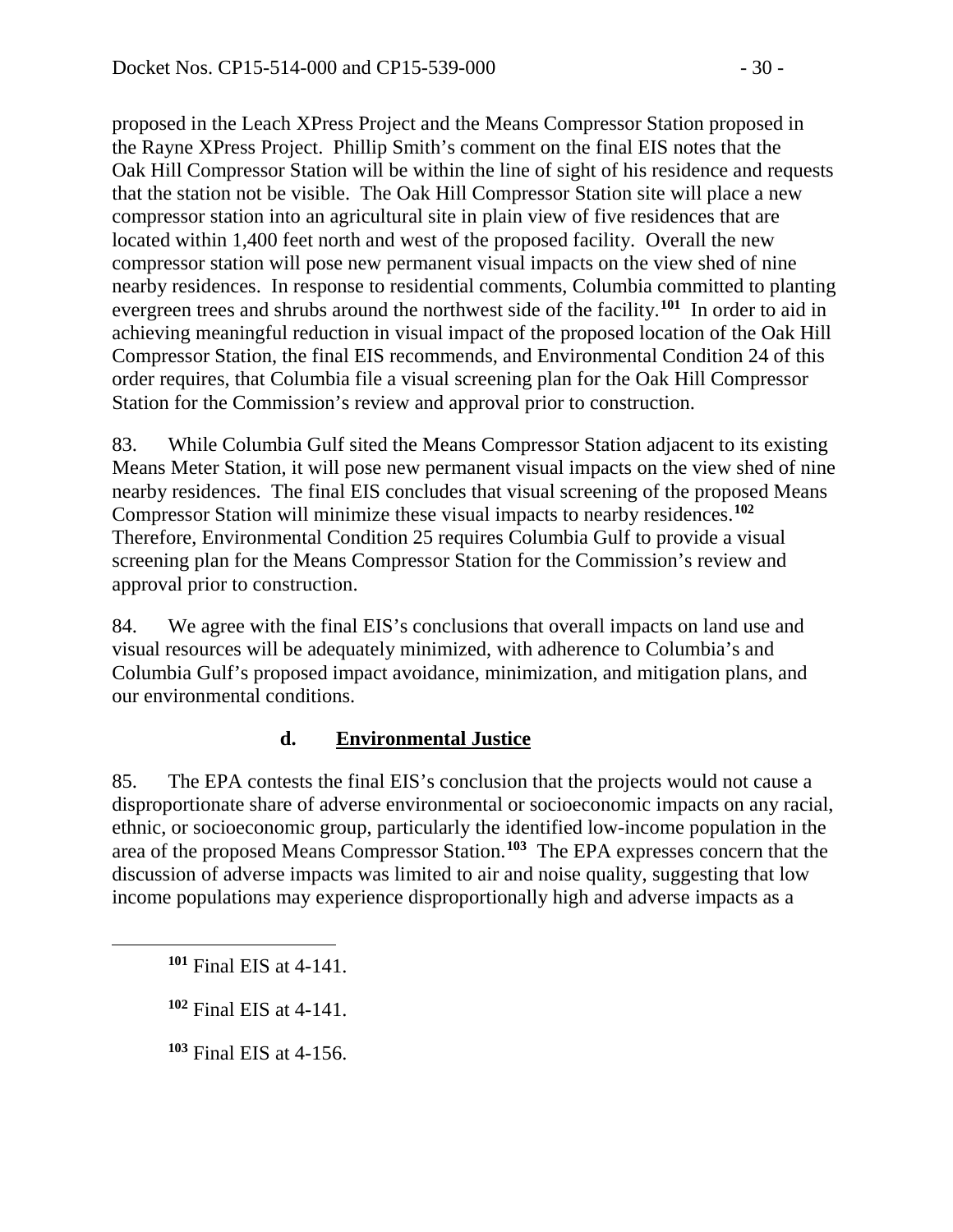result of the Means Compressor Station because of infrastructure vulnerabilities (such as older housing stock) and proximity.

86. The final EIS finds that although some counties traversed by the projects have poverty rates that are greater than the rates for their respective states, there is no evidence that the projects would cause a disproportionate share of adverse environmental or socioeconomic impacts on any racial, ethnic, or socioeconomic group. **[104](#page-30-0)** The primary health issues related to the proposed projects would be the temporary increases in dust, equipment emissions, noise, and traffic from project construction. **[105](#page-30-1)** These impacts would occur along the entire pipeline route and in areas with a variety of socioeconomic backgrounds. The final EIS discusses short-term and long-term mitigation measures that address the most direct impacts related to construction (noise, air quality, dust, local traffic and access) and sight impacts related to operations. For example, Columbia and Columbia Gulf would implement proven construction-related practices to control fugitive dust as outlined in the Fugitive Dust Control Plan. **[106](#page-30-2)** Noise control measures would be implemented during project operation to ensure that noise attributable to the new aboveground facilities would be less than 55 dBA L<sub>dn</sub> at nearby noise sensitive area.<sup>[107](#page-30-3)</sup> Traffic Management Plans,**[108](#page-30-4)** residential mitigation measures,**[109](#page-30-5)** and environmental complaint resolution procedures**[110](#page-30-6)** have also been developed for the projects. The final EIS also found that construction and operation of the projects would positively benefit local communities through increased sales and property tax revenues, increased construction payroll, local material purchased (e.g., stone and concrete), and the use of local vendors. **[111](#page-30-7)**

**<sup>104</sup>** Final EIS at 4-155 through 4-156.

**<sup>105</sup>** Final EIS at 4-156.

<span id="page-30-2"></span><span id="page-30-1"></span><span id="page-30-0"></span> $\overline{a}$ 

**<sup>106</sup>** Final EIS § 4.11.1.3.

**<sup>107</sup>** *See infra* Environmental Conditions 30 and 31.

**<sup>108</sup>** Final EIS § 4.9.4.

<span id="page-30-6"></span><span id="page-30-5"></span><span id="page-30-4"></span><span id="page-30-3"></span>**<sup>109</sup>** Final EIS at 4-132 (requiring, among other things, construction during daytime whenever feasible; installation of temporary fencing; coverage of open trenches; avoidance of utility service interruption, when possible; and revegetation as soon as feasible).

**<sup>110</sup>** Final EIS at 4-136.

<span id="page-30-7"></span>**<sup>111</sup>** Final EIS at 4-151.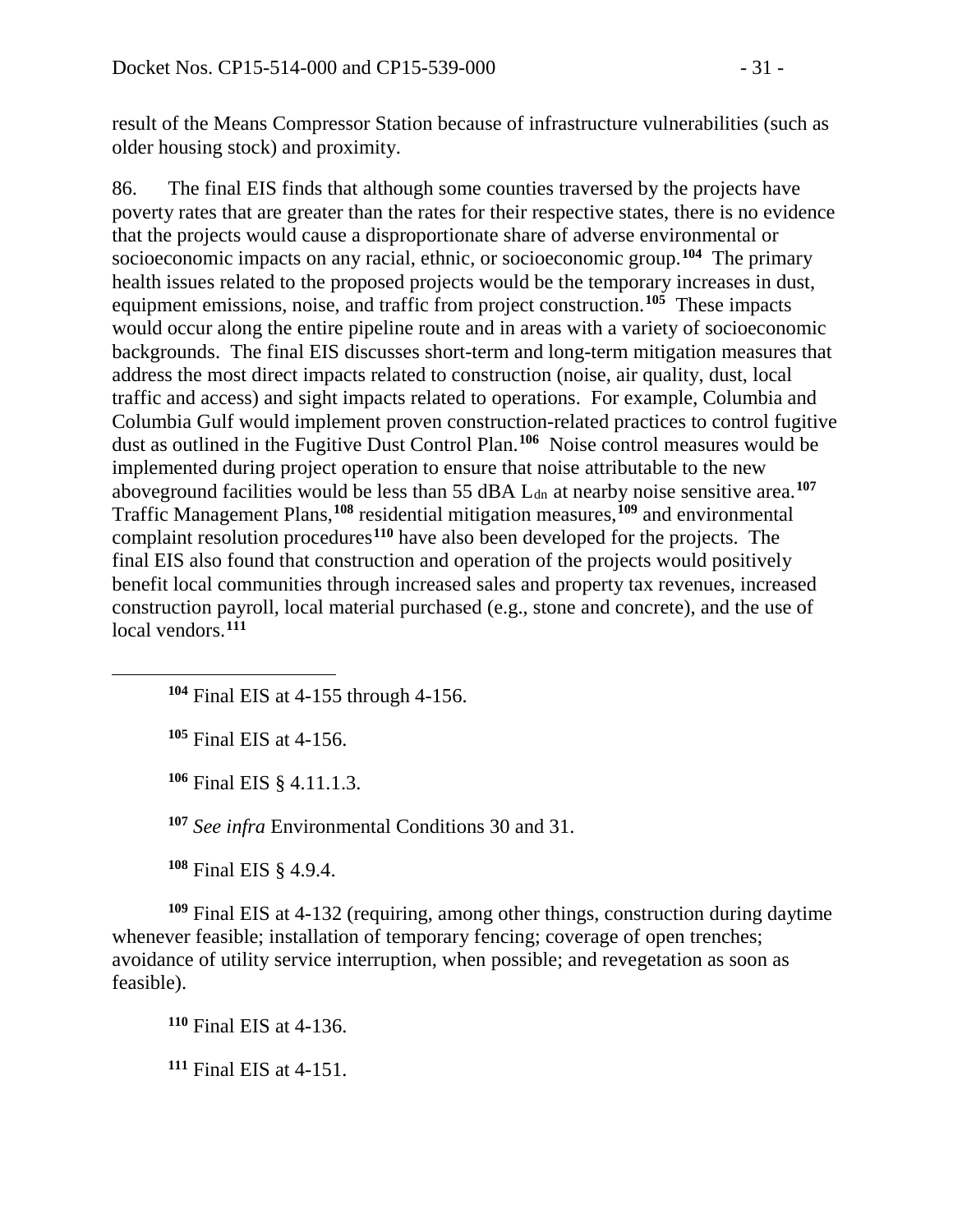87. With respect to the Means Compressor Station, which is sited adjacent to the existing Means Meter Station, the final EIS acknowledges that 56 percent of the population in the vicinity of the proposed Means Compressor Station was identified as low-income, which is 16 percent higher than the state average. **[112](#page-31-0)** However, as discussed throughout the final EIS, potentially negative environmental effects associated with the Means Compressor Station would be minimized and/or mitigated, as applicable. In addition to the mitigation measures highlighted in the preceding paragraph, **[113](#page-31-1)** the final EIS recommends, and we will require, visual screening of the proposed Means Compressor Station to minimize the new, permanent visual impacts on the view-shed of nearby residences. **[114](#page-31-2)** Thus, we find that with the mitigation described above and in the final EIS, coupled with the environmental benefits attained from using an existing facility, as opposed to a greenfield site, the proposed siting of the Means Compressor Stations does not impose a disproportional share of impacts on this lower-income population.

88. The EPA recommends that further clarification be given as to what overall attempts the Commission made to meaningfully involve the Means Compressor Stationarea low-income community in the decision-making process. Commission staff's outreach efforts have included a number of publically disclosed and available notices, environmental analysis reports, and associated comment periods, all of which were mailed directly to identified landowners, residents, local elected officials and representatives, trade publications, and libraries, as well as made available through the Commission's eLibrary public record system. Participation was encouraged with instructions on how to submit comments using written and electronically-filed methods.

## **e. Air Quality and Noise Impacts**

89. The EPA recommends that the Commission ensure that any modification of the Crawford Compressor Station not result in a violation of the allowable pollutant levels and states that this is best ensured by procuring an air permit for the facility. The final EIS explains that the modifications to the Crawford Compressor Station are not subject to air permitting because there will be no increase in operating emissions since Columbia does not propose to increase compression at the station.**[115](#page-31-3)** The final EIS repeatedly

**<sup>112</sup>** Final EIS at 4-156.

<span id="page-31-0"></span> $\overline{a}$ 

<span id="page-31-3"></span><span id="page-31-2"></span><span id="page-31-1"></span>**<sup>113</sup>** These mitigation measures are detailed in the final EIS and in Columbia Gulf's proposed Fugitive Dust Control and Traffic Management Plans.

**<sup>114</sup>** *See infra* Environmental Condition 25.

**<sup>115</sup>** *See* Final EIS at 4-165.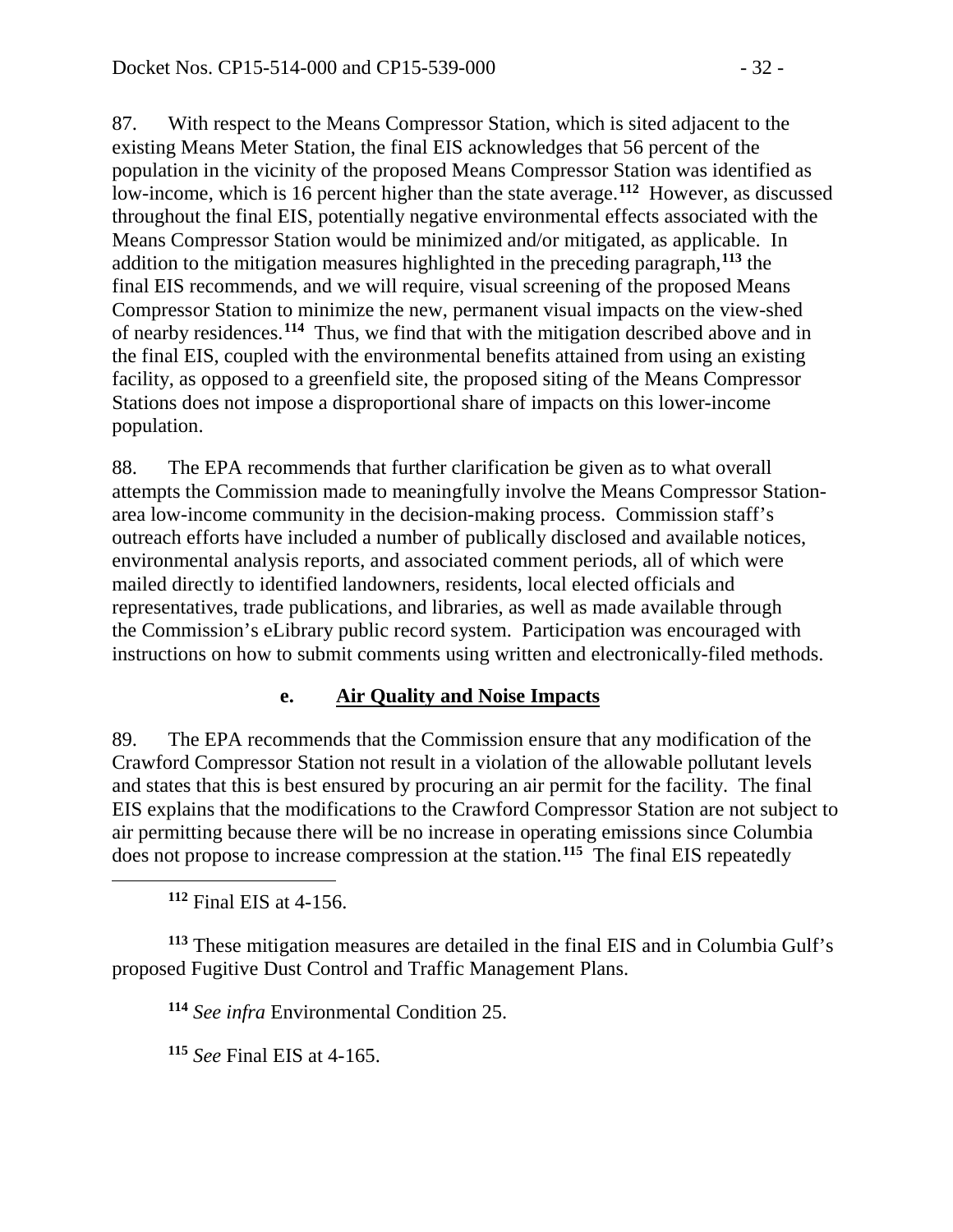identifies that the work associated with the Crawford Compressor Station is limited to minor modifications to accommodate the capacity increase at the station, and the addition of a regulator building. The EPA appears to misinterpret the final EIS's response to the EPA's comment regarding the T- and SM- expansion system alternative analysis, as applying to the Leach XPress Project's proposal for the Crawford Compressor Station, which it does not.

90. Phillip Smith states his belief that information from Columbia related to the type of compressor station and amount of pollution expected during operations of the Oak Hill Compressor Station changed over the course of time, resulting in a poorly informed Oak Hill-area community. In particular, his impression was that relatively quiet electricdriven compressor station units would be built instead of louder gas-driven compressor station units. Since the Commission began its pre-filing review of the project, all publicly filed information from Columbia and all notices and NEPA documents issued by the Commission identified the compression at the Oak Hill Compressor Station as being gas-driven.

91. Mr. Smith also contends that the Commission should have held a well-publicized meeting to present the amount of GHGs expected to be produced from operation of the Oak Hill Compressor Station. We note the Commission staff publicly announced scoping and draft EIS comment meetings to receive comments from the public on the scope of issues to be addressed and stakeholder comments on the information presented in the draft EIS, which included detailed GHG information.**[116](#page-32-0)** These public meetings were held in the Oak Hill area on November 19, 2014, January 29, 2015, and May 25, 2016. **[117](#page-32-1)**

92. Phillip Smith also states that based on the estimated emissions, the Oak Hill Compressor Station will require a Title V air permit from the Ohio Environmental Protection Agency and is concerned about the air impacts on the individuals living in the valley near the compressor station. The final EIS acknowledges that Columbia will need to obtain a Title V permit for the Oak Hill Compressor Station.**[118](#page-32-2)** To address sitespecific impacts from operation of the compressor station, Columbia performed detailed air dispersion modeling, including site-specific terrain and meteorological data. The final EIS explains that the results of this modeling effort demonstrate that the Oak Hill

**<sup>116</sup>** Draft EIS Section 4.11 (Air Quality and Noise).

<span id="page-32-2"></span><span id="page-32-1"></span><span id="page-32-0"></span>**<sup>117</sup>** Mr. Smith also provided comments at the public meeting in Oak Hill, Ohio on May 26, 2016.

**<sup>118</sup>** *See* Final EIS at 4-165.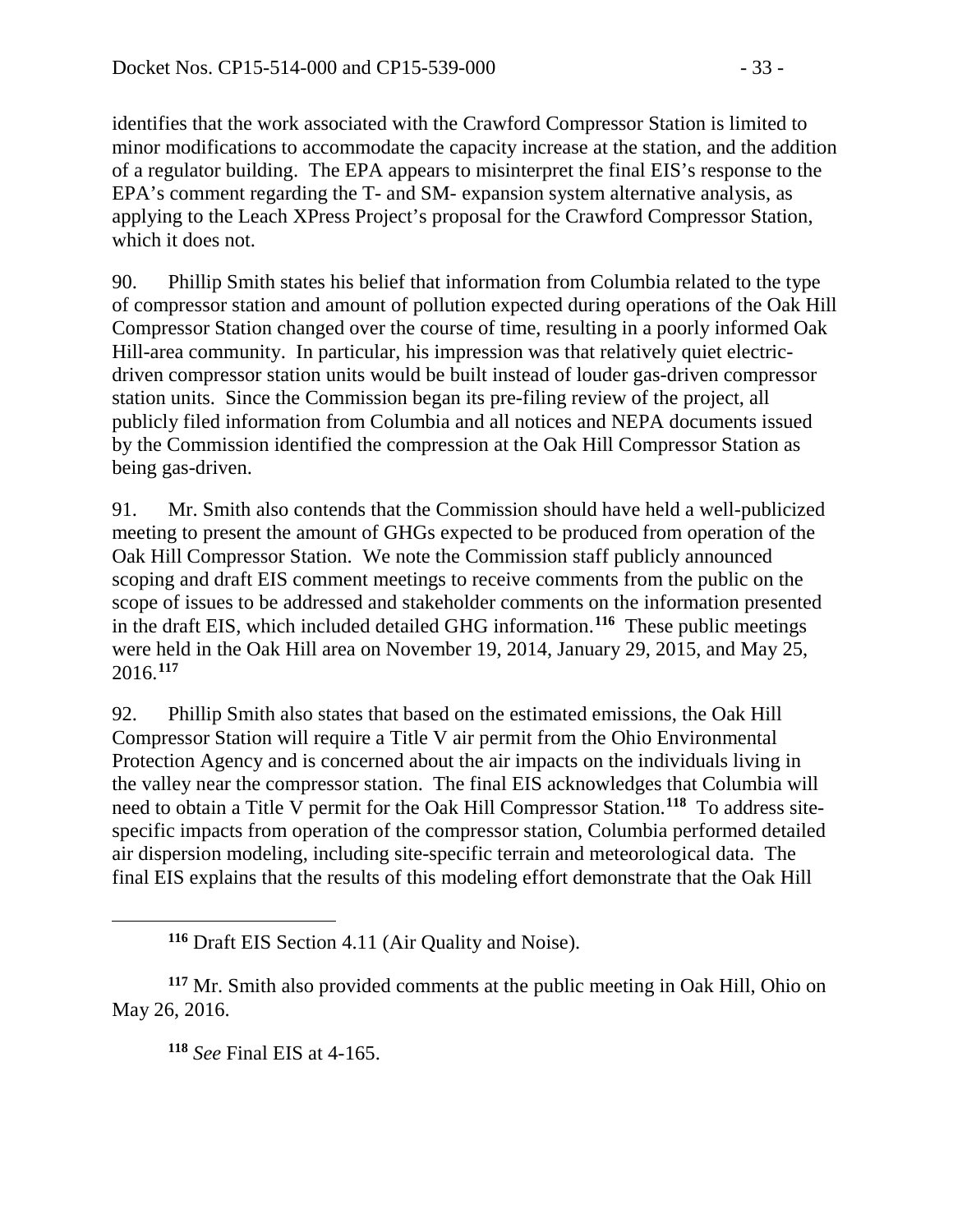Compressor Station will not result in an exceedance of the National Ambient Air Quality Standards, which were established by EPA to protect human health and public welfare.**[119](#page-33-0)** As such, we find air quality impacts from operation of the Oak Hill Compressor Station will not be significant.

93. To ensure that noise impacts from operation of the compressor stations are not significant, the final EIS recommends that Columbia and Columbia Gulf perform postconstruction noise surveys at each station to ensure that noise from the compressor stations remains below our day-night sound  $(L<sub>dn</sub>)$  requirement of 55 decibels on the A-weighted scale (dBA) at nearby noise sensitive areas. The  $L_{dn}$  is weighted to penalize noise levels during nighttime hours when individuals are more sensitive to sound, and the level is equivalent to a 24-hour equivalent noise level  $(L_{eq})$  of 48.6 dBA. Should an initial survey show that this criterion is exceeded, the final EIS recommends that the operator must file a report on the changes needed, and install those changes within one year of placing the facility into service.

94. The EPA and Phillip Smith argue that any facility modifications to mitigate noise levels or other noise controls should be completed immediately, not in one year. The EPA argues that allowing one year to make changes to reduce the noise imposes an unnecessary burden on the nearby noise sensitive areas, referencing the Noise Control Act of 1972 which states that "the inadequately controlled noise presents a growing danger to health and welfare of the population."**[120](#page-33-1)**

95. Historically, it is rare that an applicant is unable to demonstrate compliance with our 55 dBA L<sub>dn</sub> requirement upon commercial operation and needs to take additional mitigation measures. However, in such cases, depending on the cause of the excess noise, it may take up to a year to identify and install additional mitigation or rectify compressor station noise levels, even when applicants begin working to resolve the issue immediately. However, this order now requires in Environmental Conditions 30 and 31 that should an initial survey show that the 55 dBA  $L_{dn}$  criterion be exceeded, the operator must install the necessary changes as soon as reasonably practical, but no later than one year after placing the facility into service. Further, our selected noise criterion of 55 dBA  $L_{dn}$  (or 48.6  $L_{eq}$ ) is based on a 1974 EPA study, which determined that this level would not interfere with indoor or outdoor activity.**[121](#page-33-2)** This level is well below the continuous

**<sup>119</sup>** *See* Final EIS at 4-175 through 4-177.

<span id="page-33-0"></span> $\overline{a}$ 

**<sup>120</sup>** Noise Control Act of 1972, 42 USC § 4901(a)(1) (2012).

<span id="page-33-2"></span><span id="page-33-1"></span>**<sup>121</sup>** EPA, *Information on Levels of Environmental Noise Requisite to Protect Public Health and Welfare with an Adequate Margin of Safety* (1974) (identifying an L<sub>dn</sub>

(continued ...)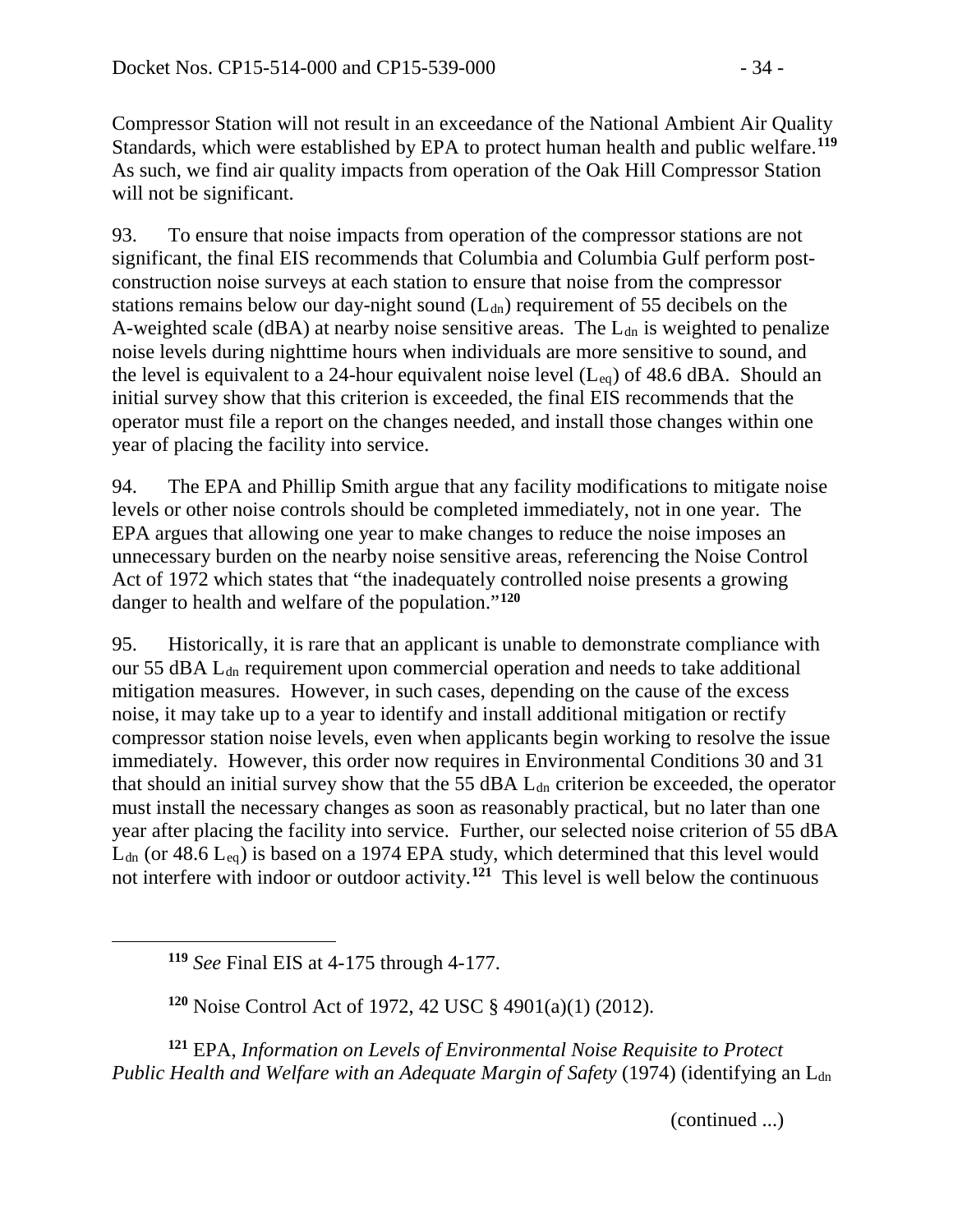exposure to noise level, as identified by the EPA, that would result in hearing loss or damage (72.8  $L_{dn}$  or 66.4 dBA  $L_{eq}$ ). The EPA and Mr. Smith provide no information to demonstrate that exceeding 55 dBA  $L_{dn}$ , but not the 66.4 dBA  $L_{eq}$ , will result in a danger to the health or welfare of the population. Further, Environmental Condition 2 of this order provides the Director of the Office of Energy Projects delegated authority to take whatever steps are necessary to ensure the protection of all environmental resources during construction and operation of the projects, including stop-work authority. Thus, we find that with Environmental Conditions 30 and 31 modified to require changes as soon as reasonably practical, as well as Environmental Condition 2 to provide for additional protection should a serious noise situation arise that may impact the health or welfare of the public, the nearby public is adequately protected from noise impacts during operation of the compressor stations.

96. Phillip Smith argues that noise impacts from operation of the Oak Hill Compressor Station will be greater than the final EIS states. Mr. Smith argues that the closest point on his property line to the compressor station is 350 feet, not the 1,100 feet presented in the final EIS. Mr. Smith also cites numerous decibel levels and argues that at night, noise levels will appear to have quadrupled, instead of doubled as the final EIS states. Mr. Smith also argues that noise levels from the compressor station would be 112 decibels at his home.

97. It is unclear what methodology Mr. Smith uses in making his assertions. Mr. Smith appears to misunderstand the Commission's definition of a noise sensitive area. Noise sensitive areas do not comprise the closest points on a residential property line, but instead, the closest residential structure. Therefore, the final EIS accurately identifies this distance to be 1,100 feet. The final EIS also uses the appropriate logarithmic methodology to combine the measured ambient noise levels  $(35.4 \text{ dBA} L_{dn})$  at Mr. Smith's residence) with the estimated maximum noise levels from operation of the compressor station (47.7 dBA  $L_{dn}$ ) to project a combined noise level of 48.0 dBA  $L_{dn}$ , a 12.6 decibel increase over background levels.**[122](#page-34-0)** The final EIS accurately explains that this increase would result in the perception that noise levels are twice as loud as they

<span id="page-34-0"></span>of 55 dBA as necessary to protect against speech interference and sleep disturbance for residential, educational, and healthcare activities).

**<sup>122</sup>** Final EIS at 4-182.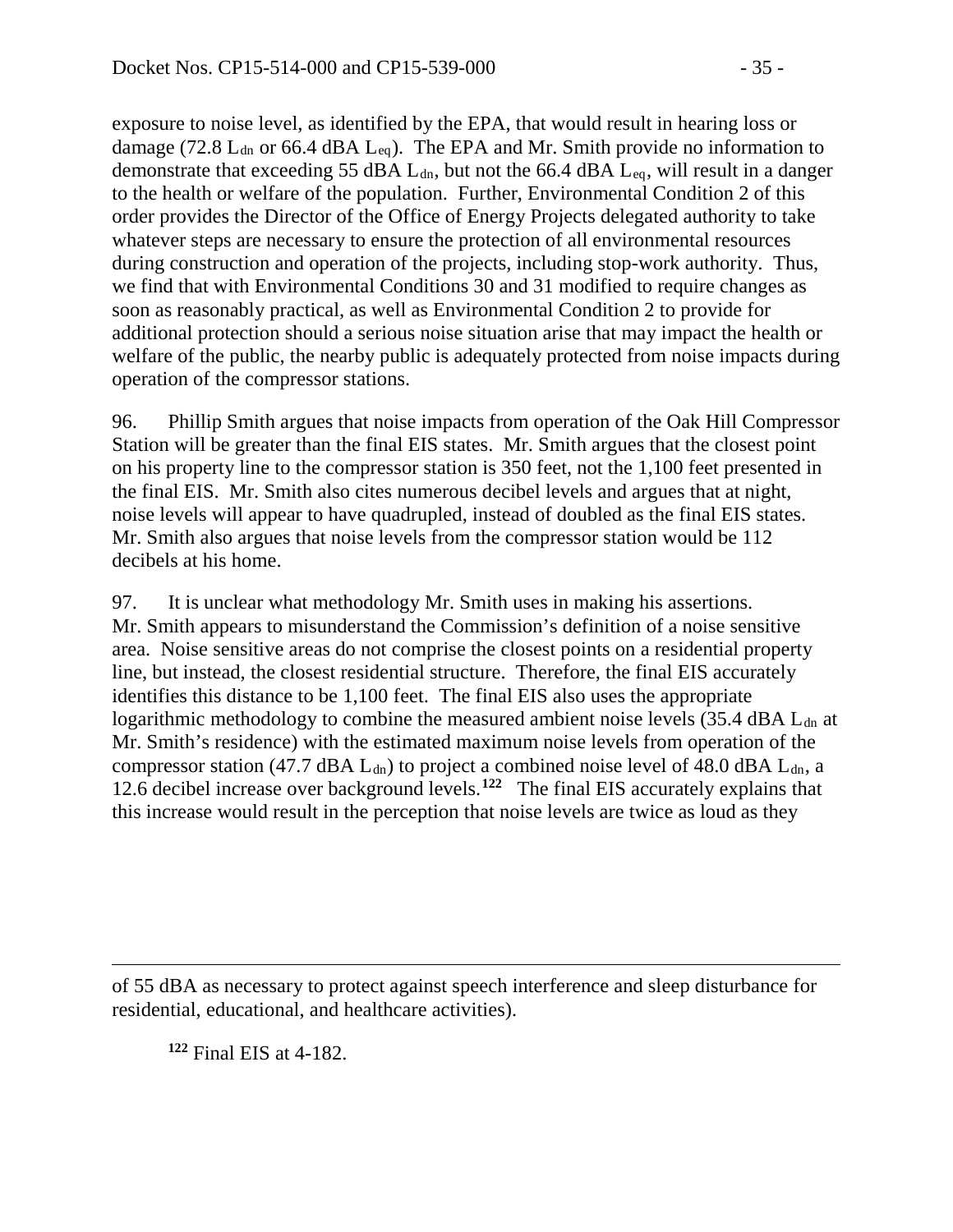currently are.<sup>[123](#page-35-0)</sup> However, the combined  $48.0 \text{ dBA } L_{dn}$  noise level is still well below the Commission's criterion of 55 dBA L<sub>dn</sub>.<sup>[124](#page-35-1)</sup>

### **f. Climate Change**

98. The EPA requests that we remove the comparison of the projects' GHG emissions with state-wide GHG emission levels to provide a frame of reference. The EPA argues that although this type of comparison was included in the CEQ's draft guidance document,**[125](#page-35-2)** it has been removed from the CEQ's final guidance document.**[126](#page-35-3)** Although this comparison was removed as a recommendation in the CEQ final guidance document, that guidance does not indicate that an EIS cannot include such information. We find that providing this frame of reference helps to better understand the magnitude of GHG emissions. Further, the final EIS responds to the EPA's comment by explaining that while it compares project GHG emissions with state GHG emissions, the EIS does not dismiss climate change impacts based on this comparison. Instead, the EIS includes a discussion of climate change impacts in section 4.13.6.11, identifies that the projects will contribute GHG emissions and the climate change impacts occurring in the projects' region, and notes the projects' consistency with climate goals in the Midwest.**[127](#page-35-4)**

99. The EPA also reiterates its comments on the draft EIS regarding the discussion of the projects' susceptibility to climate change impacts (e.g., the risk of pipeline exposure due to increased flooding, scouring, and/or erosion from heavy precipitation events). The final EIS responds to these comments stating that "[b]uried natural gas pipelines across the United States are routinely exposed to heavy rainfall events and flooding. During operation of pipelines, pipeline operators conduct routine monitoring of the rights-of-way to ensure the integrity of their pipelines, including checking for pipe exposure from

**<sup>123</sup>** *See* Final EIS at 4-178.

<span id="page-35-0"></span> $\overline{a}$ 

<span id="page-35-1"></span>**<sup>124</sup>** Final EIS at 4-178 (citing EPA, *Information on Levels of Environmental Noise Requisite to Protect Public Health and Welfare with an Adequate Margin of Safety* (1974)).

<span id="page-35-2"></span>**<sup>125</sup>** CEQ, *Revised Draft Guidance for Federal Departments and Agencies on Consideration of Greenhouse Gas Emissions and the Effects of Climate Change in NEPA Reviews* (December 2014).

<span id="page-35-4"></span><span id="page-35-3"></span>**<sup>126</sup>** CEQ, *Final Guidance for Federal Departments and Agencies on Consideration of Greenhouse Gas Emissions and the Effects of Climate Change in National Environmental Policy Act Reviews* (August 1, 2016) (2016 GHG Guidance).

**<sup>127</sup>** Final EIS at 4-172 through 4-176 and 4-233 through 4-235.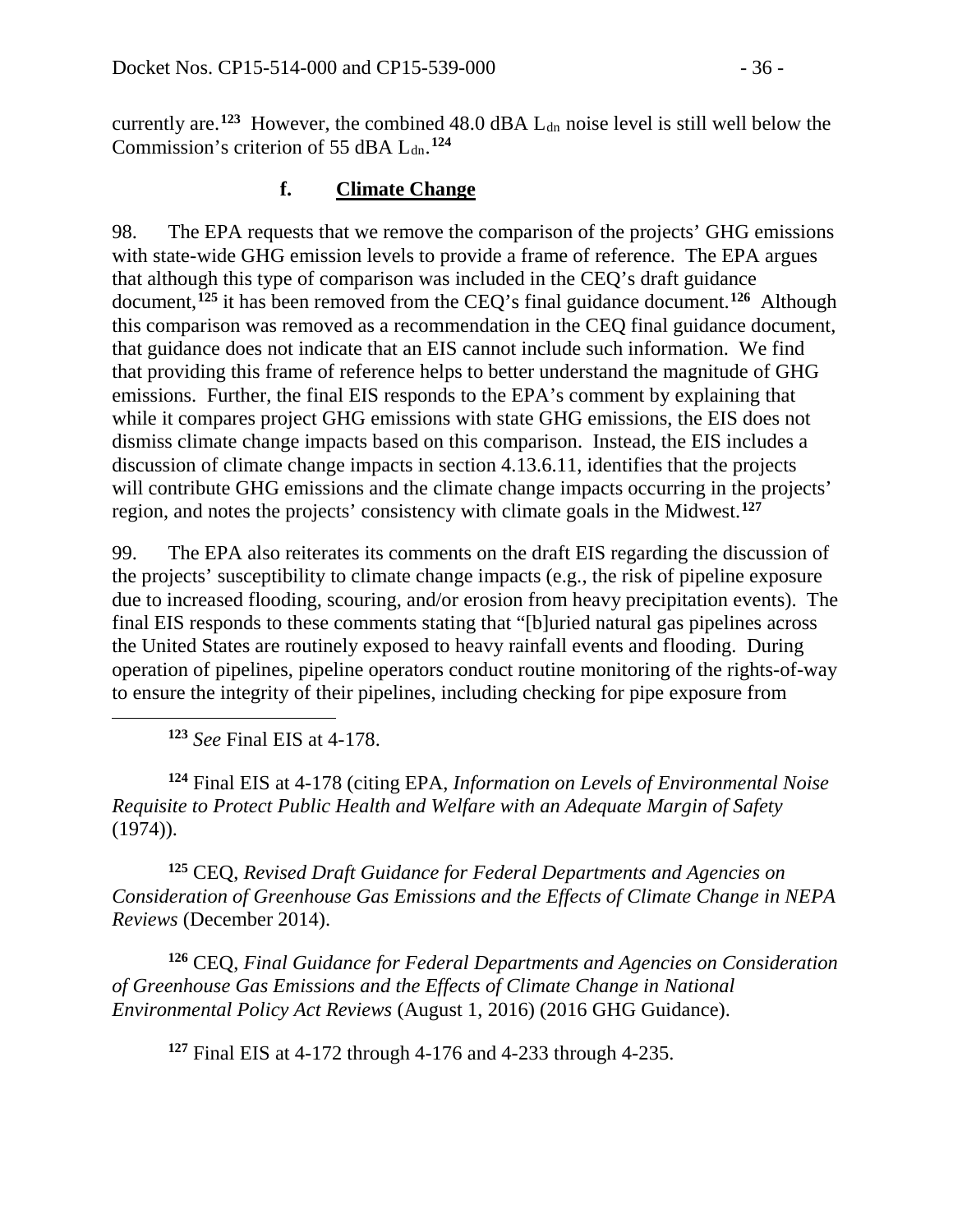scouring or erosion."<sup>[128](#page-36-0)</sup> The EPA asks that we substantiate that the projects' design, construction, and routine monitoring plans and incorporate measures to address increased heavy rainfall events and flooding due to climate change. Design criteria, construction, and monitoring efforts are addressed through the U.S. Department of Transportations (DOT) pipeline safety regulations. Regardless of the cause for potential pipeline exposure, these regulations ensure routine monitoring and safety measures; and Columbia and Columbia Gulf must comply with these regulations. Concerns regarding whether the DOT pipeline safety regulations consider potential impacts of future climate change should be raised with DOT.

### **g. Indirect Impacts**

100. The EPA and Oil Change International**[129](#page-36-1)** request that the final EIS include the greenhouse gas (GHG) emissions associated with the upstream production and downstream combustion of the natural gas to be transported by the projects. The commenters cite the CEQ's *Final Guidance for Federal Departments and Agencies on Consideration of Greenhouse Gas Emissions and the Effects of Climate Change in National Environmental Policy Act Reviews* issued on August 1, 2016 (2016 CEQ Guidance), <sup>[130](#page-36-2)</sup> noting that the final guidance document includes end use fossil fuel combustion as an example of an indirect emission that should be considered.

101. The CEQ's final guidance was issued one month prior to issuance of the final EIS. CEQ's final guidance recognizes this potential issue, recommending that the final guidance apply "to all new proposed agency actions when a NEPA review is initiated" and that "[a]gencies should exercise judgment when considering whether to apply this guidance to the extent practicable to an on-going NEPA process."**[131](#page-36-3)** The CEQ's final guidance document also emphasizes that "this guidance is not a rule or regulation, and the recommendations it contains may not apply to a particular situation based upon the

**<sup>128</sup>** *See* Final EIS, Volume II – Comment Responses at page FA-35.

<span id="page-36-1"></span><span id="page-36-0"></span>**<sup>129</sup>** Oil Change filed comments on behalf of the Sierra Club, Earthworks, Appalachian Voices, Chesapeake Climate Action, 350.org, Bold Alliance, EnvironmentalAction, Blue Ridge Environmental Defense League, Protect Our Water, Heritage and Rights (Virginia & West Virginia), Friends of Water, Mountain Lakes Preservation Alliance, Sierra Club West Virginia, and Sierra Club Virginia.

<span id="page-36-2"></span>**<sup>130</sup>** 2016 GHG Guidance.

<span id="page-36-3"></span>**<sup>131</sup>** *Id*. at 33.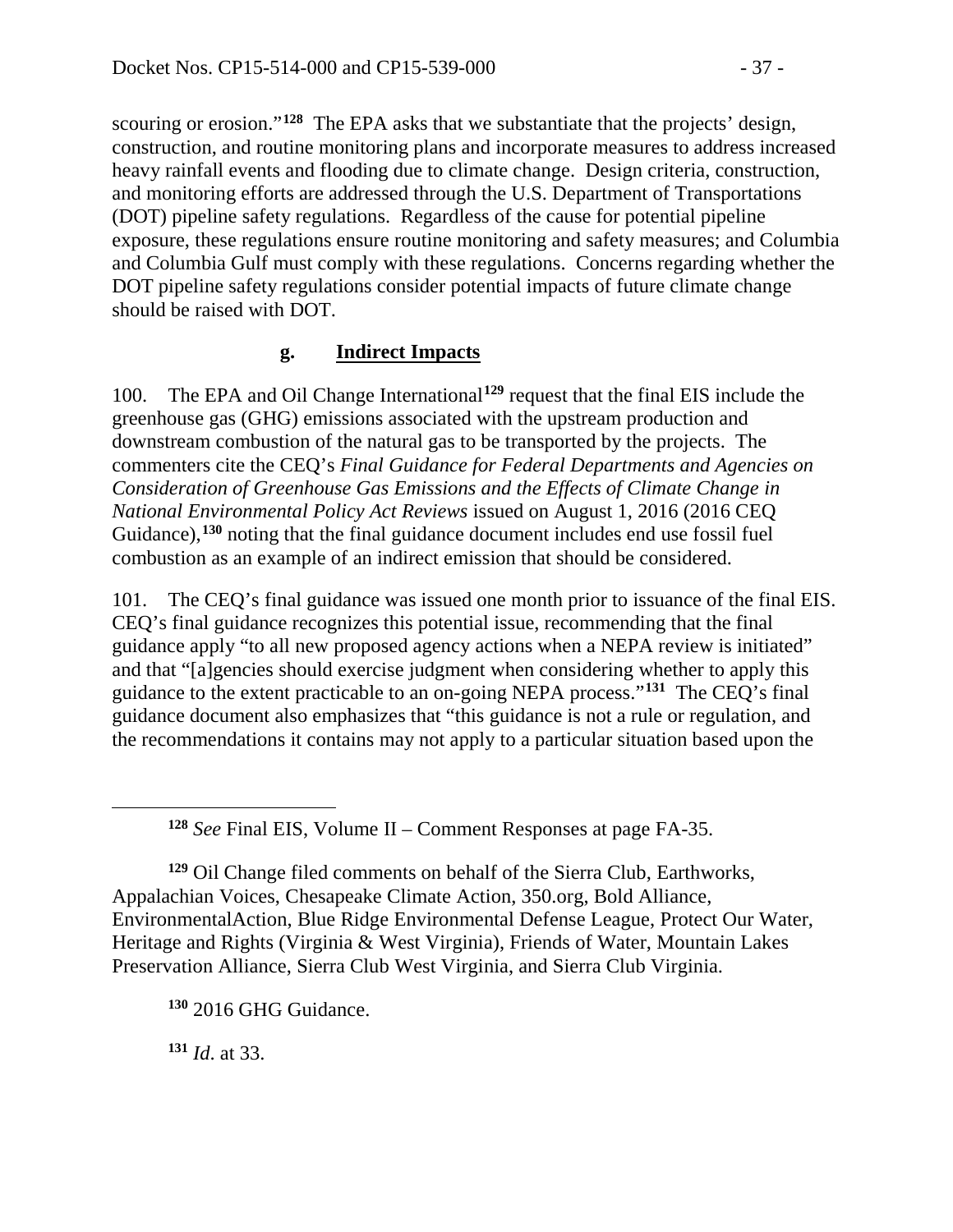individual facts and circumstances," and "agencies should provide the public and decision makers with explanations of the basis for agency determinations."**[132](#page-37-0)**

102. CEQ's regulations direct federal agencies to examine the indirect impacts of proposed actions.**[133](#page-37-1)** Indirect impacts are defined as those "which are caused by the action and are later in time or farther removed in distance, but are still reasonably foreseeable."**[134](#page-37-2)** Indirect effects may include growth inducing effects and other effects related to induced changes in the pattern of land use, population density or growth rate, and related effects on air and water and other natural systems, including ecosystems."**[135](#page-37-3)** Accordingly, to determine whether an impact should be studied as an indirect impact, the Commission must determine whether it: (1) is caused by the proposed action; and (2) is reasonably foreseeable.

103. With respect to causation, "NEPA requires 'a reasonably close causal relationship' between the environmental effect and the alleged cause"<sup>[136](#page-37-4)</sup> in order "to make an agency responsible for a particular effect under NEPA."**[137](#page-37-5)** As the Supreme Court explained, "a 'but for' causal relationship is insufficient [to establish cause for purposes of NEPA]."**[138](#page-37-6)** Thus, "[s]ome effects that are 'caused by' a change in the physical environment in the sense of 'but for' causation," will not fall within NEPA if the causal chain is too attenuated.**[139](#page-37-7)** Further, the Court has stated that "where an agency has no ability to

 *Id*. at 1-2*. See* 40 C.F.R. § 1508.25(c) (2016). *Id.* § 1508.8(b). **<sup>135</sup>** *Id.*

<span id="page-37-4"></span><span id="page-37-3"></span><span id="page-37-2"></span>**<sup>136</sup>** *Dep't of Transp. v. Pub. Citizen*, 541 U.S. 752 at 767 (2004) (quoting *Metro. Edison Co. v. People Against Nuclear Energy*, 460 U.S. 766, 774 (1983)).

**<sup>137</sup>** *Id.*

<span id="page-37-1"></span><span id="page-37-0"></span> $\overline{a}$ 

<span id="page-37-6"></span><span id="page-37-5"></span>**<sup>138</sup>** *Id.; see also Sierra Club v. FERC*, 827 F.3d 36, 46 (D.C. Cir. 2016) (Freeport LNG) (FERC need not examine everything that could conceivably be a but-for cause of the project at issue); *Sierra Club v. FERC*, 827 F.3d 59, 68 (D.C. Cir. 2016) (Sabine Pass LNG) (FERC order authorizing construction of liquefied natural gas export facilities "are not the legally relevant cause" of increased production of natural gas).

<span id="page-37-7"></span>**<sup>139</sup>** *Metro. Edison Co.*, 460 U.S. at 774.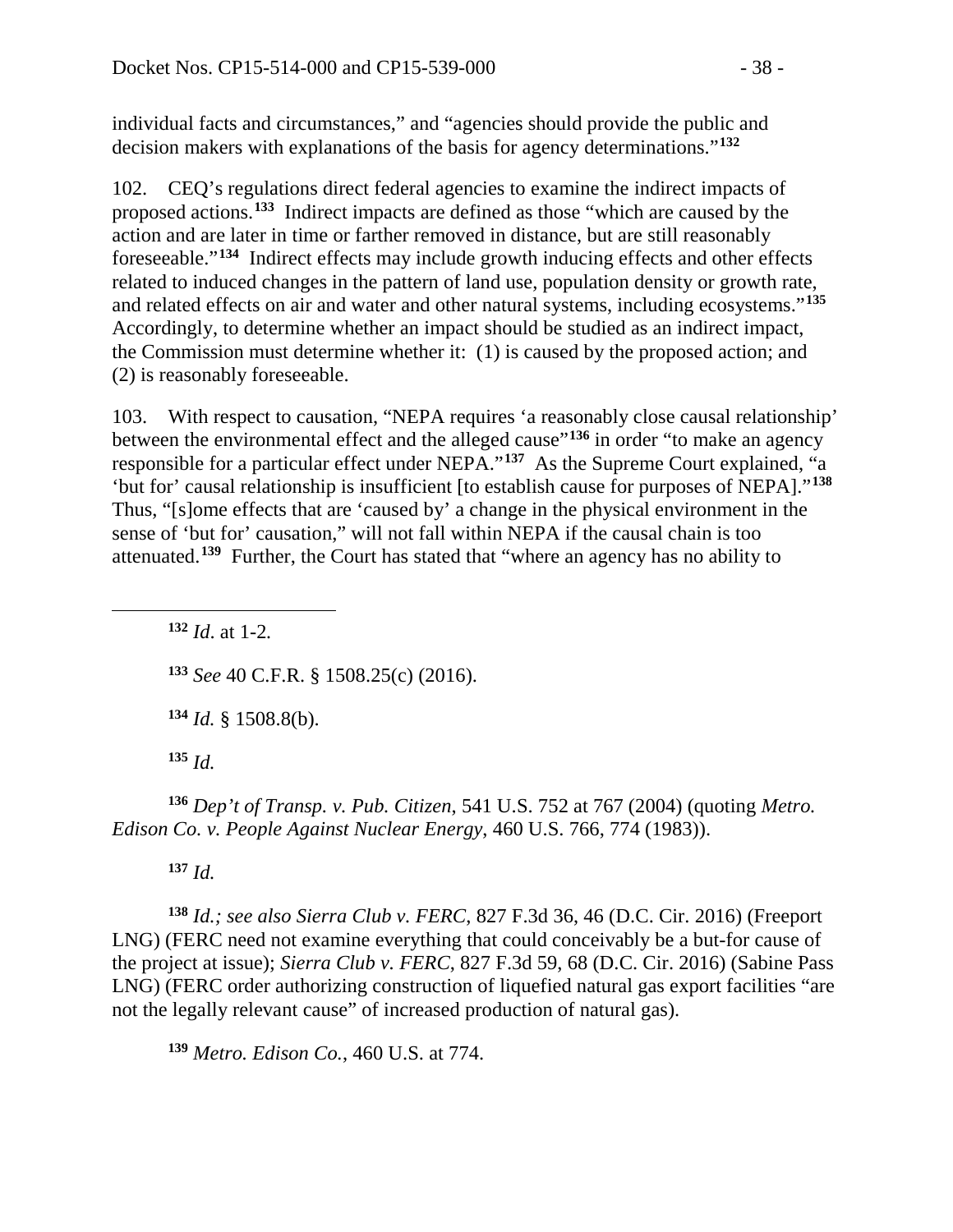prevent a certain effect due to its limited statutory authority over the relevant actions, the agency cannot be considered a legally relevant 'cause' of the effect."**[140](#page-38-0)**

104. An effect is "reasonably foreseeable" if it is "sufficiently likely to occur that a person of ordinary prudence would take it into account in reaching a decision."**[141](#page-38-1)** NEPA requires "reasonable forecasting," but an agency is not required "to engage in speculative analysis" or "to do the impractical, if not enough information is available to permit meaningful consideration."**[142](#page-38-2)**

105. The Commission does not have jurisdiction over natural gas production. The potential impacts of natural gas production, with the exception of greenhouse gas emissions and climate change, would be on a local and regional level. Each locale includes unique conditions and environmental resources. Production activities are thus regulated at a state and local level. In addition, deep underground injection and disposal of wastewaters and liquids are subject to regulation by the EPA under the Safe Drinking Water Act. The EPA also regulates air emissions under the Clean Air Act. On public lands, federal agencies are responsible for the enforcement of regulations that apply to natural gas wells.

106. We have previously concluded in natural gas infrastructure proceedings, based on the specifics of the project being proposed in each proceeding, that the environmental effects resulting from natural gas production are generally neither sufficiently causally related to specific natural gas infrastructure projects nor are the potential impacts from gas production reasonably foreseeable such that the Commission could undertake a meaningful analysis that would aid our determination. **[143](#page-38-3)** A causal relationship sufficient

<span id="page-38-1"></span>**<sup>141</sup>** *Sierra Club v. Marsh*, 976 F.2d 763, 767 (1st Cir. 1992). *See also City of Shoreacres v. Waterworth*, 420 F.3d 440, 453 (5th Cir. 2005).

<span id="page-38-2"></span>**<sup>142</sup>** *N. Plains Res. Council, Inc. v. Surface Transp. Bd.*, 668 F.3d 1067, 1078 (9th Cir. 2011).

<span id="page-38-3"></span>**<sup>143</sup>** *See, e.g.*, *Cent. N.Y. Oil & Gas Co., LLC*, 137 FERC ¶ 61,121, at PP 81-101 (2011), *order on reh'g*, 138 FERC ¶ 61,104, at PP 33-49 (2012), *pet. for review dismissed sub nom*., *Coal. for Responsible Growth v. FERC*, 485 App'x. 472, 474-75 (2d Cir. 2012).

<span id="page-38-0"></span> $\overline{a}$ **<sup>140</sup>** *Pub. Citizen*, 541 U.S. at 770; *see also* Freeport LNG, 827 F.3d at 47 (affirming that *Public Citizen* is explicit that FERC, in authorizing liquefied natural gas facilities, need not consider effects, including induced production, that could only occur after intervening action by the Department of Energy); Sabine Pass LNG, 827 F.3d at 68 (same); *EarthReports, Inc. v. FERC*, 828 F.3d 949, 956 (D.C. Cir. 2016) (same).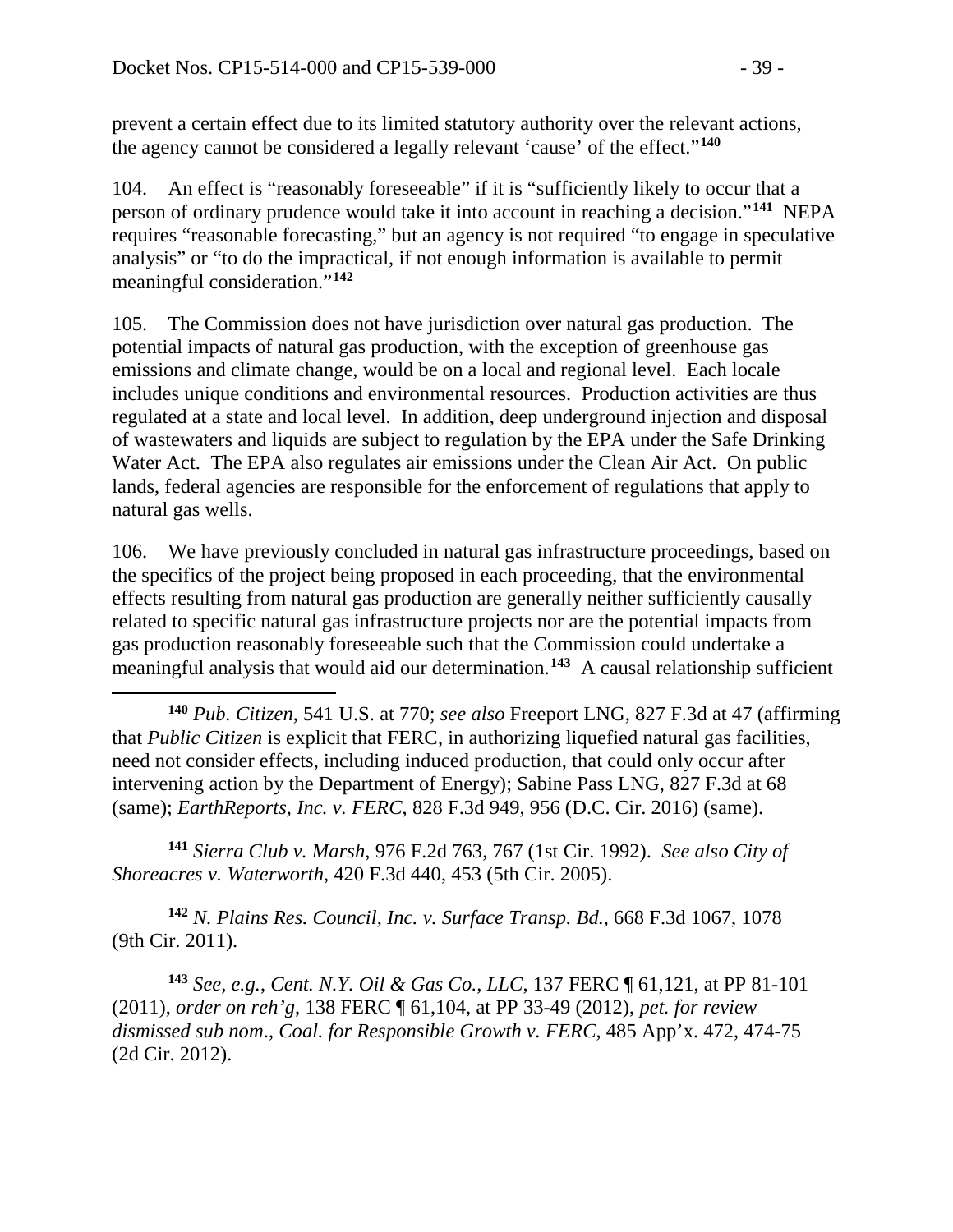$\overline{a}$ 

to warrant Commission analysis of the upstream production activity as an indirect impact would only exist if a proposed pipeline or Commission-jurisdictional infrastructure project would transport new production from a specified production area and such production would not occur in the absence of the proposed project facilities (i.e., there will be no other way to move the gas).<sup>[144](#page-39-0)</sup> To date, the Commission has not been presented with a proposed pipeline project that the record shows will cause the predictable development of gas reserves. In fact, the opposite causal relationship is more likely, i.e., once production begins in an area, shippers or end users will support the development of a pipeline to move the produced gas.

107. Even accepting, *arguendo*, that a specific pipeline project will cause natural gas production, to date, we have found that the potential environmental impacts resulting from such production are not reasonably foreseeable. As we have explained, generally there is not sufficient information available to determine the origin of the gas that will be transported. It is the states, rather than the Commission, that have jurisdiction over the production of natural gas and thus would be most likely to have the information necessary to reasonably foresee future production. We are aware of no such forecasts by the states or any other entities, rendering the Commission unable to meaningfully predict production-related impacts, many of which are highly localized. Thus, even if the Commission knows the general source area of gas likely to be transported on a given pipeline, a meaningful analysis of production impacts would require more detailed information regarding the number, location, and timing of wells, roads, gathering lines, and other appurtenant facilities, as well as details about production methods, which can vary per producer and depending on the applicable regulations in the various states. Accordingly, to date, the impacts of natural gas production are not reasonably foreseeable because they are "so nebulous" that we "cannot forecast [their] likely effects" in the context of an environmental analysis of the impacts related to construction and modification of natural gas pipeline facilities.**[145](#page-39-1)**

<span id="page-39-1"></span>**<sup>145</sup>** *Habitat Educ. Ctr. v. U.S. Forest Serv.*, 609 F.3d 897, 902 (7th Cir. 2010) (agency need not discuss projects too speculative for meaningful discussion).

<span id="page-39-0"></span>**<sup>144</sup>** *Cf. Sylvester v. U.S. Army Corps of Eng'rs*, 884 F.2d 394, 400 (9th Cir. 1989) (upholding the environmental review of a golf course that excluded the impacts of an adjoining resort complex project). *See also Morongo Band of Mission Indians v. FAA*, 161 F.3d 569, 580 (9th Cir. 1998) (concluding that increased air traffic resulting from airport plan was not an indirect, "growth-inducing" impact); *City of Carmel-by-the-Sea v. U.S. Dep't of Transp.*, 123 F.3d 1142, 1162 (9th Cir. 1997) (acknowledging that existing development led to planned freeway, rather than the reverse, notwithstanding the project's potential to induce additional development).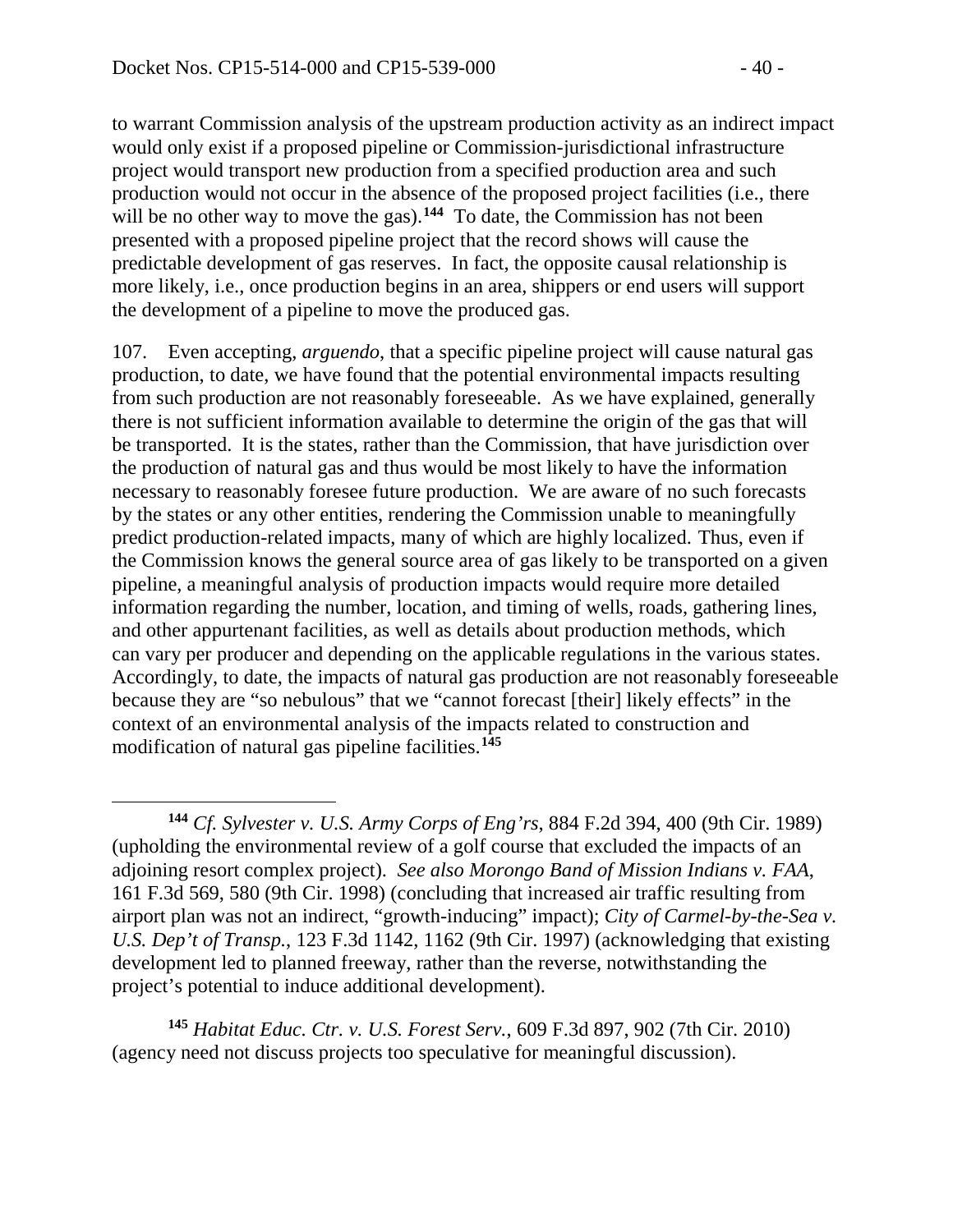108. Nonetheless, we note that, although not required by NEPA, a number of federal agencies have examined the potential environmental issues associated with unconventional natural gas production in order to provide the public with a more complete understanding of the potential impacts. The DOE has concluded that such production, when conforming to regulatory requirements, implementing best management practices, and administering pollution prevention concepts, may have temporary, minor impacts to water resources.**[146](#page-40-0)** The EPA has concluded that hydraulic fracturing can impact drinking water resources under some circumstances and identified conditions under which impacts from hydraulic fracturing activities can be more frequent or severe. **[147](#page-40-1)** With respect to air quality, the DOE found that natural gas development leads to both short- and long-term increases in local and regional air emissions.**[148](#page-40-2)** It also found that such emissions may contribute to climate change.**[149](#page-40-3)** But to the extent that natural gas production replaces the use of other carbon-based energy sources, DOE found that there may be a net positive impact in terms of climate change.**[150](#page-40-4)**

#### **i. Causation**

109. The record in this proceeding does not demonstrate the requisite reasonably close causal relationship between the Leach XPress Project and the Rayne XPress Project and the impacts of future natural gas production to necessitate further analysis. The fact that

<span id="page-40-0"></span>**<sup>146</sup>** U.S. Department of Energy, *Addendum to Environmental Review Documents Concerning Exports of Natural Gas From The United States* (Aug. 2014) (DOE Addendum), http://energy.gov/sites/prod/files/2014/08/f18/Addendum.pdf.

<span id="page-40-1"></span>**<sup>147</sup>** *See* U.S. EPA, *Hydraulic Fracturing for Oil and Gas: Impacts from the Hydraulic Fracturing Water Cycle on Drinking Water Resources in the United States*, at ES3-4 (Dec. 2016) (final report),

[http://ofmpub.epa.gov/eims/eimscomm.getfile?p\\_download\\_id=529930](http://ofmpub.epa.gov/eims/eimscomm.getfile?p_download_id=529930) (finding significant data gaps and uncertainties in the available data prevented EPA from calculating or estimating the national frequency of impacts on drinking water resources from activities in the hydraulic fracturing water cycle). *See also Oil and Gas; Hydraulic Fracturing on Federal and Indian Lands*, 80 Fed. Reg. 16,128, 16,130 (Mar. 26, 2015) (BLM promulgated regulations for hydraulic fracturing on federal and Indian lands to "provide significant benefits to all Americans by avoiding potential damages to water quality, the environment, and public health").

<span id="page-40-2"></span>**<sup>148</sup>** DOE Addendum at 32.

<span id="page-40-3"></span>**<sup>149</sup>** *Id*. at 44

<span id="page-40-4"></span>**<sup>150</sup>** *Id*.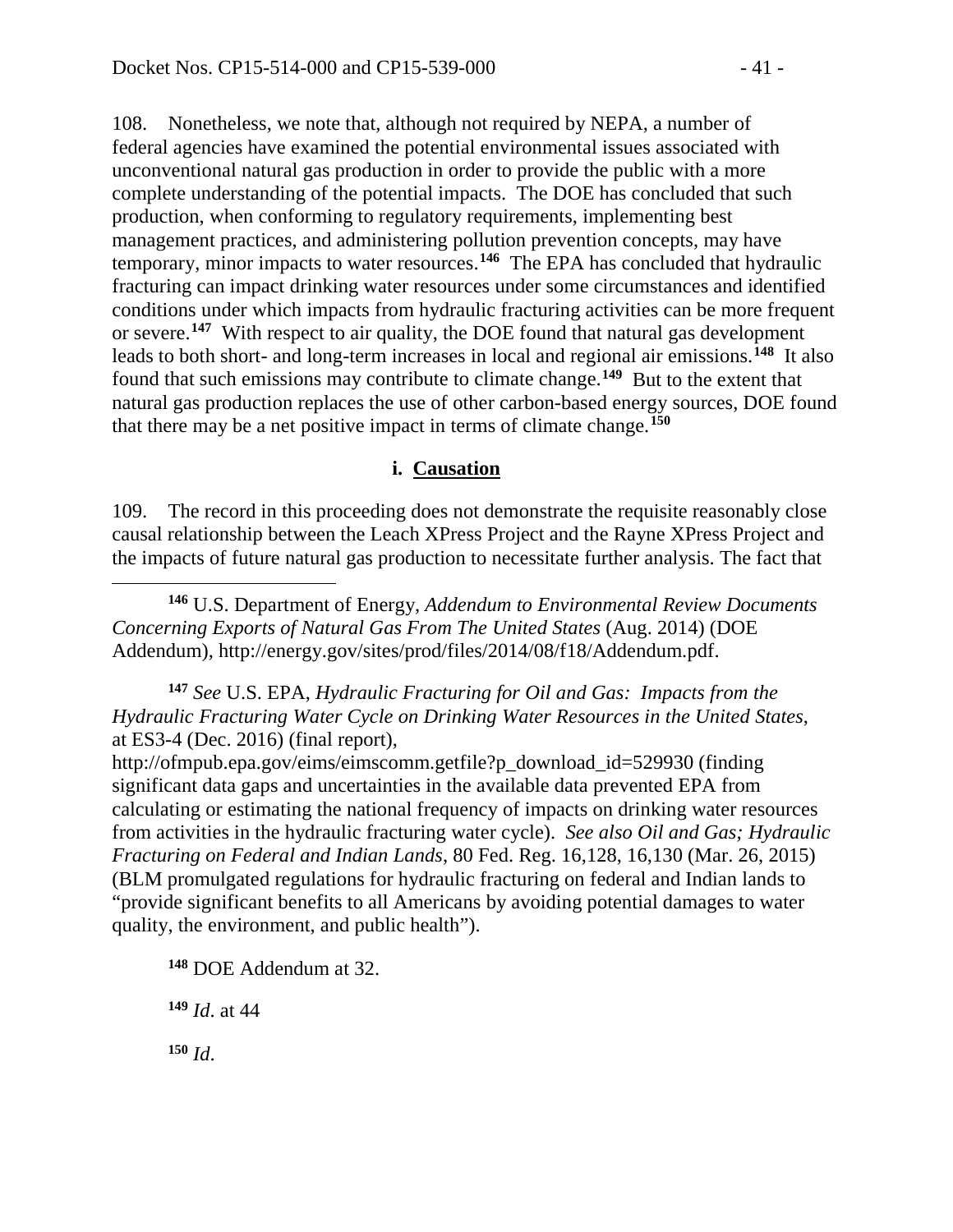natural gas production and transportation facilities are all components of the general supply chain required to bring domestic natural gas to market is not in dispute. This does not mean, however, that the Commission's approval of these particular pipeline projects will cause or induce the effect of additional or further shale gas production. The proposed projects are responding to the need for transportation, not creating it.

110. Here, commenters, like the environmental groups in *Central New York Oil and Gas Co., LLC* case,**[151](#page-41-0)** seek review of impacts (induced production of natural gas from the Marcellus Shale gas play) that are not "caused by" the construction and operation of the proposed projects. In *Central New York*, the Commission authorized construction and operation of a 39-mile long pipeline traversing Northeast Pennsylvania, which was intended, in part, to "provide access to interstate markets for natural gas produced from the Marcellus [s]hale in northeast Pennsylvania . . . ."**[152](#page-41-1)** In that case, environmental groups, before the Commission and the Second Circuit, argued that the pipeline would "serve[] as a 'catalyst' for Marcellus shale development in the Bradford, Lycoming and Sullivan Counties crossed by the pipeline, and would 'facilitate the development of Marcellus [s]hale.'"**[153](#page-41-2)**

111. In *Cent. N.Y. Oil & Gas*, *LLC*, the Commission examined the purpose of the pipeline project, and found that Marcellus shale development activities were not "an essential predicate" for that project because "it is not merely a gathering system for delivery" of Marcellus shale gas.**[154](#page-41-3)** Rather, the proposed pipeline in that proceeding enabled gas to flow onto three major interstate pipeline systems.**[155](#page-41-4)** Thus, the Commission concluded, and the Second Circuit agreed, that under NEPA, Marcellus shale development activities are not sufficiently causally-related to the project to warrant in-depth consideration of the gas production impacts.**[156](#page-41-5)**

**<sup>152</sup>** *Cent. N.Y. Oil & Gas Co., LLC*, 138 FERC ¶ 61,104 at P 5.

<span id="page-41-2"></span>**<sup>153</sup>** *Id*. P 81.

**<sup>154</sup>** *Cent. N.Y. Oil & Gas Co., LLC*, 137 FERC ¶ 61,121 at P 91.

**<sup>155</sup>** *Id.*

<span id="page-41-5"></span><span id="page-41-4"></span><span id="page-41-3"></span>**<sup>156</sup>** *See Cent. N.Y. Oil & Gas Co., LLC,* 138 FERC ¶ 61,104 at P 37, 84 (finding no causal connection between pipeline and shale gas production in part "because the Commission plays no role in, nor retains any control over," well development); *Coal. for* 

(continued ...)

<span id="page-41-1"></span><span id="page-41-0"></span> $\overline{a}$ **<sup>151</sup>** *Cent. N.Y. Oil & Gas Co., LLC*, 137 FERC ¶ 61,121, *order on reh'g*, 138 FERC ¶ 61,104, *pet. for review dismissed sub nom. Coal. for Responsible Growth v. FERC*, 485 App'x 472.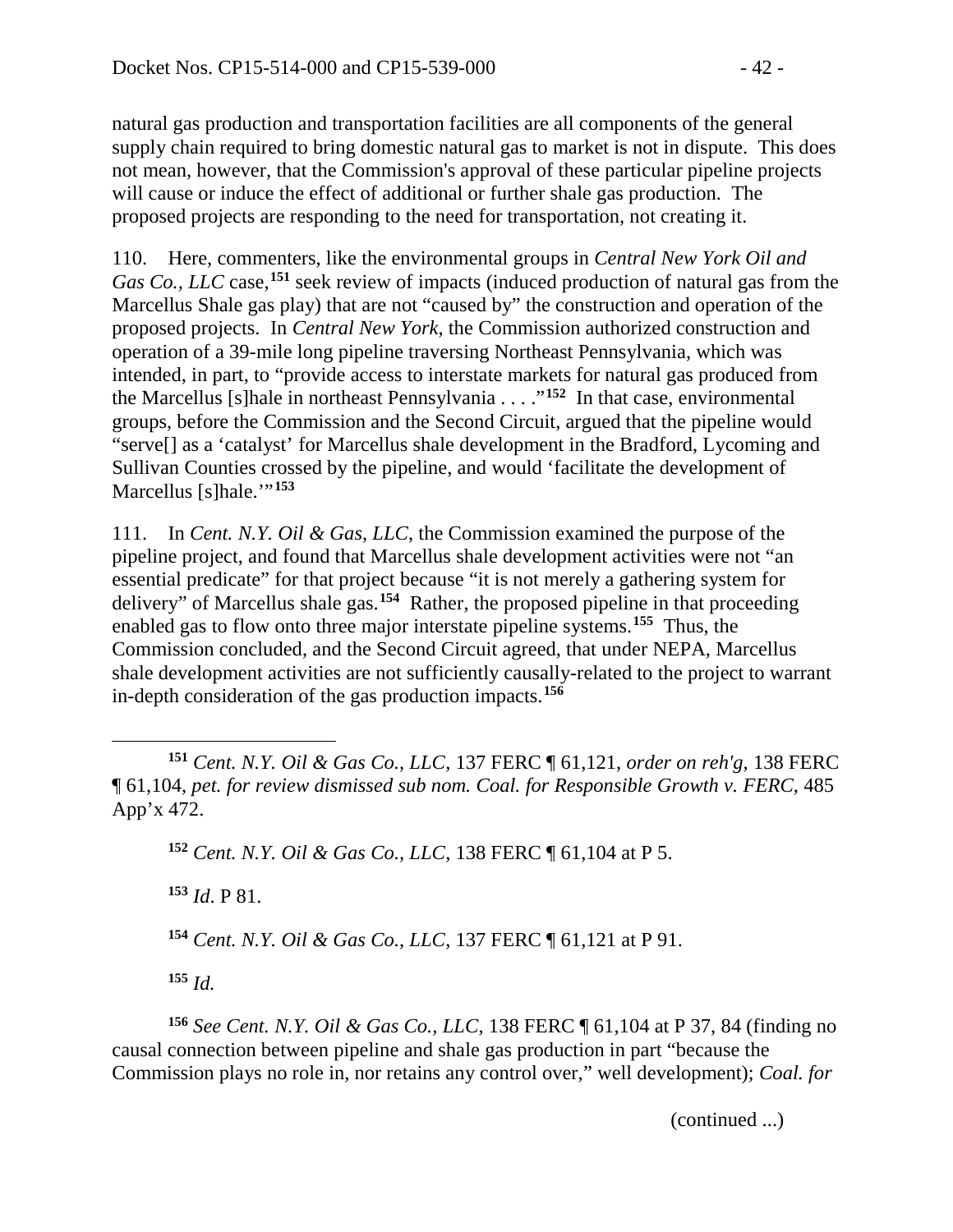112. Similarly here, gas produced in the Marcellus Shale region may flow from existing facilities into the Leach XPress Project facilities, which is then transported to local users or into other interconnected interstate pipelines. Moreover, the Commission has not found any evidence that future gas development is an essential predicate for these two projects. Finally, whether or how much *induced* gas will travel through the projects cannot be known given that a significant amount of unconventional natural gas production currently exists. **[157](#page-42-0)** Commenters fail to identify any new production specifically associated with the proposed projects.

113. As we have explained in other proceedings, a number of factors, such as domestic natural gas prices and production costs drive new drilling.**[158](#page-42-1)** If the proposed projects were not constructed, it is reasonable to assume that any new production spurred by such factors would reach intended markets through alternate pipelines or other modes of transportation.**[159](#page-42-2)** Again, any such production would take place pursuant to the regulatory authority of state and local governments.

 $\overline{a}$ *Responsible Growth*, 485 F. App'x at 474 ("FERC reasonably concluded that the impacts of that [shale gas] development are not sufficiently causally-related to the project to warrant a more in-depth [NEPA] analysis").

<span id="page-42-0"></span>**<sup>157</sup>** For example, in 2014, unconventional natural gas production in Pennsylvania was approximately 11.15 Bcf/d. Penn. Dep't of Envtl. Prot., *2014 Oil and Gas Annual Report* at 7 fig. (July 2015), http://www.portal.state.pa.us/portal/server.pt/community/annual\_report/21786 (aggregate

2014 unconventional production divided by 365 days yields 11.15 billion cubic feet per day).

<span id="page-42-1"></span>**<sup>158</sup>** *See e.g., Rockies Express Pipeline LLC*, 150 FERC ¶ 61,161, at P 39 (2015) (*Rockies Express*). *See also Sierra Club v. Clinton*, 746 F. Supp. 2d 1025, 1045 (D. Minn. 2010) (holding that the U.S. Department of State, in its environmental analysis for an oil pipeline permit, properly decided not to assess the transboundary impacts associated with oil production because, among other things, oil production is driven by oil prices, concerns surrounding the global supply of oil, market potential, and cost of production); *Florida Wildlife Fed'n v. Goldschmidt*, 506 F. Supp. 350, 375 (S.D. Fla. 1981) (ruling that an agency properly considered indirect impacts when market demand, not a highway, would induce development).

<span id="page-42-2"></span>**<sup>159</sup>** *Rockies Express*, 150 FERC ¶ 61,161 at P 39.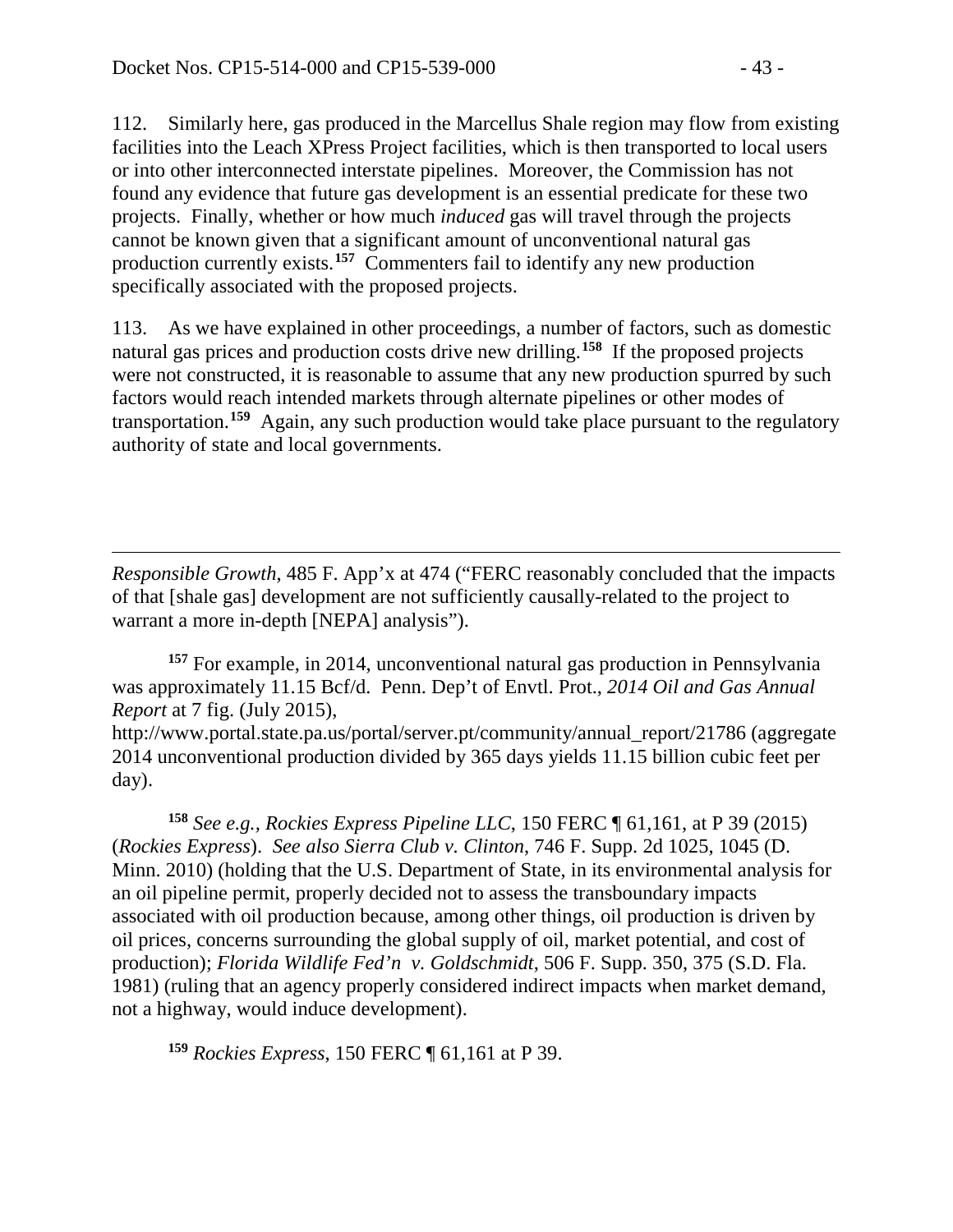#### **ii. Reasonable Foreseeability**

114. In addition, even if a causal relationship between our action here and additional production were presumed, the scope of the impacts from any such induced production in this case is not reasonably foreseeable. Knowing the identity of a producer of gas to be shipped on a pipeline, and the general area where that producer's existing wells are located, does not alter the fact that the number of and precise location of any additional wells cannot be identified in this proceeding. As we have explained previously, factors such as market prices and production costs, among others, drive new drilling.**[160](#page-43-0)** These factors, combined with the immense size of the Marcellus and Utica shale formations and the highly localized impacts of production would result in general estimates. Thus, a broad analysis, based on generalized assumptions will not meaningfully assist the Commission in its decision making, e.g. evaluating potential alternatives. Thus, unless the Commission can ascertain specific factual information regarding the nature of the induced production, such induced production is not reasonably foreseeable.

115. We acknowledge that the CEQ's final guidance includes the end use combustion of coal as an example of an indirect emission from coal production. However, that example also notes that the indirect effects would vary with the circumstances of the proposed action. The final EIS explains that the upstream production and downstream combustion of gas is not causally connected because the production and end-use would occur with or without these specific projects. Therefore, the circumstances in this case do not warrant the inclusion of production or end-use as an indirect effect of the projects. Although EPA disagrees with this justification, this explanation does meet the CEQ's final guidance in considering specific project circumstances and explaining the basis for the analysis that was performed. Further, beyond a generic recommendation that we include upstream and end-use emission in our NEPA document, EPA provides no information to refute our justification that these emissions are not causally connected.

116. As noted above, upstream and downstream impacts of the type described by commenters do not meet the definition of indirect impacts. Therefore, they are not mandated as part of the Commission's NEPA review. However, to provide the public additional information and to inform our public convenience and necessity determination under section 7(e) of the Natural Gas Act, **[161](#page-43-1)** Commission staff, after reviewing publiclyavailable DOE and EPA methodologies, has prepared the following analyses regarding the potential impacts associated with unconventional gas production and downstream combustion of natural gas. As summarized below, these analyses provide only an upper-

<span id="page-43-1"></span>**<sup>161</sup>** 15 U.S.C. § 717f(e) (2012).

<span id="page-43-0"></span>**<sup>160</sup>** *Dominion Transmission*, *Inc*., 153 FERC ¶ 61,284 (2015).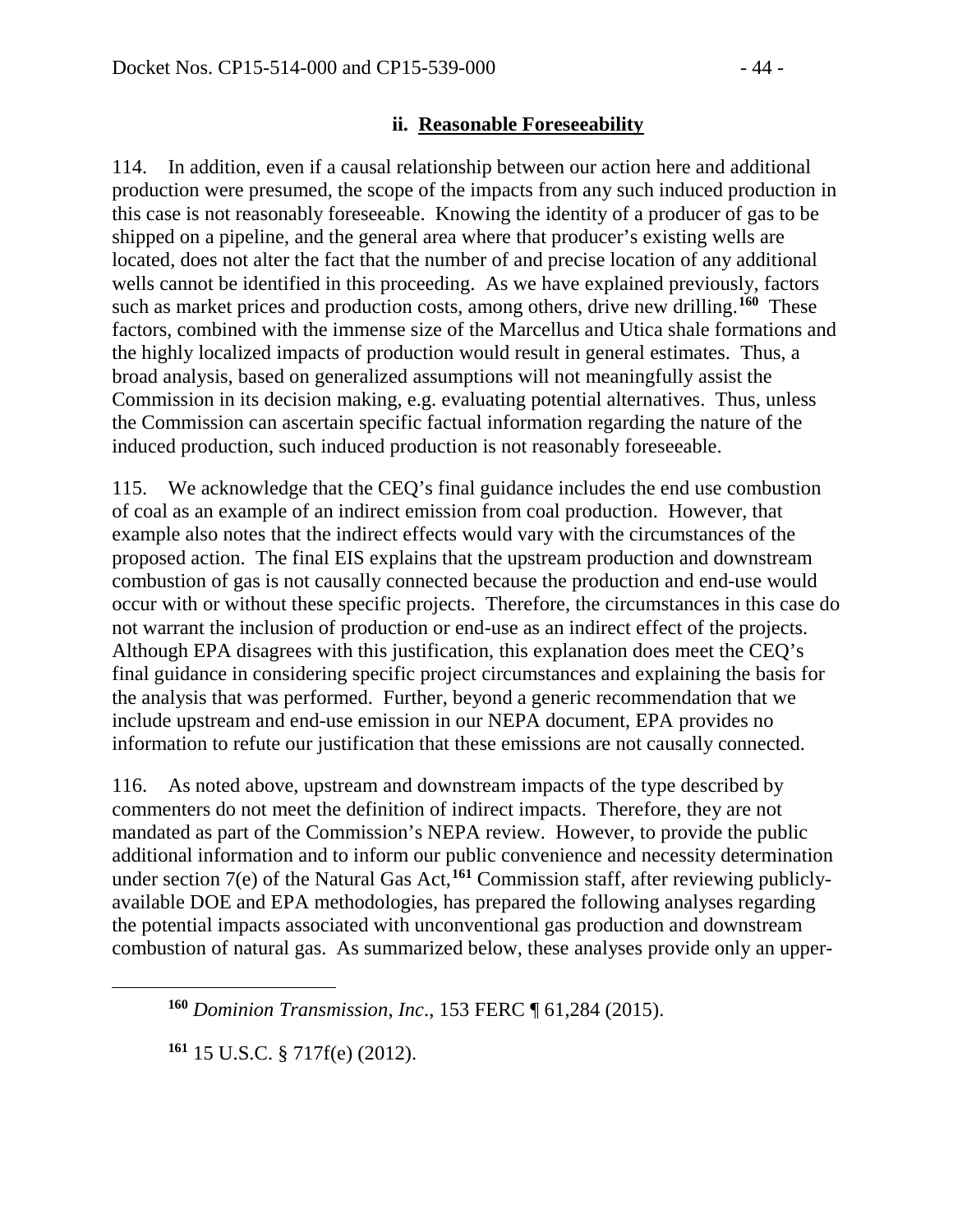bound estimate of upstream and downstream effects. In addition, these estimates are generic in nature and reflect a significant amount of uncertainty.

117. With respect to upstream impacts, Commission staff estimated the impacts associated with the production wells that would be required to provide 100 percent of the volume of natural gas to be transported by the Leach Xpress and Rayne Xpress Expansion Projects, on an annual basis for GHGs, and for the life of the project for landuse and water use within the Marcellus shale basin. **[162](#page-44-0)** According to a 2016 study by the DOE and National Energy Technology Laboratory (NETL), approximately 1.48 acres of land is required for each natural gas well pad and associated infrastructure (road infrastructure, water impoundments, and pipelines). **[163](#page-44-1)** Based upon the project capacity and the expected estimated ultimate recovery of Marcellus shale wells,**[164](#page-44-2)** between 3,200 and 6,300 wells would be required to provide the gas over the estimated 30-year lifespan of the project. Therefore, on a normalized basis over the life of the project, **[165](#page-44-3)** these assumptions lead us to estimate an upper bound between 160 and 310 additional acres per year may be impacted for well drilling. **[166](#page-44-4)** This estimate of the number of wells is imprecise and subject to a significant amount of uncertainty.

118. We also estimated the amount of water required for the drilling and development of these wells over the 30 year period using the same assumptions. The 2014 DOE/NETL Study finds that an average Marcellus shale well requires between 3.88 and

**<sup>162</sup>** Staff assumed a 30-year life for the project.

<span id="page-44-0"></span> $\overline{a}$ 

<span id="page-44-1"></span>**<sup>163</sup>** Dep't of Energy and Nat'l Energy Tech. Laboratory, *Life Cycle Analysis of Natural Gas Extraction and Power Generation*, DOE/NETL-2015/1714, at 22, Table 3-6 (August 30, 2016) (2016 DOE/NETL Study).

<span id="page-44-2"></span>**<sup>164</sup>** U.S. Energy Info. Admin., *The Growth of U.S. Natural Gas: An Uncertain Outlook for U.S. and World Supply* (June 15, 2015), [http://www.eia.gov/conference/2015/pdf/presentations/staub.pdf;](http://www.eia.gov/conference/2015/pdf/presentations/staub.pdf) Dep't of Energy and Nat'l Energy Tech. Laboratory, *Environmental Impacts of Unconventional Natural Gas Development and Production*, DOE/NETL-2014/1651, (May 29, 2014) (2014 DOE/NETL Study).

<span id="page-44-3"></span>**<sup>165</sup>** Normalized yearly impacts are estimated based on the overall impacts for the life of the project averaged on a per year basis.

<span id="page-44-4"></span>**<sup>166</sup>** The 2016 DOE/NETL Study estimates the land-use fractions of the Appalachian Shale region to be 72.3 percent forested lands, 22.4 percent agricultural land, and 5.3 percent grass or open lands. 2016 DOE/NETL Study at 24, Table 3-8.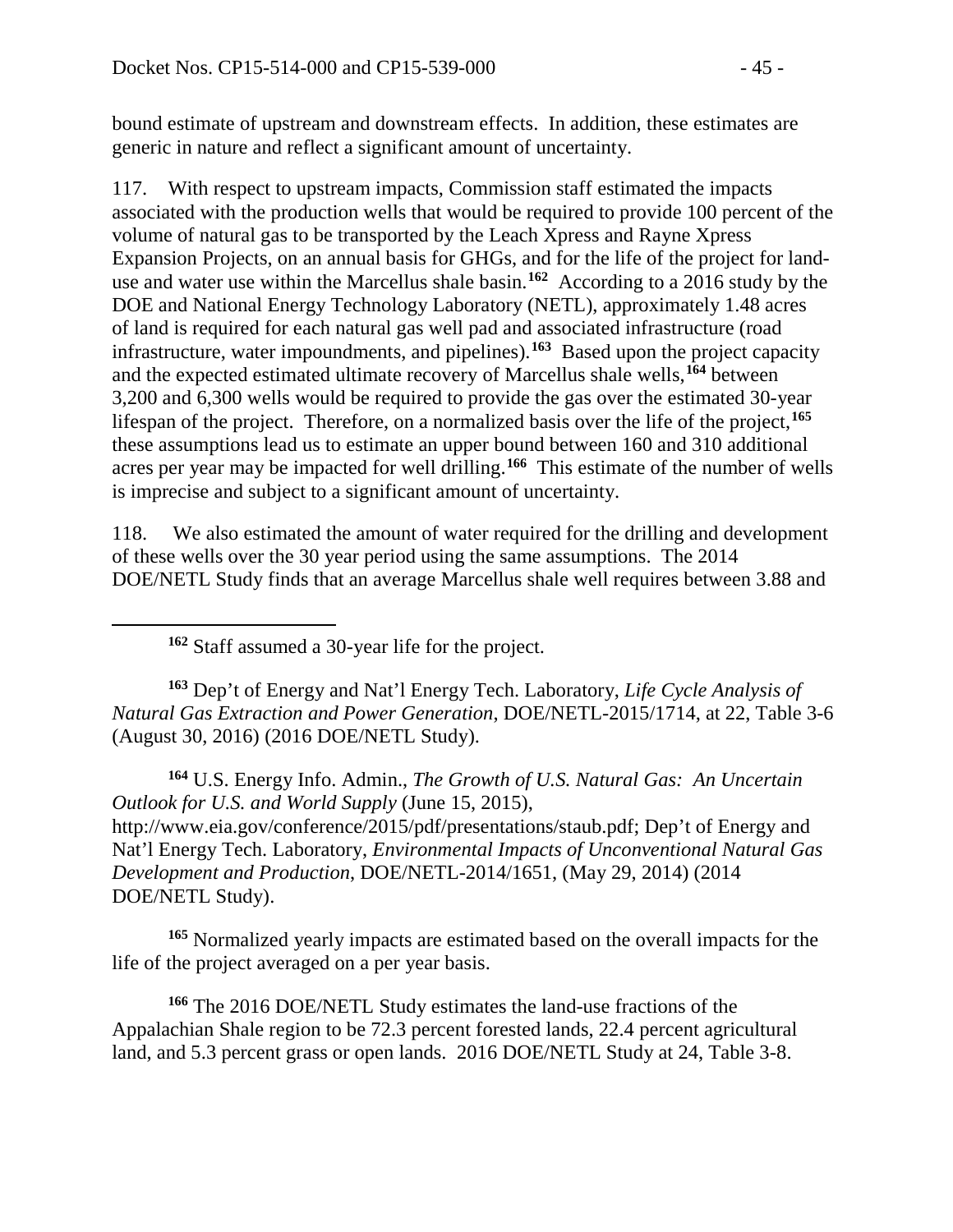5.69 million gallons of water for drilling and well development, depending on whether the producer uses a recycling process in the well development. **[167](#page-45-0)** Therefore, the production of wells required to supply the project could require as much as 420 million to 1.2 billion gallons of water per year on a normalized basis over the 30 year life of the project.

119. With respect to impacts from GHGs, the final EIS discusses the direct GHG impacts from construction and operation of the projects and other projects that were considered in the Cumulative Impacts analysis, the climate change impacts in the region, and the regulatory structure for GHGs under the Clean Air Act. The final EIS also quantifies GHG emissions from the projects construction (87,890 metric tons, CO2 equivalent [metric tpy  $CO_{2e}$ ]) and operation (806,000 metric tpy  $CO_{2e}$ ).<sup>[168](#page-45-1)</sup> The final EIS does not include upstream emissions, however, we have conservatively estimated the upstream GHG emissions have an upper bound of: 1.2 million metric tpy  $CO_{2e}$  from extraction, 2.4 million metric tpy  $CO_{2e}$  from processing, and 610,000 metric tpy  $CO_{2e}$ from the non-Project upstream pipelines. **[169](#page-45-2)** Again, this is an upper-bound estimate that involves a significant amount of uncertainty.

120. With respect to downstream GHG emissions, Commission staff used an EPAdeveloped methodology to estimate the downstream GHG emissions from a project, assuming all of the gas to be transported is eventually combusted. As such, in response to EPA's comments, we conservatively estimated the GHG emissions from the end-use combustion of the natural gas to be transported by the projects. Over 65 percent of the Leach XPress Project volumes will be delivered to the Rayne XPress Project. Therefore, avoiding the double counting of volumes delivered to the Rayne XPress Project from the Leach XPress Project, and the volumes that would utilize known existing available

**<sup>167</sup>** 2014 DOE/NETL Study at 76, Exhibit 4-1.

**<sup>168</sup>** Final EIS at 4-174 to 4-175.

<span id="page-45-0"></span> $\overline{a}$ 

<span id="page-45-2"></span><span id="page-45-1"></span>**<sup>169</sup>** The upstream GHG emissions were estimated using the methodology in a 2014 study conducted by the DOE and NETL. Dep't of Energy and Nat'l Energy Tech. Laboratory, *Life Cycle Analysis of Natural Gas Extraction and Power Generation*, DOE/NETL-2014/1646, (May 29, 2014). Generally, the average leak and emission rates identified in the analysis for each segment of extraction, processing, and transport were used. The method is outlined in Section 2 of the DOE/NETL Study, and the background data used for the model is outlined in Section 3.1. GHG emission estimates were based on the results identified in Tables 4.3, 4.4, and 4.5. New NSPS Oil & Gas rules or other GHG mitigation was not account for. Additionally, the length of non-project pipeline prior to the gas reaching project components was conservatively estimated.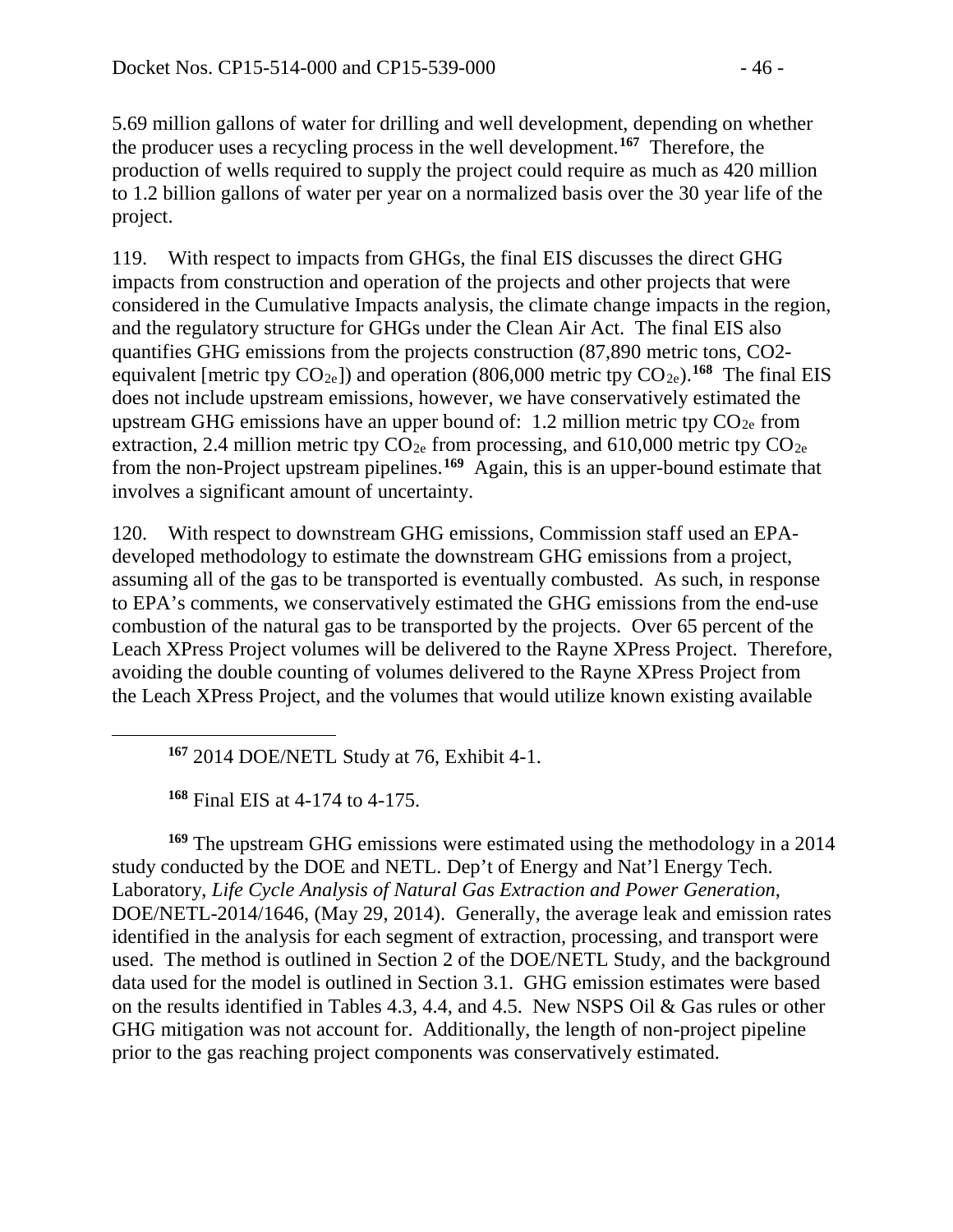capacity on the Columbia Gulf system together, the projects are designed to deliver up to 1,301,000 Dth/d of overall new volumes, which can produce  $25,177,342$  metric tpy  $CO_{2e}$ per year from end-use combustion.**[170](#page-46-0)** We note that this estimate represents an upper bound for the amount of end-use combustion that could result from the gas transported by this project. This is because some of the gas may displace other fuels, which could actually lower total  $CO_{2e}$  emissions. It may also displace gas that otherwise would be transported via different means, resulting in no change in  $CO_{2e}$  emissions. This estimate also assumes the maximum capacity is transported 365 days per year, which is rarely the case because many projects are designed for peak use. Also, much of the gas flowing on the Rayne XPress Project would be delivered to mainline pool areas. As such, this gas may already be accounted for through existing available capacity or new available capacity of other transmissions systems. As such, it is unlikely that this total amount of GHG emissions would occur, and emissions are likely to be significantly lower than the above estimate and downstream GHG emissions may in fact fall due to fuel displacement.

121. On August 8, 2016, Oil Change International filed comments, consisting of one paragraph and an attached 32-page report, in 11 pipeline certificate proceedings, including the matter at hand. Oil Change International asserts that there should be a climate test for all natural gas infrastructure, that, in light of CEQ's 2016 GHG Guidance, "the alignment of natural gas infrastructure permitting with national climate goals and plans should become a priority for FERC and other federal government agencies," and that the Commission should "conduct full Greenhouse Gas impact analysis as part of the NEPA process for all listed projects."<sup>[171](#page-46-1)</sup> The report asserts generally that increased U.S. natural gas production in the Appalachian Basin is not consistent with safe climate goals, and that proposed pipeline projects will increase takeaway capacity from the basin and provide financial incentives for increased production.

122. The comments and the report provide no specific information about the Leach and Rayne XPress Projects (or any of the other listed projects). Accordingly, this material does not assist us in our analysis of the projects. As discussed above, we indeed do analyze the greenhouse gas impacts of proposed projects as part of our NEPA and NGA review, and we have carefully reviewed CEQ's Final Guidance and are using it to assist us in refining our future analyses.

**<sup>171</sup>** Oil Change International August 8, 2016 Comments at 1.

<span id="page-46-1"></span><span id="page-46-0"></span>**<sup>170</sup>** Estimated using EPA's GHG Equivalencies Calculator - Calculations and References *available at* https://www.epa.gov/energy/ghg-equivalencies-calculatorcalculations-and-references.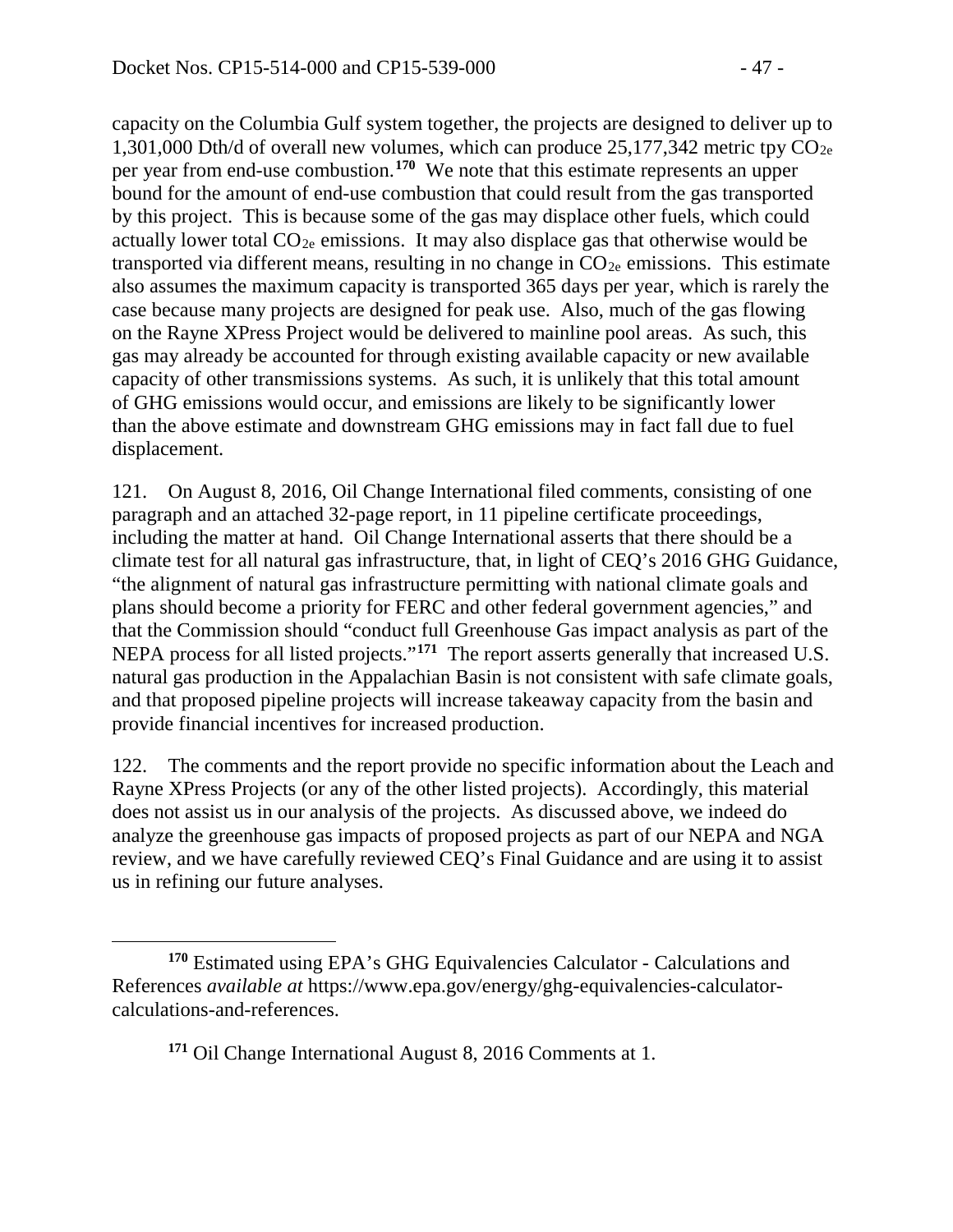123. As to the more global issues raised by Oil Change International, while the Commission does not utilize a specific "climate test," we do examine the impacts of the projects before us, including impacts on climate change. Under NEPA, we are required to take a "hard look" at the environmental impacts of the proposed project and we have done so. To the extent that Oil Change International suggests an alignment of project permitting with national climate change goals, we note that it is for Congress, the Executive Branch, and agencies with jurisdiction over broad environmental issues to establish such goals; our role under the NGA is considerably more limited, and we have no authority to establish national environmental policy.

### **h. Alternatives**

124. The EPA expresses concern that the final EIS lacks the supporting documentation that Commission staff relied on to rule out the need for considering the Mountaineer XPress Pipeline Project as a viable alternative. The EPA recommends that the Commission's order for the Leach XPress and Rayne XPress Projects contain specific purpose and need supporting information, including delivery points, receipt points, and precedent agreements. The final EIS rejected the proposed Mountaineer XPress Pipeline Project as a viable system alternative because of the projects' distinct purposes and needs, including the lack of commonality among the associated delivery and receipt points. Rather than providing information detailing each individual receipt and delivery point in the final EIS, this material is accessible in the Columbia's and Columbia Gulf's filed materials for the projects and is part of the record.**[172](#page-47-0)** Further, when evaluating if the proposed projects are in the public convenience and necessity, the Commission considers information filed in the proceedings, including signed precedent agreements with shippers, that describes the need for the proposed projects. As for disclosing in NEPA documents supporting information in future projects wherein Commission staff would study the environmental preferability of alternate routings, locational information relevant to these discussions has always been sufficiently outlined in our final EISs, typically in the introductory and alternative analysis sections (sections 1.1 and 3 of final EIS for this project).

125. The EPA requests that future project-specific Commission NEPA documents include greater information and analysis related to comparing and ruling out alternate aboveground facility components, so as to increase public understanding of Commission staff's siting considerations. Similarly, Phillip Smith requests that specific details and maps of the alternative site locations for the Oak Hill Compressor Station be included.

<span id="page-47-0"></span> $\overline{a}$ **<sup>172</sup>** Information detailing the receipt and delivery points associated with the Mountaineer XPress Pipeline Project can be found in Columbia's filed materials in Docket No. CP16-357-000.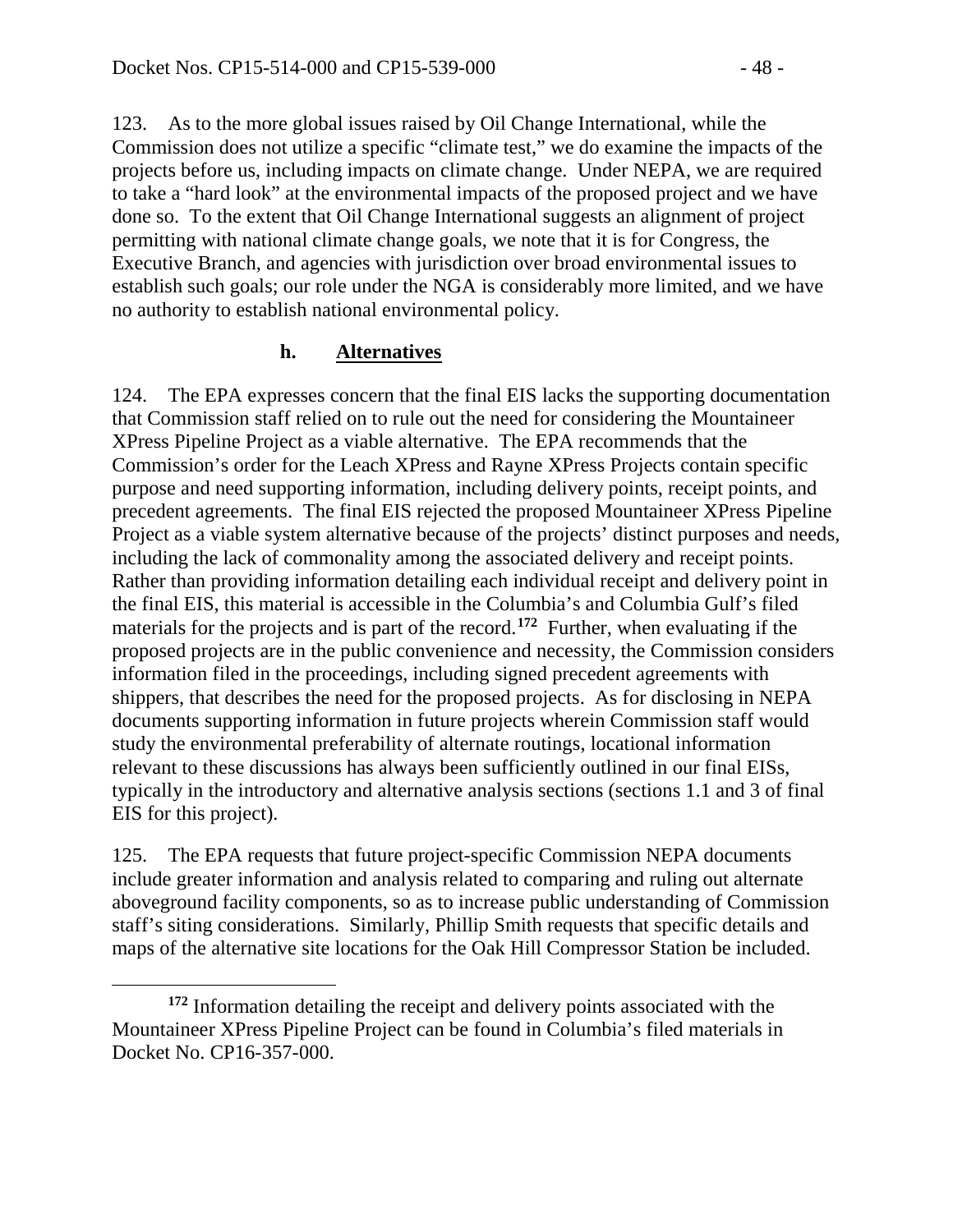Figure 3.4.1.1 of the final EIS includes a map of the proposed and alternate sites from the Oak Hill Compressor Station. In ruling out above-ground facility siting alternatives from further consideration, the final EIS includes comparisons of resource impacts to demonstrate environmental preferability in sufficient detail for the Lone Oak, Summerfield, Crawford, Ceredo, Oak Hill, and Means Compressor Stations.**[173](#page-48-0)**

## **i. Comment by Switzerland Township**

126. We received a comment from the Switzerland Township (located from Mileposts (MP) 26 to 33 on the Leach XPress LEX pipeline near the Ohio River crossing) concerning the additive impacts that the Leach XPress Project will have on local traffic and forested scenery. The Township believes the sum total of natural gas industry-related temporary and permanent facilities in their area has resulted in extensive adverse impacts on the quality of life and safety for residents, including disruption of traffic, increased road damage and traffic accidents, and disturbed landscapes. The Township requests Columbia participate in some form of compensation to help restore aesthetic and historic character of the Township.

127. The final EIS's discussion regarding impacts on forest and wildlife, disruptions to residents, and risks to safety and increased traffic impacts is accompanied by numerous mitigation measures and environmental recommendations. These comprehensive measures will minimize the amount of forest clearing, encourage forest growth within temporary construction use areas, retain forested riparian zones at stream crossings, maintain traffic flow and vehicle access for residences, ensure Columbia clears debris from public roads, and restores private access roads to previous or better conditions. The Township does not challenge the final EIS's direct, indirect or cumulative impacts analysis. Rather, the Township generally requests compensation. The Commission typically does not require or encourage applicants to participate in compensatory mitigation to groups, governments, or agencies. Mitigation measures proposed or recommended in the final EIS's analysis target specific natural resources. The final EIS recommends, and this order requires, Columbia provide a wetland compensation plan, Migratory Bird Conservation Plan, Construction Emission Plan aimed at limiting construction air emissions, and a horizontal directional drilling noise mitigation analysis for the Ohio River crossing of the proposed LEX pipeline near MP 26 at the eastern end of Switzerland Township (Environmental Conditions 16, 19, 27, and 28, respectively).

<span id="page-48-0"></span>**<sup>173</sup>** Final EIS §§ 3.4, 4, and 4.1.2.1.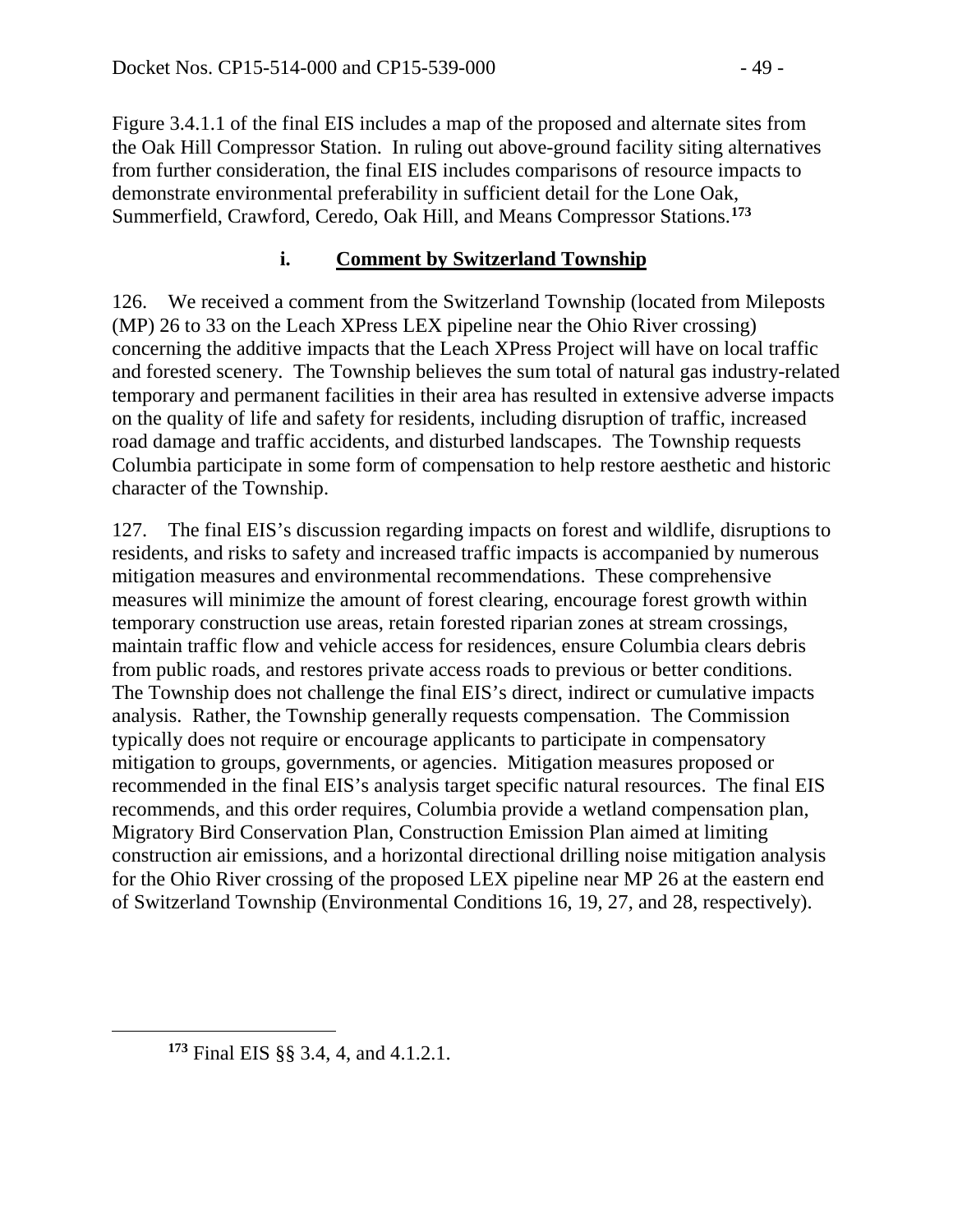$\overline{a}$ 

## **j. EPA – Web Site Links**

128. The EPA reiterates its request that Commission-issued NEPA documents provide direct links to a web address for specific files referenced as being on the record (eLibrary), if that information is not included in the final EIS. Commission staff's practice is to provide the links to accessions numbers to voluminous materials identified or incorporated in the NEPA documents for the reader to find in the Commission's eLibrary system. We currently do not have an alternate method to enable our issued documents to directly link to another web-based location other than our stored documents on eLibrary.

## **3. Environmental Analysis Conclusion**

129. We have reviewed the information and analysis contained in the final EIS regarding potential environmental effects of the Leach XPress and Rayne XPress Projects. Based on our consideration of this information and the discussion above, we agree with the conclusions presented in the final EIS and find that the projects, if constructed and operated as described in the applications and final EIS, are environmentally acceptable actions. We are accepting the environmental recommendations in the final EIS and are including them as conditions in Appendix B to this order.

130. Any state or local permits issued with respect to the jurisdictional facilities authorized herein must be consistent with the conditions of these certificates. The Commission encourages cooperation between interstate pipelines and local authorities. However, this does not mean that state and local agencies, through application of state or local laws, may prohibit or unreasonably delay the construction or operation of facilities approved by this Commission.**[174](#page-49-0)**

131. At a hearing held on January 19, 2017, the Commission on its own motion received and made a part of the record in this proceeding all evidence, including the applications, and exhibits thereto, and all comments and upon consideration of the record.

<span id="page-49-0"></span>**<sup>174</sup>** *See* 15 U.S.C. § 717r(d) (state or federal agency's failure to act on a permit considered to be inconsistent with Federal law); *see also Schneidewind v. ANR Pipeline Co*., 485 U.S. 293, 310 (1988) (state regulation that interferes with FERC's regulatory authority over the transportation of natural gas is preempted) and *Dominion Transmission, Inc. v. Summers,* 723 F.3d 238, 245 (D.C. Cir. 2013) (noting that state and local regulation is preempted by the NGA to the extent it conflicts with federal regulation, or would delay the construction and operation of facilities approved by the Commission).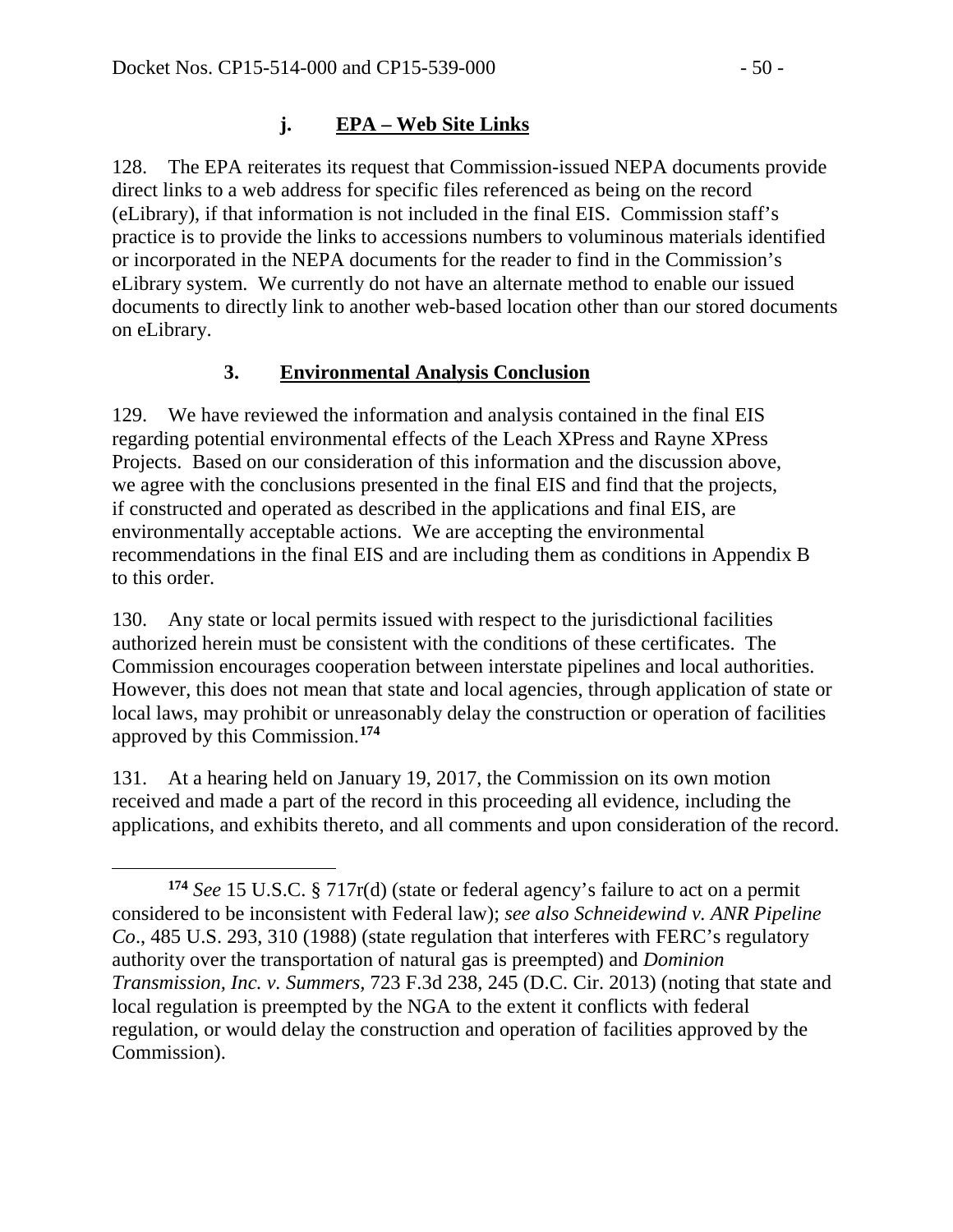The Commission orders:

(A) A certificate of public convenience and necessity is issued authorizing Columbia to construct and operate the Leach XPress Project, as described in this order and in the application in Docket No. CP15-514-000.

(B) A certificate of public convenience and necessity is issued authorizing Columbia Gulf to construct and operate the Rayne XPress Project, as described in this order and in the application in Docket No. CP15-539-000.

(C) Permission and approval of the proposed abandonment by Columbia is granted, as described in this order and in the application in Docket No. CP14-514-000.

(D) The certificate authority issued in Ordering Paragraphs (A) and (B) shall be conditioned on the following:

> (1) applicants' completion of the authorized construction of the proposed facilities and making them available for service within two years from the date of this order, pursuant to section 157.20(b) of the Commission's regulations;

> (2) applicants' compliance with all applicable Commission regulations under the NGA including, but not limited to, Parts 154 and 284, and paragraphs (a), (c), (e), and (f) of section 157.20 of the regulations;

> (3) applicants' compliance with the environmental conditions listed in the Appendix B to this order;

(4) execution, prior to commencement of construction, of firm contracts for the volumes and service terms equivalent to those in the precedent agreements.

(E) Columbia's proposed incremental firm reservation charge for the Leach XPress Project is accepted, subject to Columbia filing to revise the charge as discussed in the body of this order.

(F) Columbia shall file actual tariff records with the incremental charge no earlier than 60 days and no later than 30 days, prior to the date the project facilities go into service.

(G) Columbia's request to use its system-wide fuel retention percentage and electric power charges, and its Transportation Cost Rate Adjustment and the Operational Transaction Rate Adjustment is approved.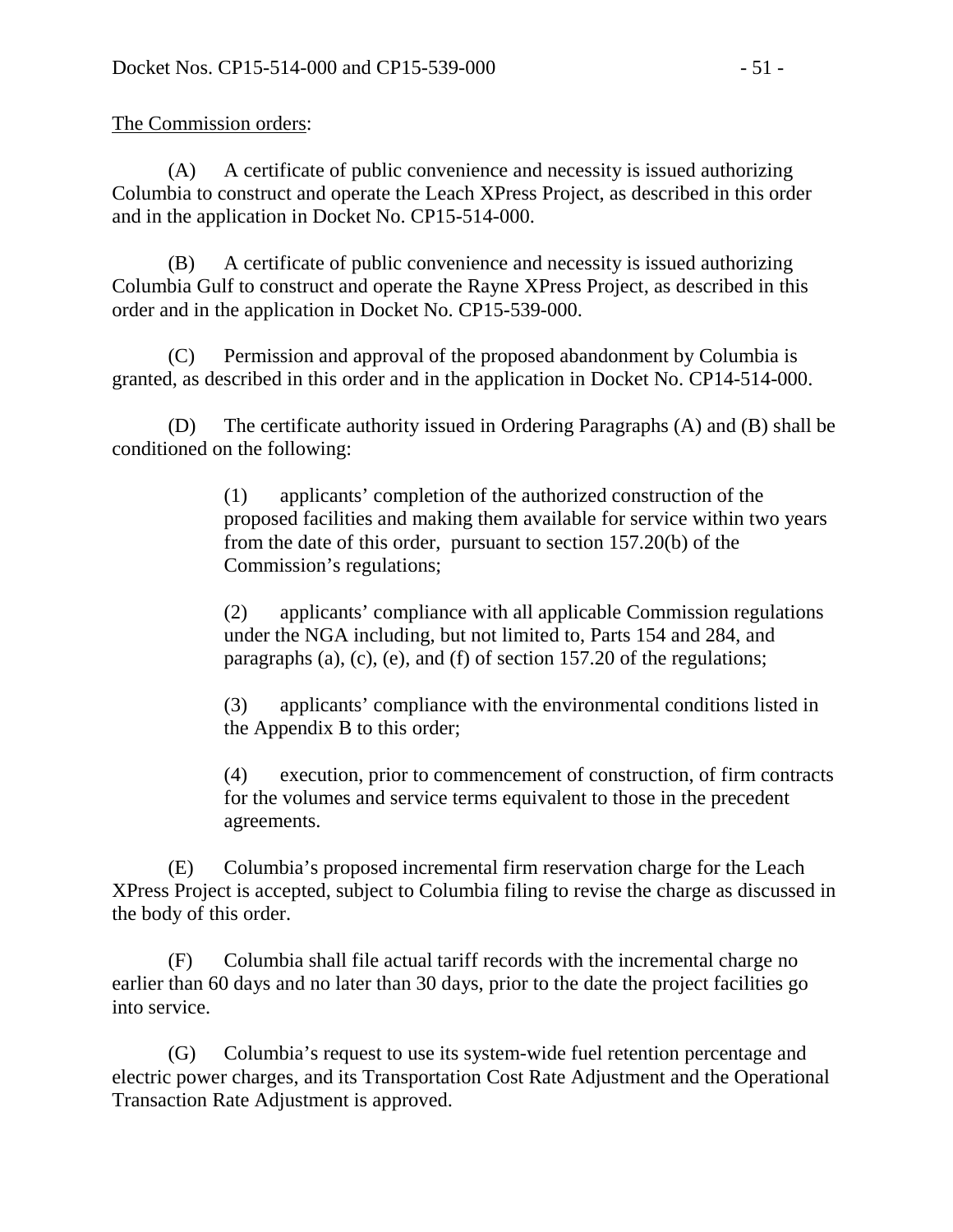(H) Columbia's request to recover 54.3 percent of its Line R-501 costs through its Capital Cost Recovery Mechanism, as described in the body of this order, is approved.

(I) Columbia's request for a pre-determination supporting rolled-in rate treatment for the costs to replace Unit #8 at the Ceredo Compressor Station in its next NGA section 4 general rate proceeding is granted, as more fully described in the body of this order, absent a significant change in material circumstances.

(J) Columbia Gulf's existing system rates are approved as initial rates for the Rayne XPress Project.

(K) Columbia Gulf's request for a pre-determination supporting rolled-in rate treatment for the costs of the Rayne XPress Project in its next NGA section 4 general rate proceeding is granted, as more fully described in the body of this order, absent a significant change in material circumstances.

(L) Columbia Gulf's request to use its generally applicable system fuel retention rate is approved.

(M) The timely motions to intervene filed by E&W Landowners and G&B Landowners are granted.

By the Commission.

 $(S E A L)$ 

Nathaniel J. Davis, Sr., Deputy Secretary.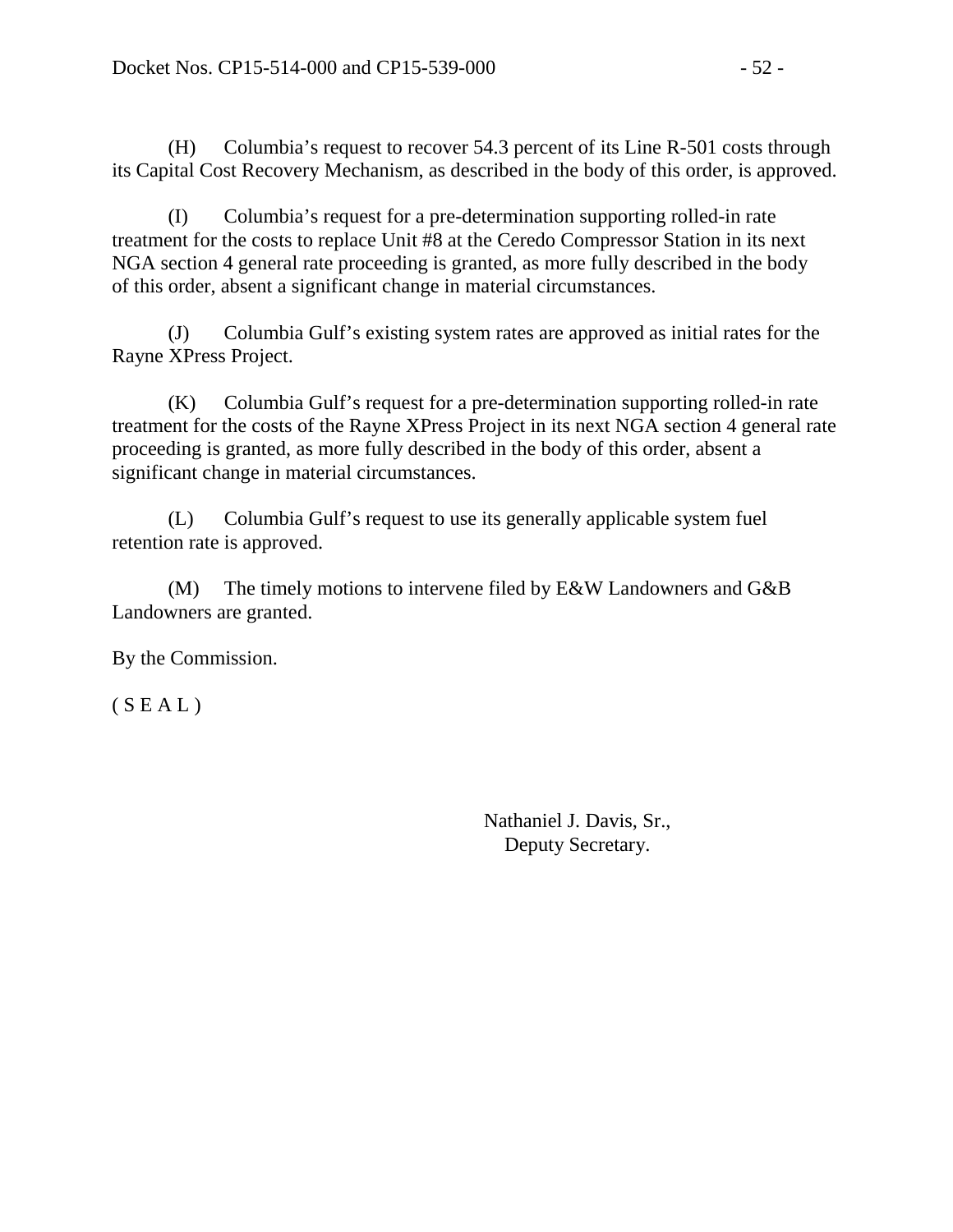## **Appendix A**

### **Intervenor List**

#### **Intervenors in CP15-514-000:**

- Anadarko Energy Services Company
- Atmos Energy Marketing LLC
- Calpine Energy Services, L.P.
- Chevron U.S.A. Inc.
- ConocoPhillips Company
- Cross Timbers Energy Services, Inc.
- Direct Energy Business Marketing, LLC
- Duke Energy Kentucky, Inc.
- E&W Landowners
- Exelon Corporation
- G&B Landowners
- Independent Oil & Gas Association of West Virginia, Inc.
- Interstate Gas Supply, Inc.
- Debra and Christian LoFrumento
- National Fuel Gas Distribution Corporation
- National Grid Gas Delivery Companies
- New Jersey Natural Gas Company
- New York State Electric & Gas Corporation
- NiSource Distribution Companies
- NJR Energy Services Company
- Ohio Farm Bureau Federation, Inc.
- Orange and Rockland Utilities, Inc.
- Peoples TWP LLC
- Piedmont Natural Gas Company, Inc.
- PSEG Energy Resources & Trade LLC
- Public Service Company of North Carolina
- Range Resources-Appalachia, LLC
- Rover Pipeline LLC
- Sequent Energy Management, L.P.
- Shell Energy North America (US), L.P.
- SWEPI LP
- UGI Distribution Companies
- United States Gypsum Company
- Vectren Energy Delivery of Ohio, Inc.
- Washington Gas Light Company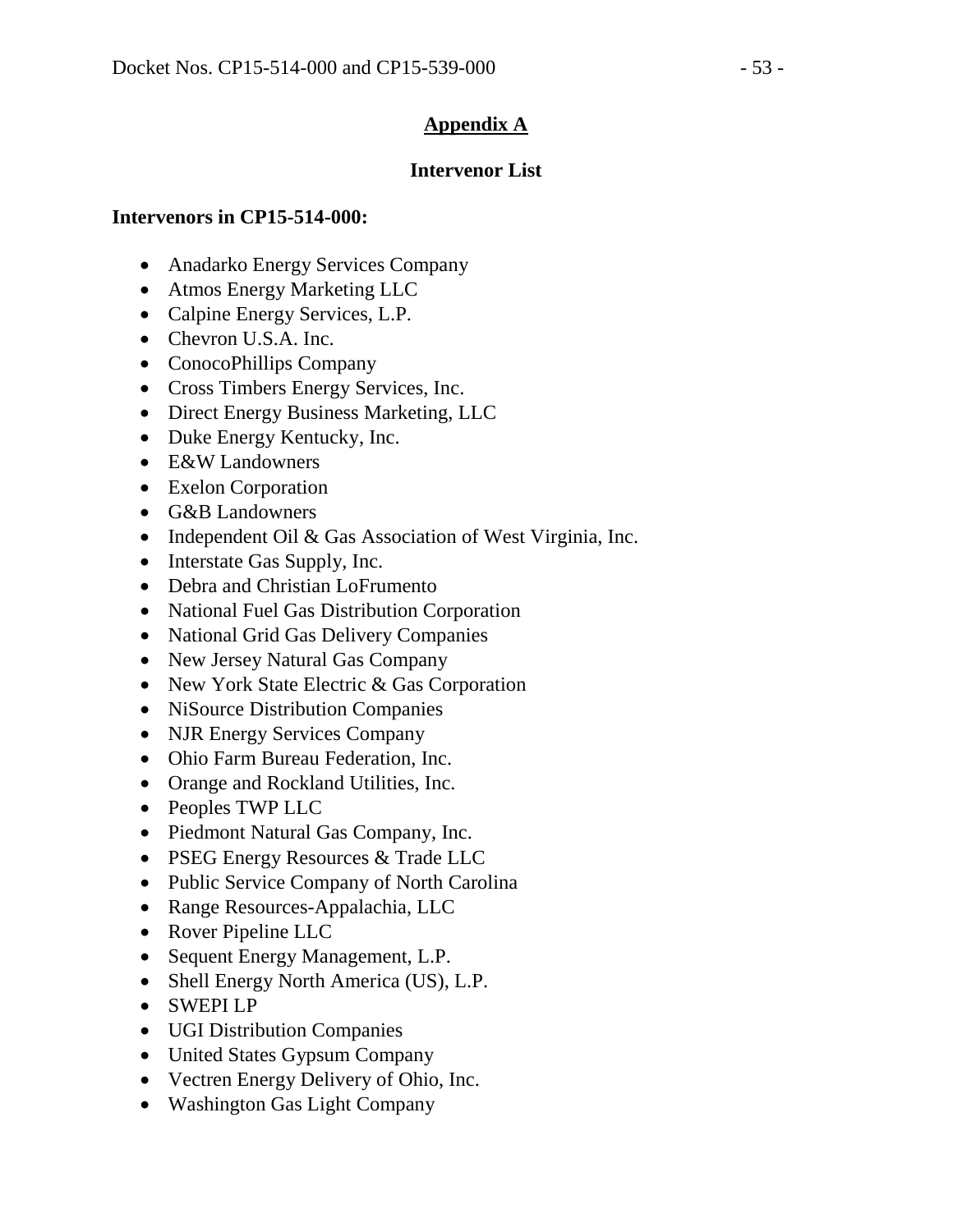### **Intervenors in CP15-539-000:**

- Anadarko Energy Services Company
- Atmos Energy Marketing LLC
- Calpine Energy Services, L.P.
- Chevron U.S.A. Inc.
- ConocoPhillips Company
- Direct Energy Business Marketing, LLC
- Duke Energy Corporation
- Exelon Corporation
- Independent Oil & Gas Association of West Virginia, Inc.
- New Jersey Natural Gas Company
- New York State Electric & Gas Corporation
- NJR Energy Services Company
- Orange and Rockland Utilities, Inc.
- Piedmont Natural Gas Company, Inc.
- Range Resources-Appalachia, LLC
- Sequent Energy Management, L.P.
- Shell Energy North America (US), L.P.
- Tennessee Valley Authority
- Virginia Natural Gas, Inc.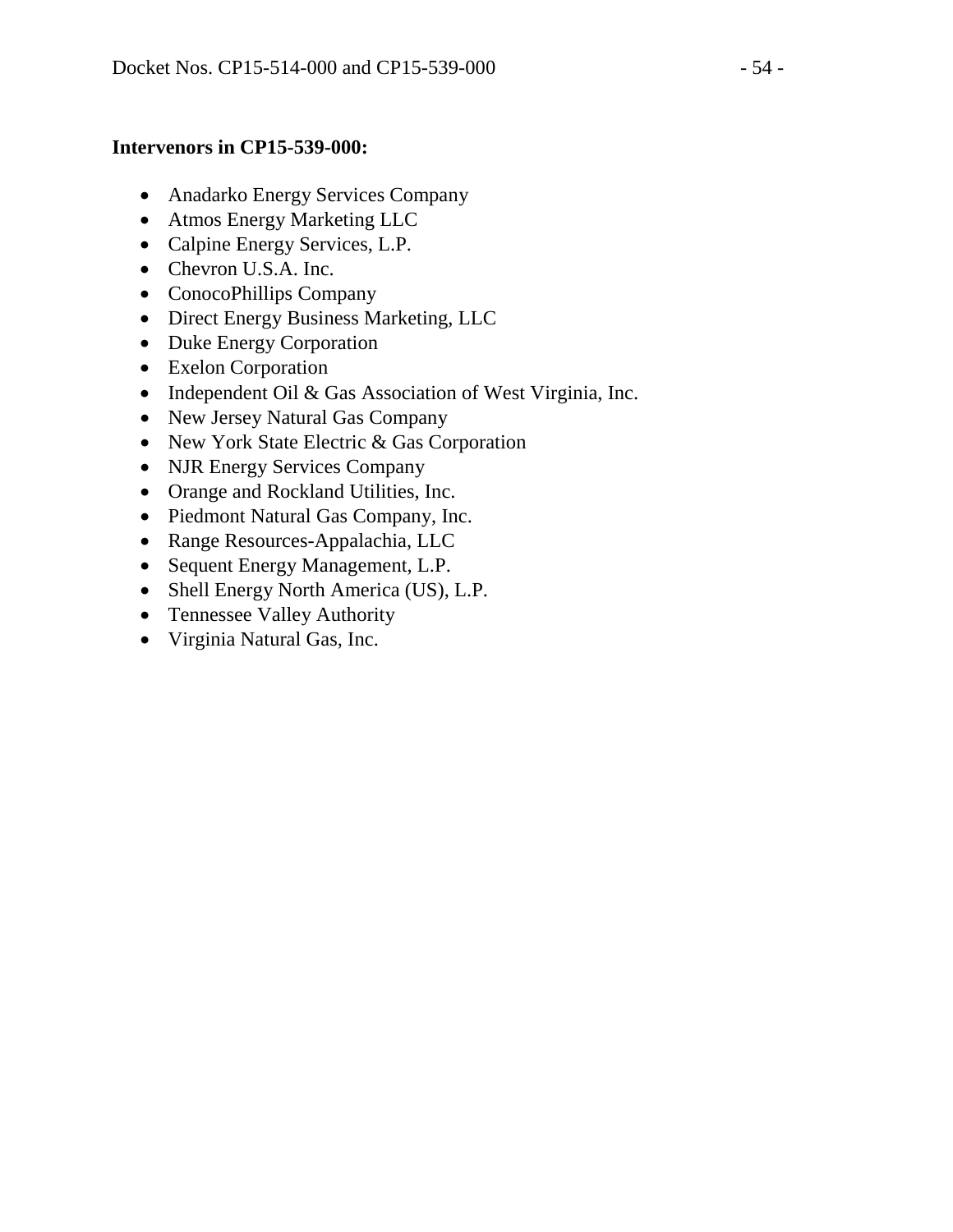## **Appendix B**

#### **Environmental Conditions for the Leach XPress and Rayne XPress Projects**

As recommended in the final environmental impact statement (EIS) and otherwise amended herein, this authorization includes the following conditions. The section number in parentheses at the end of a condition corresponds to the section number in which the measure and related resource impact analysis appears in the final EIS.

- 1. Columbia and Columbia Gulf shall each follow the construction procedures and mitigation measures described in its application and supplements, including responses to staff data requests and as identified in the EIS, unless modified by the Order. Columbia and Columbia Gulf must:
	- a. request any modification to these procedures, measures, or conditions in a filing with the Secretary of the Commission (Secretary);
	- b. justify each modification relative to site-specific conditions;
	- c. explain how that modification provides an equal or greater level of environmental protection than the original measure; and
	- d. receive approval in writing from the Director of the Office of Energy Projects (OEP) **before using that modification.**
- 2. The Director of OEP has delegated authority to take whatever steps are necessary to ensure the protection of all environmental resources during construction and operation of the Projects. This authority shall allow:
	- a. the modification of conditions of this Commission's Order; and
	- b. the design and implementation of any additional measures deemed necessary (including stop-work authority) to ensure continued compliance with the intent of the environmental conditions as well as the avoidance or mitigation of adverse environmental impact resulting from construction and operation of the Projects.
- 3. **Prior to any construction,** Columbia and Columbia Gulf shall each file an affirmative statement with the Secretary, certified by a senior company official, that all company personnel, environmental inspectors (EIs), and contractor personnel will be informed of the EIs' authority and have been or will be trained on the implementation of the environmental mitigation measures appropriate to their jobs **before** becoming involved with construction and restoration activities.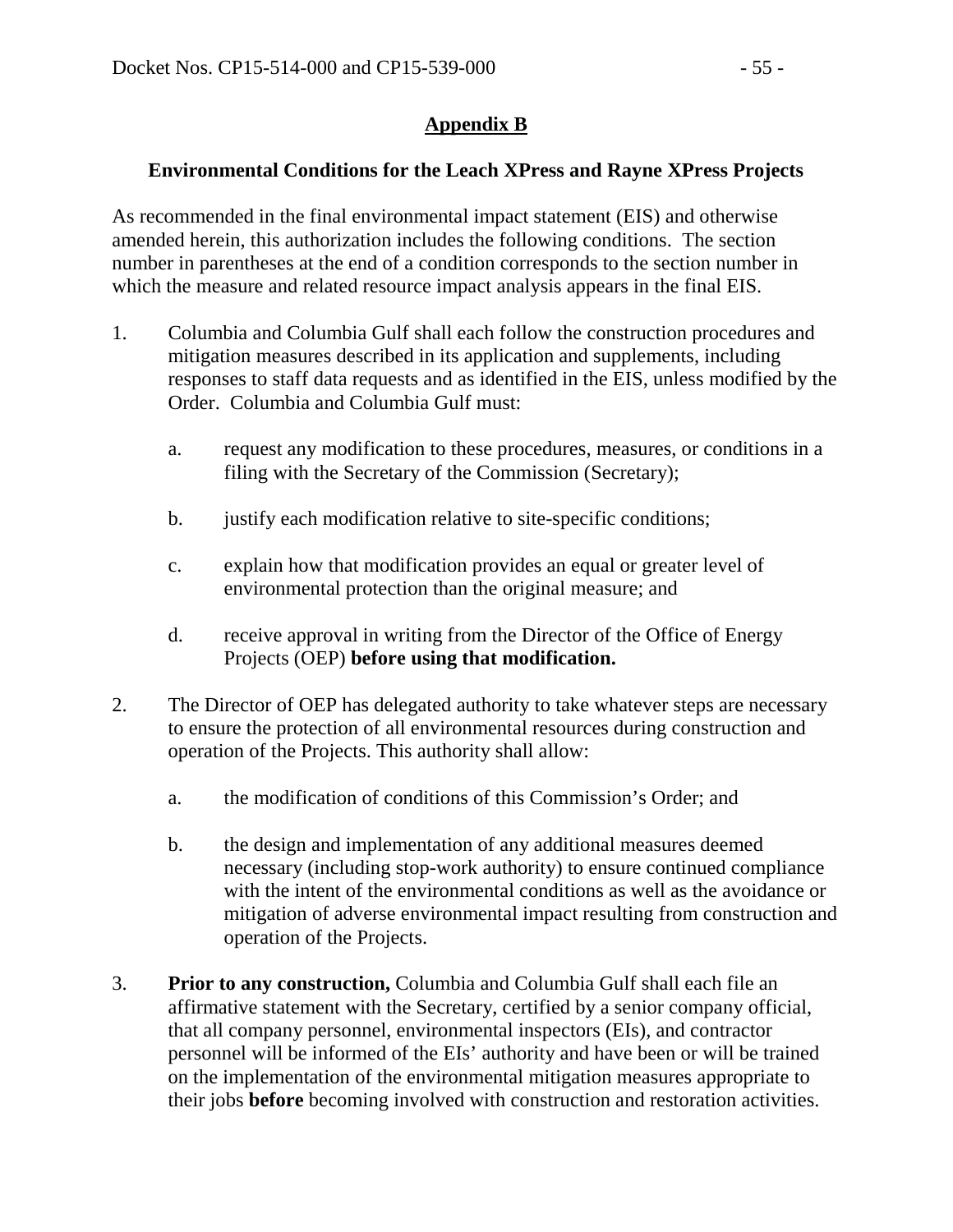4. The authorized facility locations shall be as shown in the final EIS, as supplemented by filed alignment sheets. **As soon as they are available and before the start of construction,** Columbia and Columbia Gulf shall file any revised detailed survey alignment maps/sheets at a scale not smaller than 1:6,000 with station positions for all facilities approved by this order. All requests for modifications of environmental conditions of this order or site-specific clearances must be written and must reference locations designated on these alignment maps/sheets.

Columbia's exercise of eminent domain authority granted under the Natural Gas Act (NGA) section 7(h) in any condemnation proceedings related to this order must be consistent with these authorized facilities and locations. Columbia's right of eminent domain granted under NGA Section 7(h) does not authorize it to increase the size of its natural gas pipeline to accommodate future needs or to acquire a right-of-way for a pipeline to transport a commodity other than natural gas.

5. Columbia and Columbia Gulf shall file detailed alignment maps/sheets and aerial photographs at a scale not smaller than 1:6,000 identifying all route realignments or facility relocations, and staging areas, contractor yards, new access roads, and other areas that would be used or disturbed and have not been previously identified in filings with the Secretary. Approval for each of these areas must be explicitly requested in writing. For each area, the request must include a description of the existing land use/cover type, and documentation of landowner approval, whether any cultural resources or federally listed threatened or endangered species would be affected, and whether any other environmentally sensitive areas are within or abutting the area. All areas shall be clearly identified on the maps/sheets/aerial photographs. Each area must be approved in writing by the Director of OEP **before construction in or near that area.**

This requirement does not apply to extra workspace allowed by the Columbia's and Columbia Gulf's Environmental Construction Standards (ECS) and/or minor field realignments per landowner needs and requirements which do not affect other landowners or sensitive environmental areas such as wetlands.

Examples of alterations requiring approval include all route realignments and facility location changes resulting from:

- a. implementation of cultural resources mitigation measures;
- b. implementation of endangered, threatened, or special concern species mitigation measures;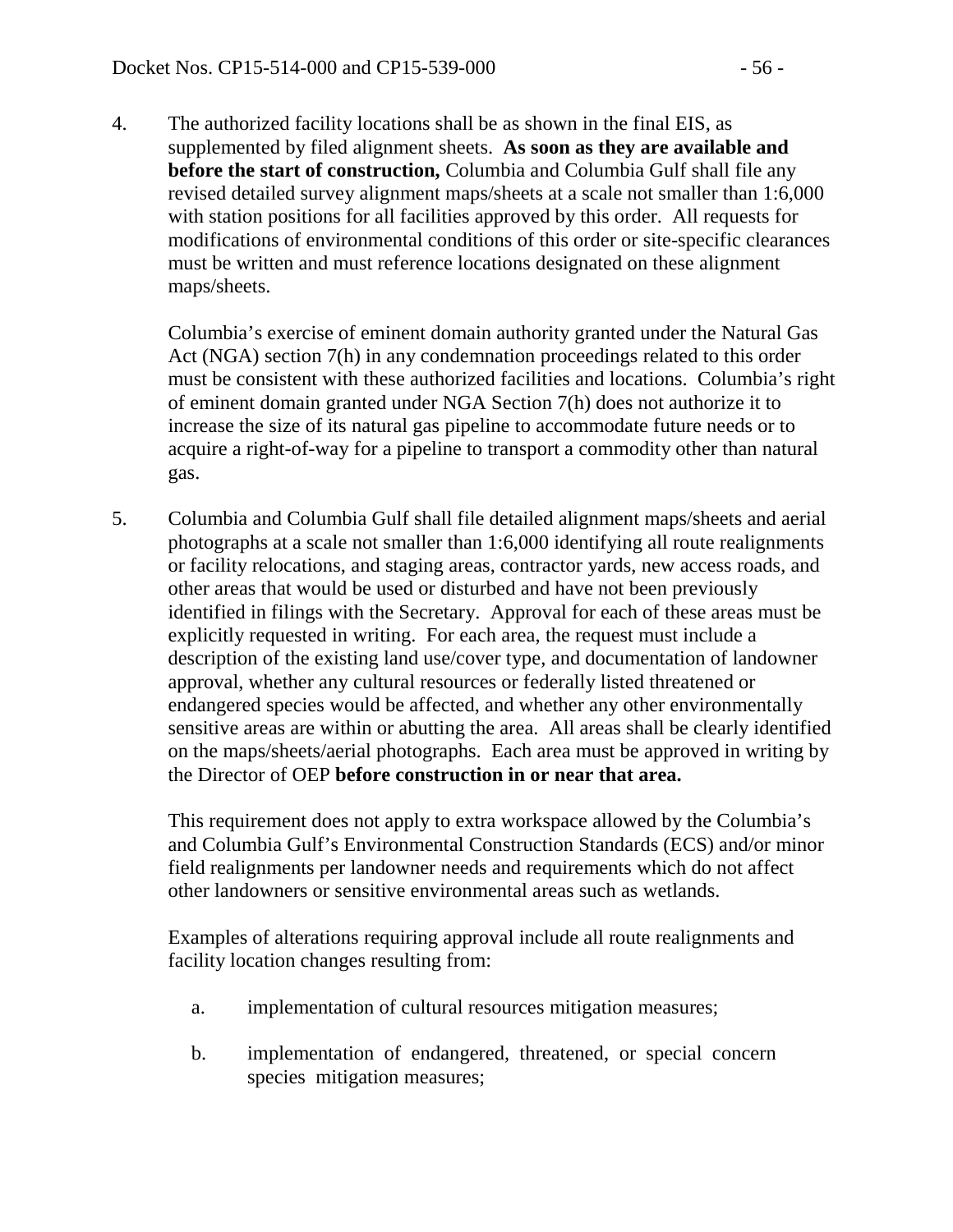- c. recommendations by state regulatory authorities; and
- d. agreements with individual landowners that affect other landowners or could affect sensitive environmental areas.
- 6. **Within 60 days of the acceptance of the Certificate and before construction begins,** Columbia and Columbia Gulf shall file their respective Implementation Plans for review and written approval by the Director of OEP. Columbia and Columbia Gulf must file revisions to their plans as schedules change. The plans shall identify:
	- a. how Columbia and Columbia Gulf will implement the construction procedures and mitigation measures described in its application and supplements (including responses to staff data requests), identified in the EIS, and required by this Order;
	- b. how Columbia and Columbia Gulf will incorporate these requirements into the contract bid documents, construction contracts (especially penalty clauses and specifications), and construction drawings so that the mitigation required at each site is clear to onsite construction and inspection personnel;
	- c. the number of EIs assigned per spread, and how the company will ensure that sufficient personnel are available to implement the environmental mitigation;
	- d. company personnel, including EIs and contractors, who will receive copies of the appropriate material;
	- e. the location and dates of the environmental compliance training and instructions Columbia and Columbia Gulf will give to all personnel involved with construction and restoration (initial and refresher training as the Projects progress and personnel change) with the opportunity for OEP staff to participate in the training sessions;
	- f. the company personnel (if known) and specific portion of Columbia's and Columbia Gulf's organization having responsibility for compliance;
	- g. the procedures (including use of contract penalties) Columbia and Columbia Gulf will follow if noncompliance occurs; and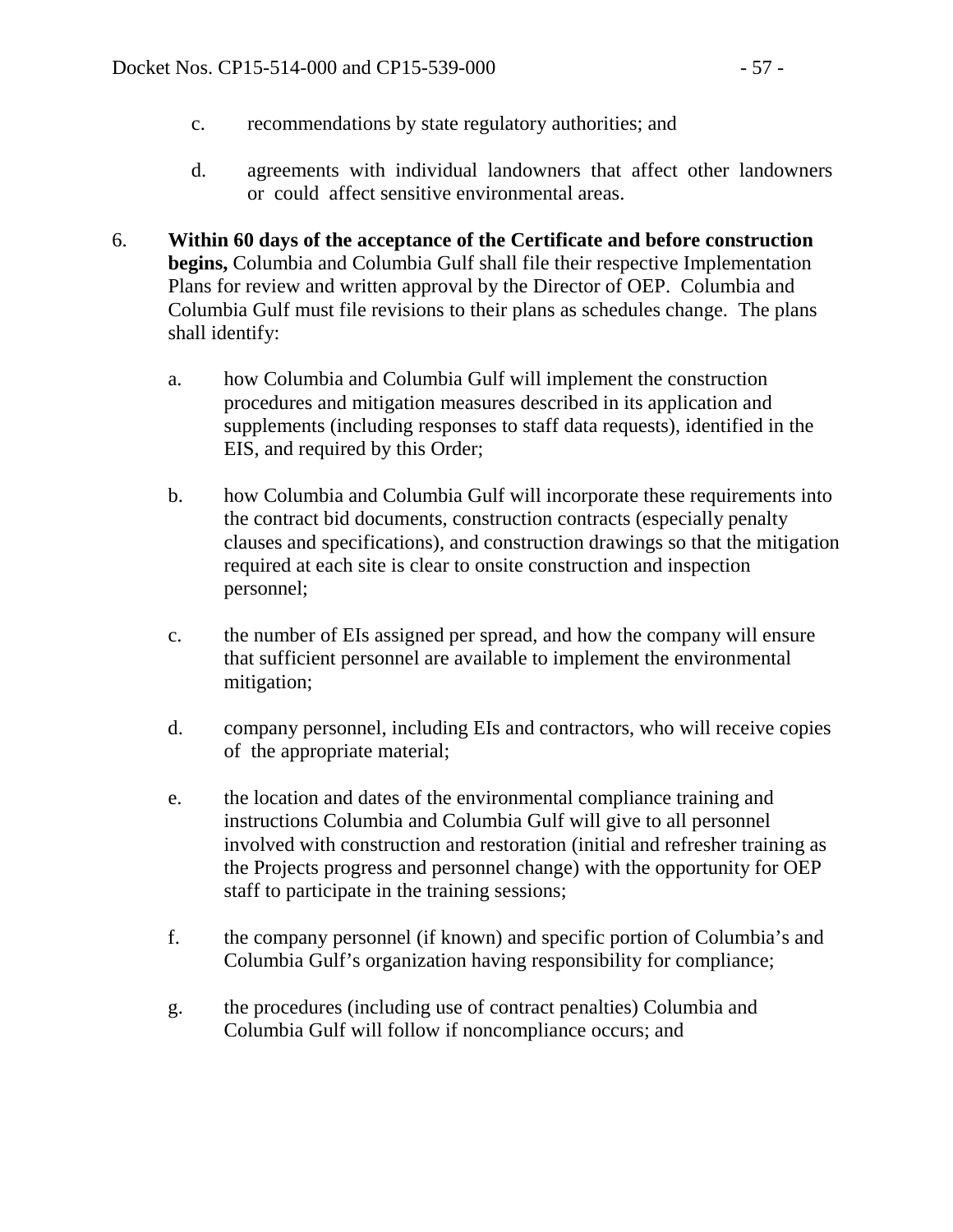- h. for each discrete facility, a Gantt or PERT chart (or similar project scheduling diagram), and dates for:
	- i. the completion of all required surveys and reports;
	- ii. the environmental compliance training of onsite personnel;
	- iii. the start of construction; and
	- iv. the start and completion of restoration.
- 7. Columbia shall employ at least one EI per construction spread and Columbia Gulf shall employ one EI for the Rayne XPress Project. The EIs shall be:
	- a. responsible for monitoring and ensuring compliance with all mitigation measures required by this order and other grants, permits, certificates, or other authorizing documents;
	- b. responsible for evaluating the construction contractor's implementation of the environmental mitigation measures required in the contract (see condition 6 above) and any other authorizing document;
	- c. empowered to order correction of acts that violate the environmental conditions of this order, and any other authorizing document;
	- d. a full-time position, separate from all other activity inspectors;
	- e. responsible for documenting compliance with the environmental conditions of this order, as well as any environmental conditions/permit requirements imposed by other federal, state, or local agencies; and
	- f. responsible for maintaining status reports.
- 8. Beginning with the filing of its Implementation Plan, Columbia shall file updated status reports with the Secretary **on a weekly basis until all construction and restoration activities are complete**. Columbia Gulf shall file updated status reports with the Secretary **on a monthly basis until construction and restoration activities are complete**. On request, these status reports will also be provided to other federal and state agencies with permitting responsibilities. Status reports shall include:
	- a. an update on efforts to obtain the necessary federal authorizations;
	- b. the construction status of the their respective Project facilities, work planned for the following reporting period, and any schedule changes for stream crossings or work in other environmentally sensitive areas;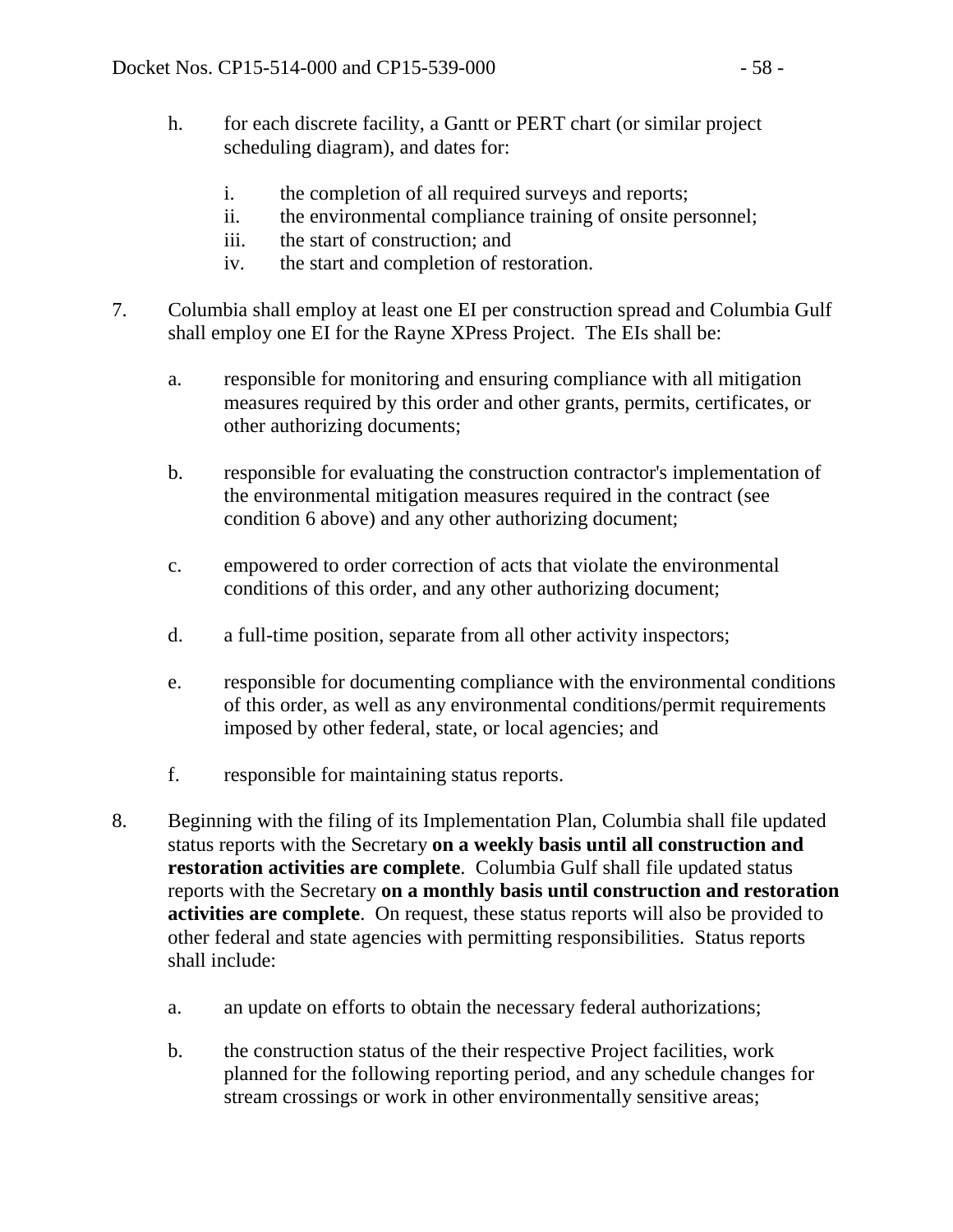- c. a listing of all problems encountered and each instance of noncompliance observed by the EIs during the reporting period (both for the conditions imposed by the Commission and any environmental conditions/permit requirements imposed by other federal, state, or local agencies);
- d. a description of corrective actions implemented in response to all instances of noncompliance, and their cost;
- e. the effectiveness of all corrective actions implemented;
- f. a description of any landowner/resident complaints that may relate to compliance with the requirements of this order, and the measures taken to satisfy their concerns; and
- g. copies of any correspondence received by Columbia and Columbia Gulf from other federal, state, or local permitting agencies concerning instances of noncompliance, and Columbia's and Columbia Gulf's responses.
- 9. **Prior to receiving written authorization from the Director of OEP to commence construction of their respective Project facilities,** Columbia and Columbia Gulf shall file documentation that they have received all applicable authorizations required under federal law (or evidence of waiver thereof).
- 10. Columbia and Columbia Gulf must receive written authorization from the Director of OEP **before placing their respective Projects into service**. Such authorization will only be granted following a determination that rehabilitation and restoration of areas affected by the Projects are proceeding satisfactorily.
- 11. **Within 30 days of placing the authorized facilities in service,** Columbia and Columbia Gulf shall file an affirmative statement with the Secretary, certified by a senior company official:
	- a. that the facilities have been constructed in compliance with all applicable conditions, and that continuing activities will be consistent with all applicable conditions; or
	- b. identifying which of the conditions in this order Columbia and/or Columbia Gulf has complied or will comply with. This statement shall also identify any areas affected by their respective Projects where compliance measures were not properly implemented, if not previously identified in filed status reports, and the reason for noncompliance.
- 12. **As part of its Implementation Plan,** Columbia shall confirm the location of the Leach XPress Project's LEX Pipeline between Mileposts (MP) 34.6 to 52.2 within its non-exclusive easement and identify any locations where the LEX Pipeline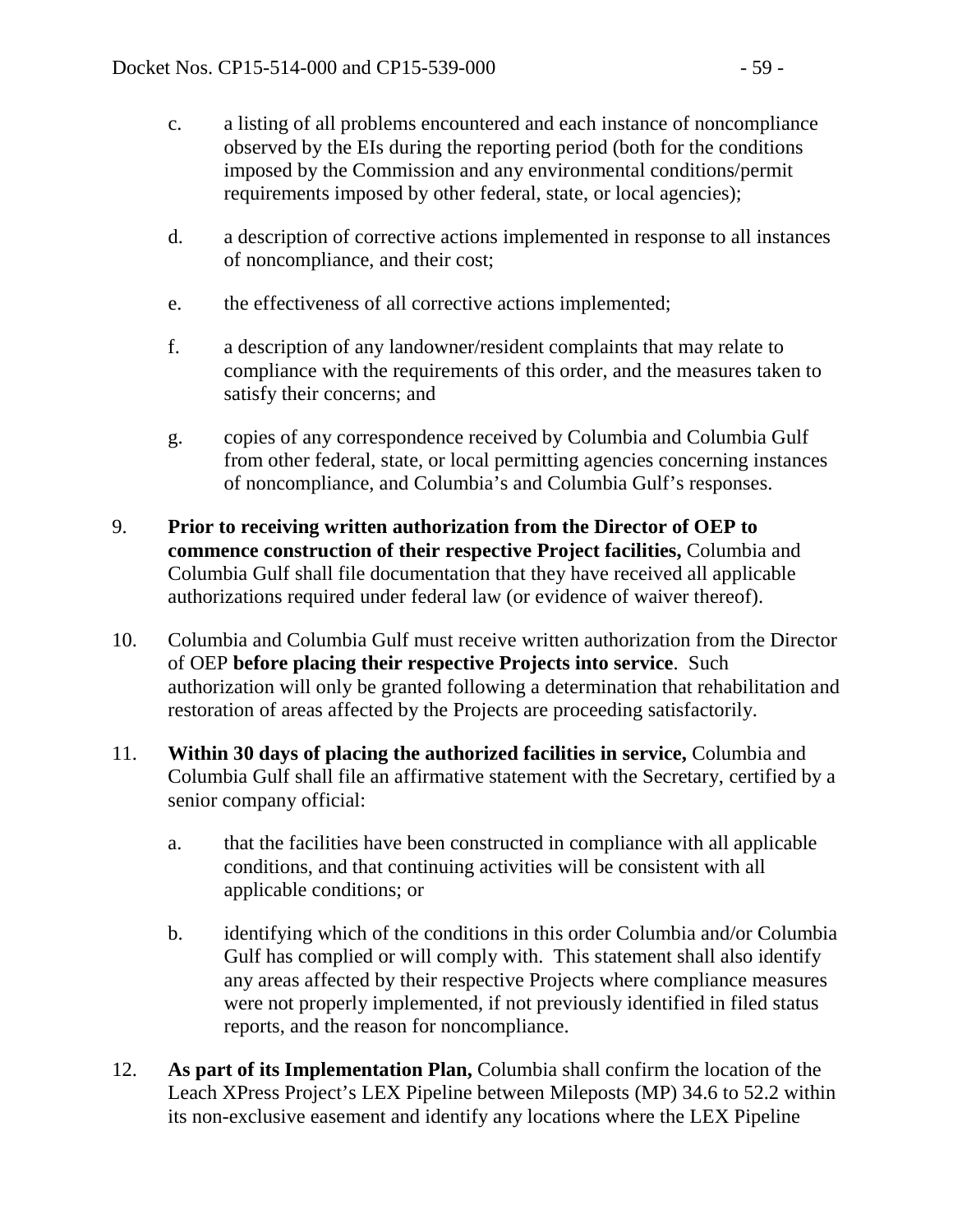along this segment would deviate from the non-exclusive easement in accordance with recommendation 5.

13. **Prior to construction,** Columbia shall further assess any outstanding minor route variations in coordination with the landowners, including those at LEX Pipeline MPs 0.6, 15.4, 31.0, 35.8, 62.8, 86.6, and 109.7, and R-801 Loop MP 0.9. Columbia shall either incorporate a route within the same landowner's property that addresses or avoids the resources or issue of concern, or otherwise explain how potential impacts on resources have been effectively avoided, minimized, or mitigated to the extent practical.

Columbia shall file with the Secretary, for the review and written approval by the Director of OEP, revised alignment sheets, documentation of its landowner consultations, and a summary of the resources (e.g. forests, wetlands, sensitive species, and cultural resources) affected by the revised routes.

- 14. **Prior to construction,** Columbia shall file with the Secretary the results of civil surveys identifying the location of any conventional or unconventional oil and gas well locations (including permitted, drilled, producing and abandoned oil and gas wells) within the Leach XPress Project footprint, as well as identify measures to minimize hazards for any wells located within 100 feet of the proposed Leach XPress Project pipelines.
- 15. **Prior to construction,** Columbia shall file with the Secretary a copy of the final West Virginia Department of Natural Resources Stream Activity Permit for the Leach XPress Project documenting the state agency's approval of instream work windows and incorporate these time windows into its final construction plans.
- 16. **Prior to construction,** Columbia shall file with the Secretary its final wetland compensation plan, developed in consultation with the appropriate agencies.
- 17. **Prior to construction,** Columbia shall file with the Secretary, for review and written approval of the Director of OEP, a revised project-specific ECS that addresses the agencies requests to apply seed mixes identified in state standards specific to the project region, as well as the use of seeds for native pollinator species so as to benefit pollinating insect, bird, and bat species.
- 18. **Prior to construction,** Columbia shall file with the Secretary documentation of its correspondence with the Ohio Department of Natural Resources and any avoidance or mitigation measures developed to cross the Sunfish Creek State Forest.
- 19. **Prior to construction,** Columbia shall file with the Secretary its final Migratory Bird Conservation Plan along with documentation of its consultation with U.S.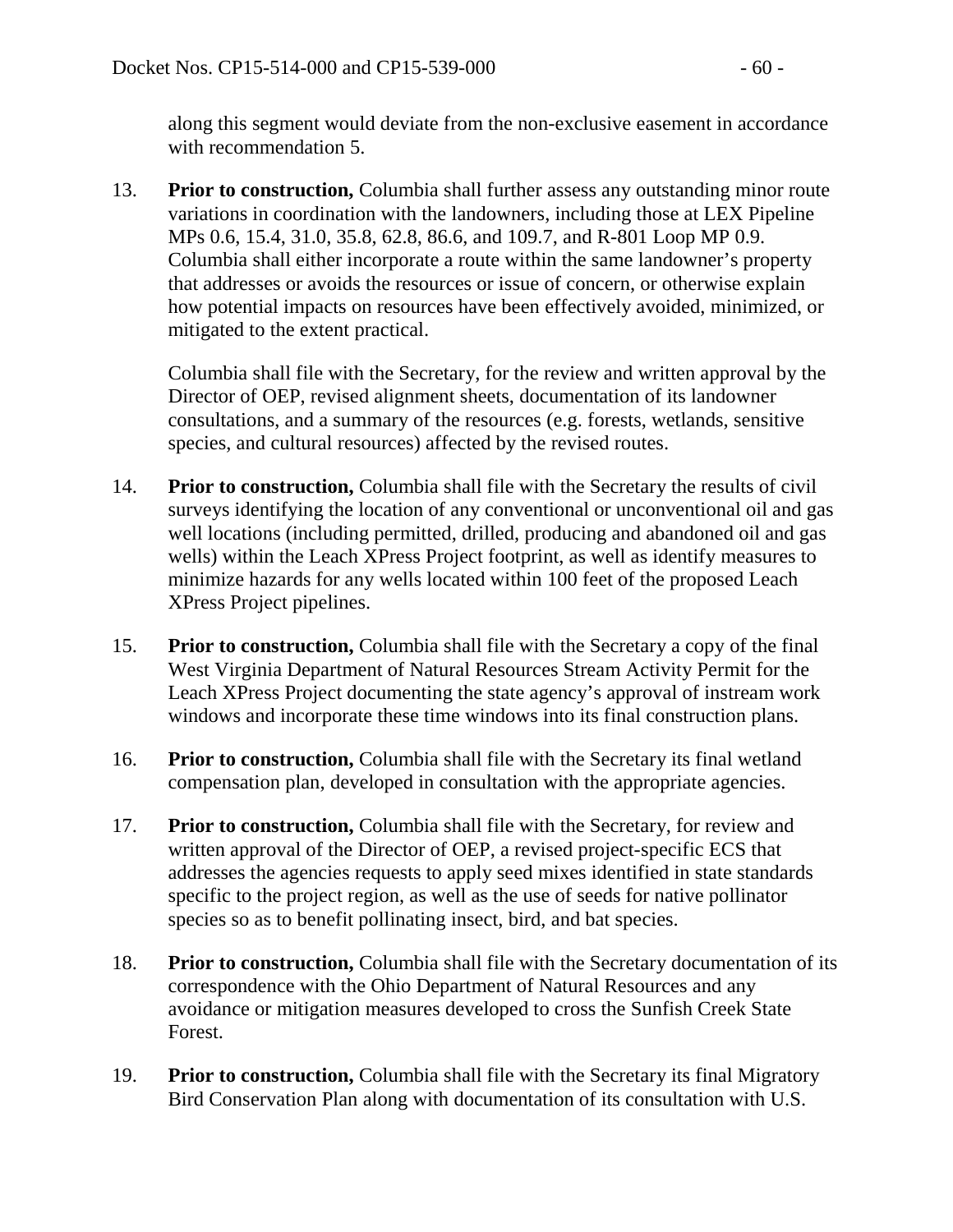Fish and Wildlife Service (FWS) regarding avoidance, minimization, and mitigation measures.

- 20. Columbia **shall not begin construction** of the Leach XPress Project within lands not covered by the Multiple Species Habitat Conservation Plan in Ohio **until:**
	- a. FERC staff completes any necessary Endangered Species Act Section 7 consultation with the FWS for the Indiana bat and northern long-eared bat; and
	- b. Columbia has received written notification from the Director of OEP that construction and/or use of mitigation (including implementation of conservation measures) may begin.
- 21. **Prior to construction in water in Ohio and West Virginia,** Columbia shall continue consultations with the applicable state agencies to identify any additional mitigation measures for state-protected mussel species and the need for additional surveys in Ohio and West Virginia. The results of such consultations and any state recommended mitigation measures shall be filed with the Secretary.
- 22. **Prior to construction in Pennsylvania,** Columbia shall file with the Secretary survey results and any mitigation measures developed in consultation with the Pennsylvania Department of Conservation and Natural Resources for singleheaded pussytoes.
- 23. **Prior to construction,** Columbia shall file with the Secretary, for the review and written approval of the Director of OEP, evidence of landowner concurrence with the site-specific residential construction plans for all locations identified by MP in table 4.8.3-1 of the final EIS where the Leach XPress Project construction work areas are 10 feet of a residence.
- 24. **Prior to construction,** Columbia shall file with the Secretary, for review and written approval by the Director of OEP, a visual screening plan for the proposed Oak Hill Compressor Station.
- 25. **Prior to construction,** Columbia Gulf shall file with the Secretary, for review and written approval by the Director of OEP, a visual screening plan for the proposed Means Compressor Station.
- 26. Columbia and Columbia Gulf **shall not begin construction** of facilities and/or use of (all) staging, storage, or temporary work areas and new or to-be improved access roads in Ohio, West Virginia, or Kentucky **until:**
	- a. Columbia and Columbia Gulf file with the Secretary: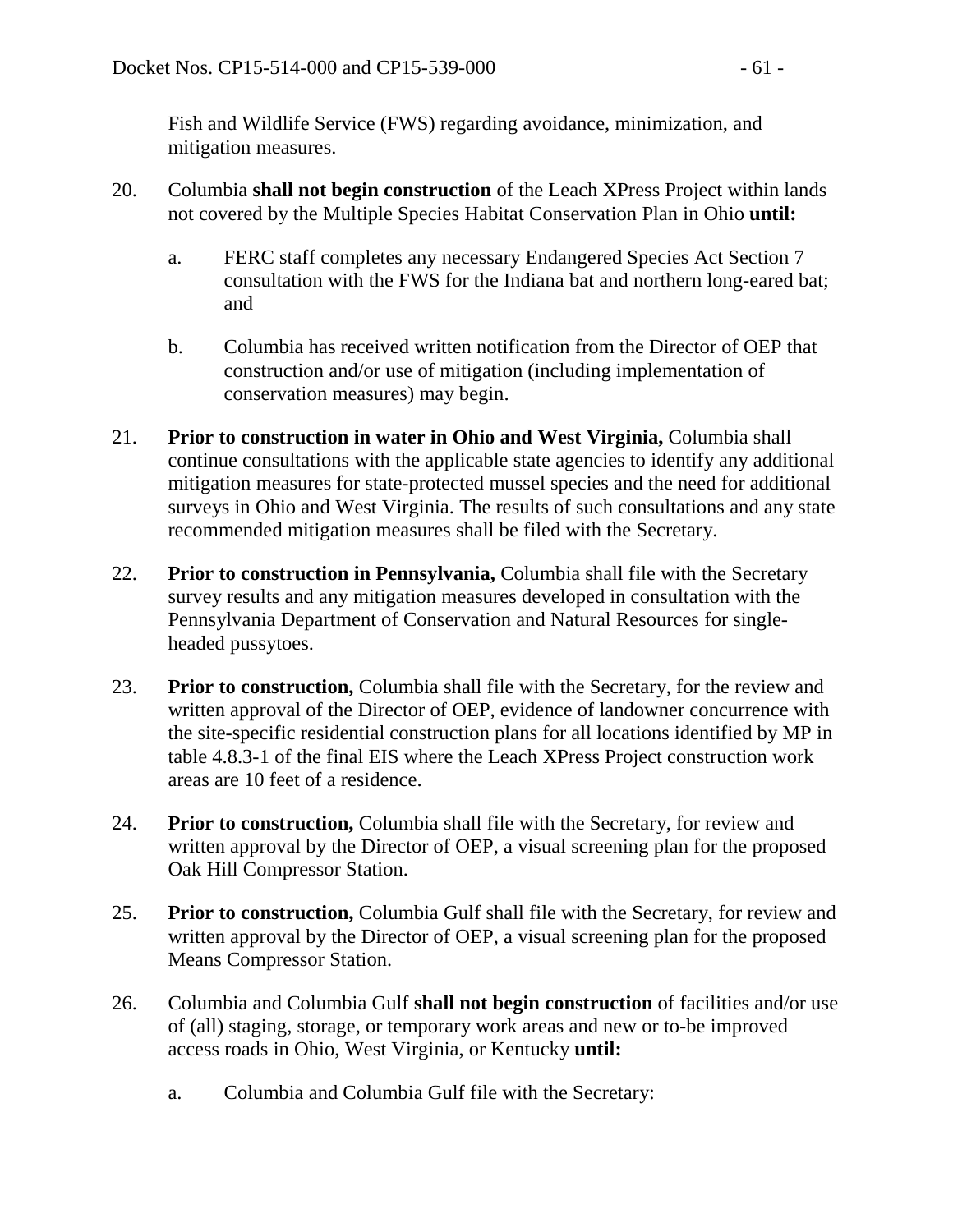- i. Cultural resource identification survey reports for any previously unreported areas in Ohio, and West Virginia;
- ii. Evaluation studies, as necessary, to provide National Register of Historic Places-eligibility recommendations for historic aboveground resources Site 103, Site 136, and Site 140 in Ohio and archaeological sites 15MF490 and 15MF492 in Kentucky;
- iii. Any other reports, evaluation studies, or plans (monitoring, avoidance, etc.) not yet submitted; and
- iv. Comments on survey reports, Unanticipated Discovery Plans and any other studies or plans from the Ohio, West Virginia, and Kentucky State Historic Preservation Office and any other consulting parties.
- b. The Advisory Council of Historic Preservation is afforded an opportunity to comment if historic properties would be adversely affected; and
- c. FERC staff reviews and the Director of OEP approves the cultural resources reports and plans, and notifies Columbia and Columbia Gulf in writing that treatment plans/mitigation measures may be implemented and/or construction may proceed.

#### **All material filed with the Commission containing location, character, and ownership information about cultural resources must have a cover and any relevant pages therein clearly labeled with the following in bold lettering: "CONTAINS PRIVILEGED INFORMATION - DO NOT RELEASE."**

- 27. **Prior to construction,** Columbia shall file with the Secretary, for review and written approval by the Director of OEP, a Construction Emission Plan identifying how Columbia would track its construction schedule for each component of the Leach XPress Project within the Wheeling, WV-OH PM2.5 Maintenance Area and ensure construction emissions of oxides of nitrogen (NOx) would remain under the General Conformity applicability threshold. If a change in the construction schedule or project results in emissions of NOx greater than the General Conformity applicability threshold of 100 tons per year, Columbia shall provide and document all mitigation measures under 40 CFR 93.158 it would implement to comply with the General Conformity Regulations.
- 28. **Prior to construction,** Columbia shall file with the Secretary, for review and written approval by the Director of OEP, a revised horizontal directional drilling (HDD) noise mitigation analysis for the Ohio River #2 Entry location. The revised plan shall identify additional mitigation measures that Columbia commits to implementing and the resulting projected noise level at the NSA with implementation of the mitigation measures.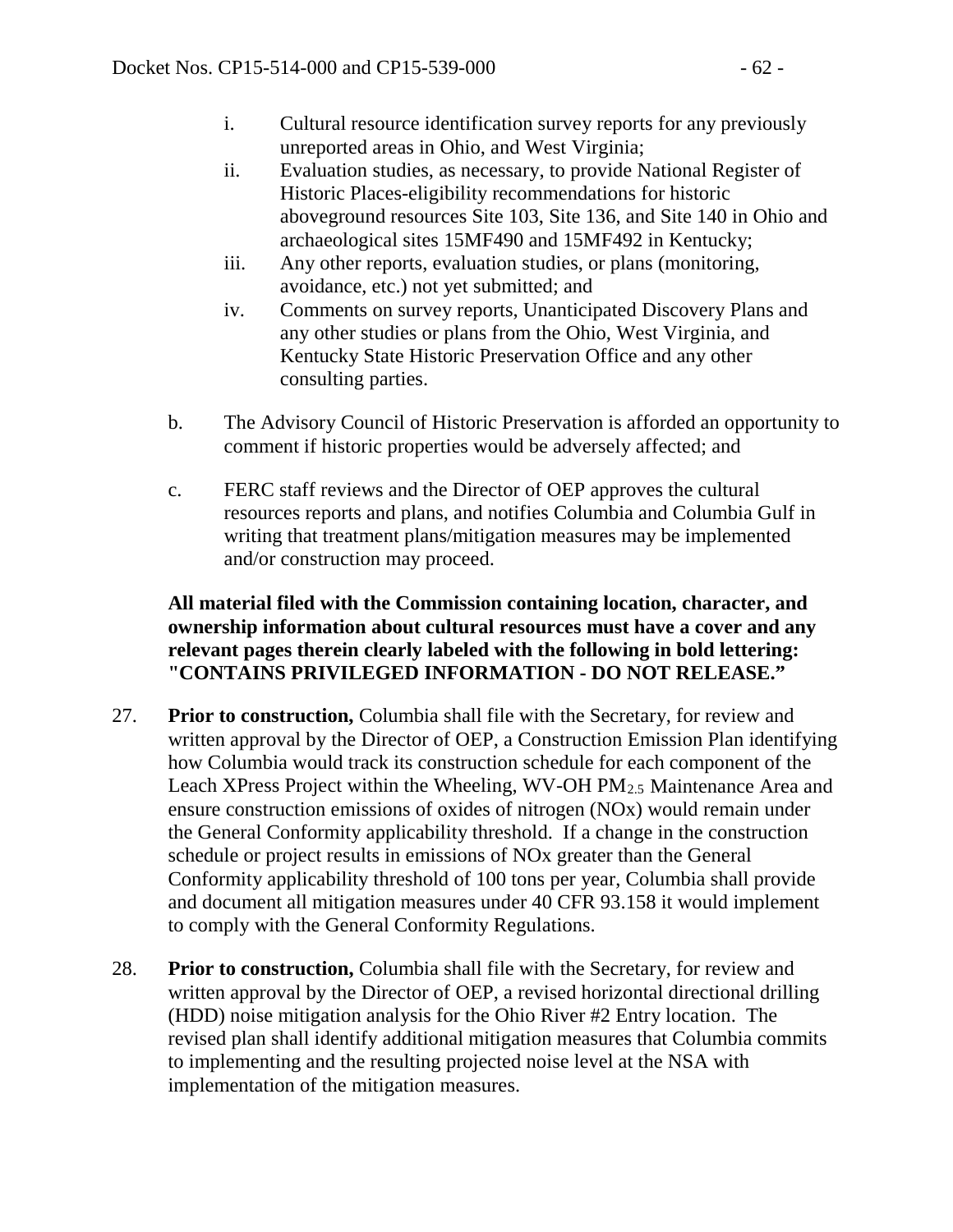- 29. Columbia shall file **in the weekly construction status reports** the following for each HDD entry and exit site:
	- a. the noise measurements from the nearest NSA for each drill entry/exit site, obtained at the start of drilling operations;
	- b. the noise mitigation that Columbia implements at the start of drilling operations; and
	- c. any additional mitigation measures that Columbia will implement if the initial noise measurements exceeded an day-night sound level  $(L<sub>dn</sub>)$  of 55 decibels on the A-weighted scale (dBA) at the nearest NSA and/or increased noise is over ambient conditions greater than 10 decibels.
- 30. Columbia and Columbia Gulf shall file a noise survey with the Secretary **no later than 60 days** after placing Lone Oak, Summerfield, Oak Hill, Grayson, and Means Compressor Stations in service. If a full load condition noise survey of the entire station is not possible, Columbia and Columbia Gulf shall instead file an interim survey at the maximum possible horsepower load and file the full load survey **within 6 months**. If the noise attributable to the operation of all of the equipment at any compressor station under interim or full horsepower load conditions exceeds 55 dBA  $L_{dn}$  at any nearby NSAs, Columbia and Columbia Gulf shall file a report on what changes are needed and shall install the additional noise controls to meet the level as soon as reasonably practical but **no later than 1 year** after the in-service date. Columbia and Columbia Gulf shall confirm compliance with the 55 dBA  $L_{dn}$  requirement by filing a second noise survey with the Secretary **no later than 60 days** after it installs the additional noise controls.
- 31. Columbia shall file noise surveys with the Secretary **no later than 60 days** after placing the authorized units at the modified Crawford and Ceredo Compressor Stations in service. If a full load condition noise survey of the entire station is not possible, Columbia shall file an interim survey at the maximum possible horsepower load and file the full load surveys **within 6 months.** If the noise attributable to the operation of the modified compressor station at full or interim power load conditions exceeds 55 dBA L<sub>dn</sub> at any nearby NSAs, Columbia shall file a report on what changes are needed and shall install the additional noise controls to meet the level as soon as reasonably practical but **no later than 1 year** after the in-service date. Columbia shall confirm compliance with the above requirement by filing a second noise survey with the Secretary **no later than 60 days** after it installs the additional noise controls.
- 32. **Prior to construction,** Columbia shall file with the Secretary, for the review and written approval of the Director of OEP, a construction coordination plan that identifies the specific construction measures (such as retention of the same